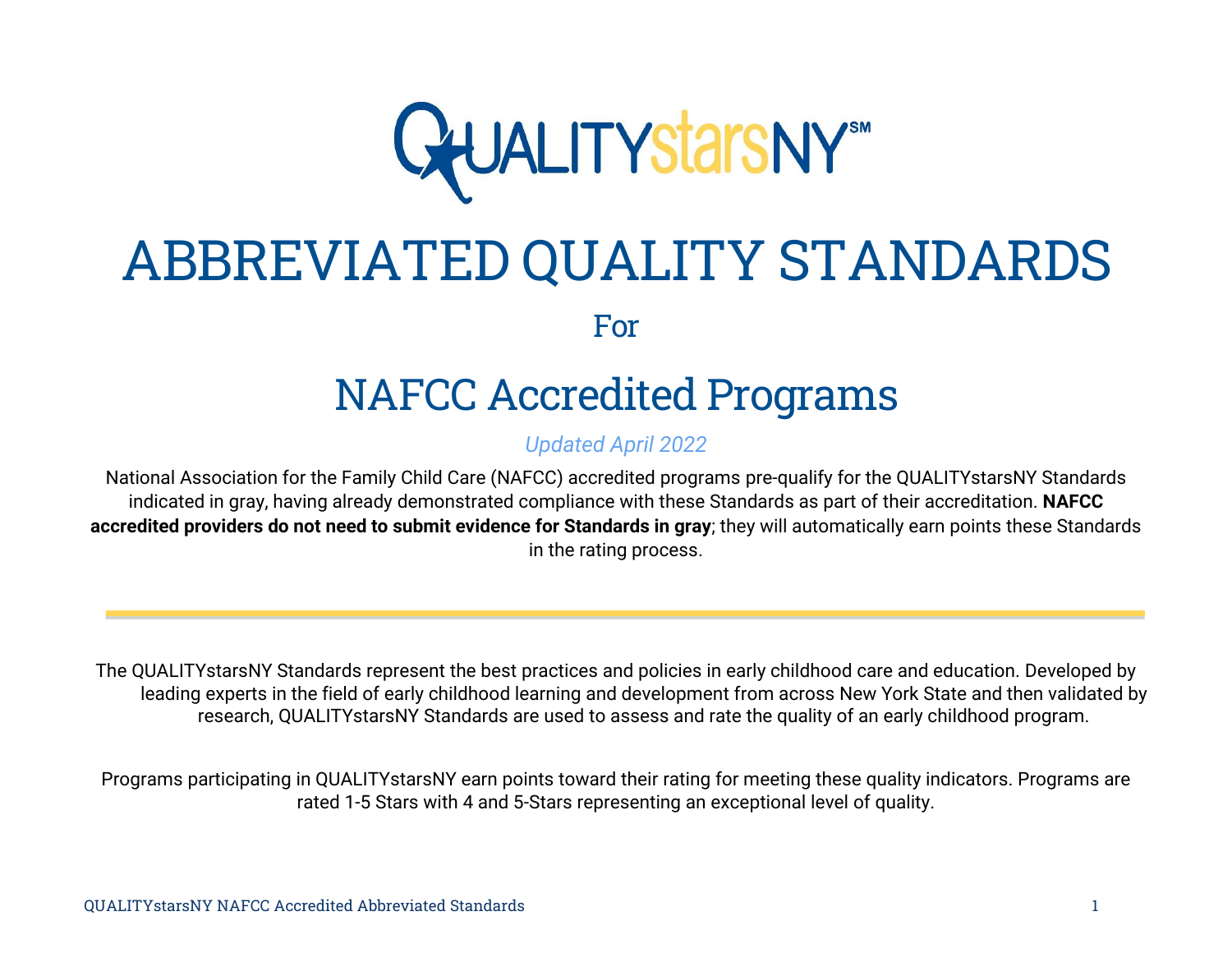# **LEARNING ENVIRONMENT**

*Research Rationale: There is substantial evidence that classroom environment features are central to program quality and there is limited*  evidence that varied and appropriate classroom materials support children's development. Research shows that the quality of teacher-child *interactions contributes to quality in early care and education settings and there is substantial evidence that children with involved and responsive caregivers fare better on a wide variety of child development measures. There is also a substantial amount of evidence that developmentally appropriate curriculum is related to other measures of program quality and substantial evidence that a developmentally appropriate curriculum is related to child outcomes. There is a moderate amount of evidence that developmentally-appropriate assessment is associated with improved child development outcomes.*

#### Home Environment (HE) - 60 points

| <b>CODE</b>     | <b>STANDARD</b>                                                                                                                                                        | <b>INTENTION</b>                                                                                                                                                              |                 | <b>DOCUMENTATION</b>                                                                                                                                                                                                                                                                                                                                |             | <b>MINIMUM REQUIREMENTS</b>                                                                                                                                                                                                                                                      | <b>POINTS</b> |
|-----------------|------------------------------------------------------------------------------------------------------------------------------------------------------------------------|-------------------------------------------------------------------------------------------------------------------------------------------------------------------------------|-----------------|-----------------------------------------------------------------------------------------------------------------------------------------------------------------------------------------------------------------------------------------------------------------------------------------------------------------------------------------------------|-------------|----------------------------------------------------------------------------------------------------------------------------------------------------------------------------------------------------------------------------------------------------------------------------------|---------------|
| HE <sub>1</sub> | Provider attends training<br>on the Family Child Care<br><b>Environment Rating Scale-</b><br>R (FCCERS-R).                                                             | Providers are well versed<br>in the ERS so they can<br>create an environment in<br>their home that is<br>conducive to learning and<br>caring for children's<br>routine needs. | $\Box$          | Evidence in The Aspire Registry<br>that at least the provider has<br>attended training on the<br>FCCERS-R within the last 15<br>months.                                                                                                                                                                                                             | $\Box$      | Evidence in The Aspire<br>Registry that at least the<br>provider has attended<br>training on the FCCERS-<br>R within the last 15<br>months.                                                                                                                                      | 2             |
| <b>HE2</b>      | Provider completes a self-<br>assessment using one of<br>the FCCERS assessment<br>tools and writes an<br>improvement plan to<br>address subscale scores<br>below 3.25. | Provider and assistant<br>provider(s) identify ways to<br>improve the environment,<br>using the relevant ERS.                                                                 | <b>AND</b><br>❏ | Submit ALL of the following:<br><b>Completed ERS Score Sheet</b><br>including sub-scale average<br>scores. Score Sheet must show<br>Date of Observation (dated<br>within the previous 15 months<br>of Standard Inventory<br>submission)<br>Written improvement plan with<br>dates for completion for all sub-<br>scale average scores below<br>3.25 | $\Box$<br>□ | Evidence must include ALL<br>of the following:<br>One copy of a<br>completed ERS self-<br>assessment report<br>(including overall and<br>subscale scores).<br><b>AND</b><br>One copy of a written<br>improvement or action<br>plan for all subscales<br>with a score below 3.25. | 8             |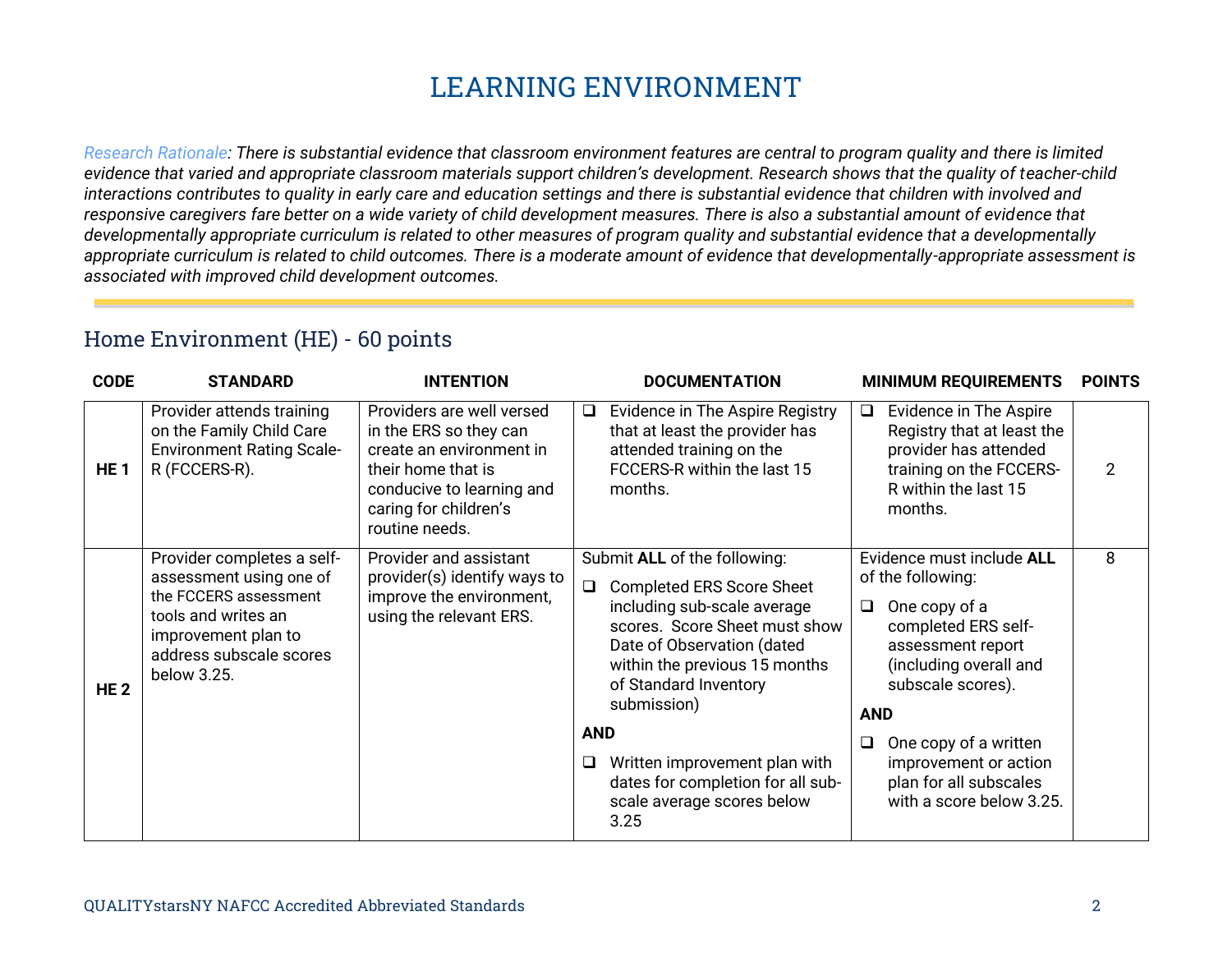| <b>CODE</b>     | <b>STANDARD</b>                                                                                                                       | <b>INTENTION</b>                                                                              | <b>DOCUMENTATION</b>                                                                                                                                                                                                                                                                                                                                                                                                                                                                                                                                                  | <b>MINIMUM</b><br><b>REQUIREMENTS</b>                     | <b>POINTS</b> |
|-----------------|---------------------------------------------------------------------------------------------------------------------------------------|-----------------------------------------------------------------------------------------------|-----------------------------------------------------------------------------------------------------------------------------------------------------------------------------------------------------------------------------------------------------------------------------------------------------------------------------------------------------------------------------------------------------------------------------------------------------------------------------------------------------------------------------------------------------------------------|-----------------------------------------------------------|---------------|
|                 |                                                                                                                                       |                                                                                               | Providers do not submit evidence for Standards HE 3 - HE 5. These Standards are only applicable after Standards Inventory submission for<br>programs that earn a Provisional Rating of 3-5 Stars. For eligible programs, an ERS assessment will be conducted by QUALITYstarsNY's<br>independent assessment team and the average scores will be used to determine the points that will be calculated into the program's Active Rating.<br>If a program earns an average score below 4.25 on their ERS assessment, they will automatically earn a 2 Star Active Rating. |                                                           |               |
| HE <sub>3</sub> | Program has an independent<br>ERS assessment and achieves<br>an overall score of $4.25 - 4.99$ .                                      | An external observer can<br>provide an unbiased<br>assessment of the<br>learning environment. | Program does not submit evidence<br>for this Standard.<br>If applicable, completed ERS<br>report(s) is automatically sent to<br>QUALITYstarsNY from the<br>independent observer.                                                                                                                                                                                                                                                                                                                                                                                      | Program does not<br>submit evidence for<br>this Standard. | 30            |
| <b>HE4</b>      | Program has an independent<br>ERS assessment using the<br>appropriate scale(s) and<br>achieves an overall score of<br>$5.00 - 5.49$ . | An external observer can<br>provide an unbiased<br>assessment of the<br>learning environment. | Program does not submit evidence<br>for this Standard.<br>If applicable, completed ERS<br>report(s) is automatically sent to<br><b>QUALITYstarsNY</b> from the<br>independent observer.                                                                                                                                                                                                                                                                                                                                                                               | Program does not<br>submit evidence for<br>this Standard. | 40            |
| <b>HE 5</b>     | Program has an independent<br>ERS assessment using the<br>appropriate scale(s) and<br>achieves an overall score of<br>5.50 or higher. | An external observer can<br>provide an unbiased<br>assessment of the<br>learning environment. | Program does not submit evidence<br>for this Standard.<br>If applicable, completed ERS<br>report(s) is automatically sent to<br><b>QUALITYstarsNY</b> from the<br>independent observer.                                                                                                                                                                                                                                                                                                                                                                               | Program does not<br>submit evidence for<br>this Standard. | 50            |

## Child Observation & Assessment (COA) - 20 points

| <b>CODE</b> | <b>STANDARD</b>                                                                                                                                                                           | <b>INTENTION</b>                                                                                                                                                              | <b>DOCUMENTATION</b>                                                                                                                                       | <b>MINIMUM REQUIREMENTS</b>                                                                                                                                          | <b>POINTS</b> |
|-------------|-------------------------------------------------------------------------------------------------------------------------------------------------------------------------------------------|-------------------------------------------------------------------------------------------------------------------------------------------------------------------------------|------------------------------------------------------------------------------------------------------------------------------------------------------------|----------------------------------------------------------------------------------------------------------------------------------------------------------------------|---------------|
| <b>COA</b>  | <b>Provider collects</b><br>information at enrollment<br>on children's development<br>including social emotional<br>concerns, home<br>language(s), preferences,<br>and any special needs. | Providers should gather<br>information about each child<br>and family during enrollment,<br>in order to inform curriculum<br>planning, help guide<br>children's learning, and | Submit a copy of a<br>□  <br>completed questionnaire<br>or enrollment form for 2<br>different children (with<br>identifying information<br>removed - label | Evidence must reference all of<br>the following:<br>$\Box$ 2 children (with identifying<br>information removed - label<br>submitted evidence as child<br>1, child 2) | $\mathcal{P}$ |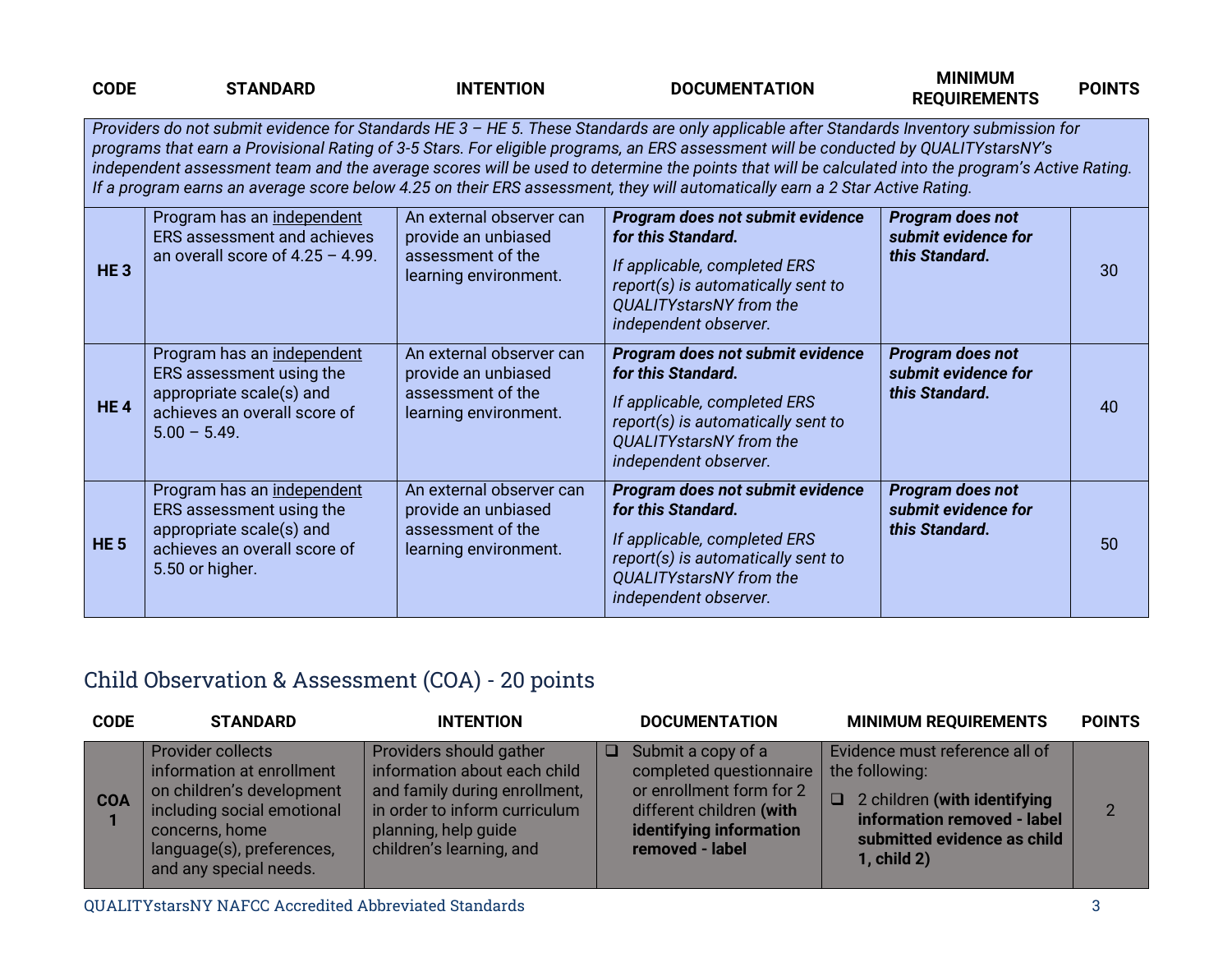| <b>CODE</b>                | <b>STANDARD</b>                                                                                                           | <b>INTENTION</b>                                                                                              | <b>DOCUMENTATION</b>                                                                                              | <b>MINIMUM REQUIREMENTS</b>                                                                                     | <b>POINTS</b>  |
|----------------------------|---------------------------------------------------------------------------------------------------------------------------|---------------------------------------------------------------------------------------------------------------|-------------------------------------------------------------------------------------------------------------------|-----------------------------------------------------------------------------------------------------------------|----------------|
|                            |                                                                                                                           | understand family<br>circumstances from day one.                                                              | submitted evidence as<br>child 1, child 2).                                                                       | Child's physical<br>$\Box$<br>development                                                                       |                |
|                            |                                                                                                                           | This information is collected<br>on all children.                                                             |                                                                                                                   | Child's cognitive<br>$\Box$<br>development                                                                      |                |
|                            |                                                                                                                           | In addition to gathering<br>information on any special                                                        |                                                                                                                   | Child's social-emotional<br>development                                                                         |                |
|                            |                                                                                                                           | needs, general information<br>on children's preferences and                                                   |                                                                                                                   | Home Language(s) of child<br>u                                                                                  |                |
|                            |                                                                                                                           | background should be<br>collected.                                                                            |                                                                                                                   | Child's dietary needs and<br>□<br>preferences                                                                   |                |
|                            |                                                                                                                           |                                                                                                               |                                                                                                                   | Child's date of enrollment<br>□                                                                                 |                |
|                            | Provider documents the<br>developmental status of                                                                         | Before or soon after starting<br>in a family child care home, a                                               | Submit a copy of each<br>$\Box$<br>developmental                                                                  | Evidence must include all of the<br>following:                                                                  |                |
|                            | each child within 45 days of<br>entering the home/starting<br>the program using a child<br>development screening<br>tool. | child should be initially<br>screened for basic<br>developmental levels in order<br>to help define individual | screening tool used for<br>one child (with<br>identifying information<br>removed - label<br>submitted evidence as | $\Box$<br>1 child (with identifying<br>information removed - label<br>submitted evidence as child<br>1)         |                |
|                            |                                                                                                                           | learning goals and identify<br>any potential special needs.                                                   | child 1)<br><b>OR</b>                                                                                             | Start date (This MUST be<br>ч<br>added to the form if no<br>space exists)                                       |                |
| <b>COA</b><br>$\mathbf{2}$ |                                                                                                                           |                                                                                                               | Policy and procedures<br>O<br>for screening                                                                       | Completed screening<br>$\Box$<br>forms/tools                                                                    | $\overline{2}$ |
|                            |                                                                                                                           |                                                                                                               |                                                                                                                   | Screening date occurs<br>□<br>before start date OR within<br>45 days of the start date                          |                |
|                            |                                                                                                                           |                                                                                                               |                                                                                                                   | It is not necessary to submit the<br>entire tool. A few pages showing<br>completed information will<br>suffice. |                |
|                            |                                                                                                                           |                                                                                                               |                                                                                                                   | <b>OR</b>                                                                                                       |                |
|                            |                                                                                                                           |                                                                                                               |                                                                                                                   | Policy and procedures for<br>$\Box$<br>screening                                                                |                |
| <b>COA</b><br>3            | Provider uses a<br>developmental screening                                                                                | When providers use a<br>developmental screening tool                                                          | Submit a copy of a<br>completed developmental                                                                     | Evidence must include all of the<br>following:                                                                  | 1              |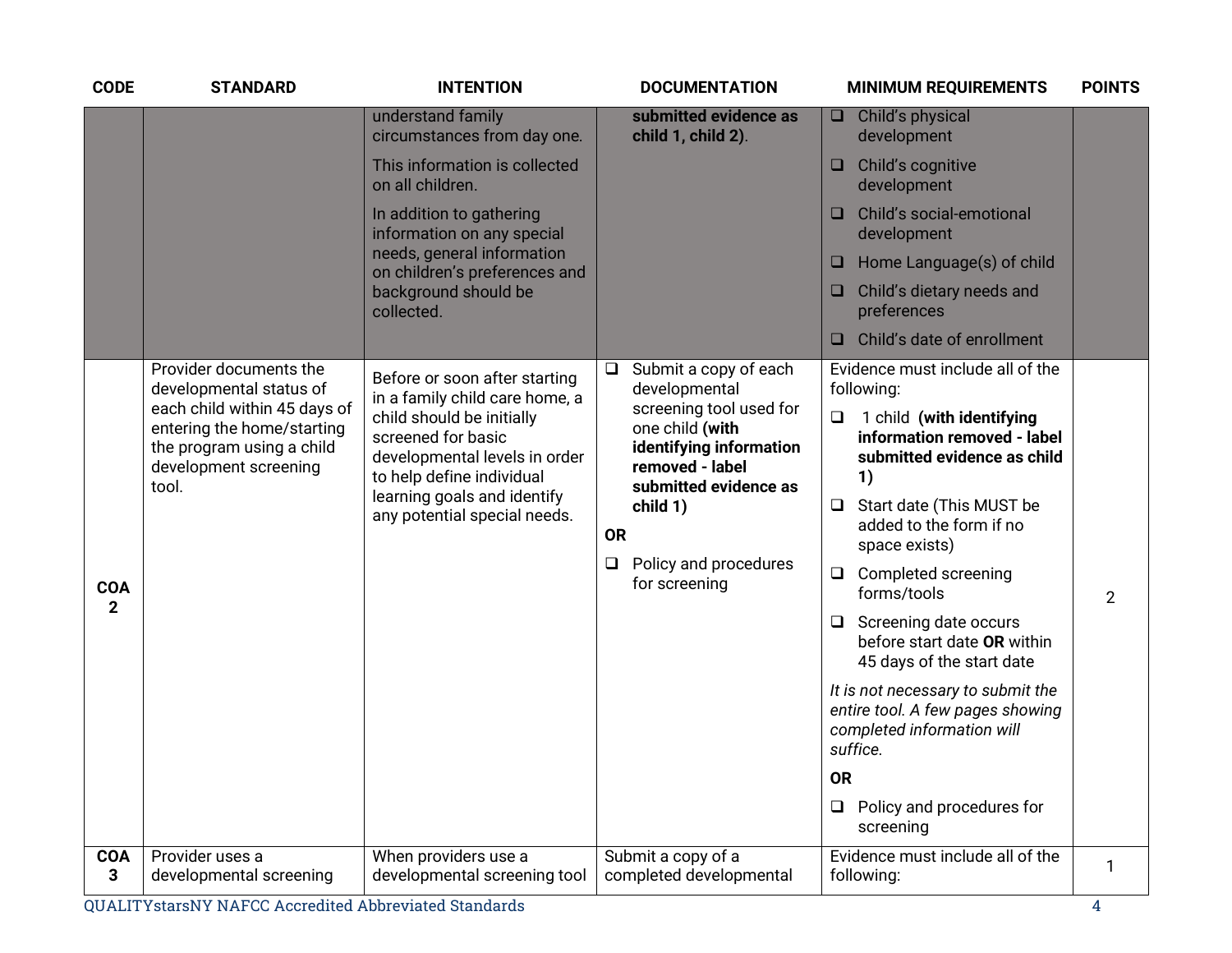| <b>CODE</b> | <b>STANDARD</b>        | <b>INTENTION</b>                                                                                                                                                                                                                                                                                                                                                                                                                                               | <b>DOCUMENTATION</b>                                                                                                                                                                                                                                                                                                                                                                                                                                                                                                                                                                                                                                                                                                                                           | <b>MINIMUM REQUIREMENTS</b>                                                                                                                                                                                                                                                                                                                                                                                                                                                                                                                                                                                                       | <b>POINTS</b> |
|-------------|------------------------|----------------------------------------------------------------------------------------------------------------------------------------------------------------------------------------------------------------------------------------------------------------------------------------------------------------------------------------------------------------------------------------------------------------------------------------------------------------|----------------------------------------------------------------------------------------------------------------------------------------------------------------------------------------------------------------------------------------------------------------------------------------------------------------------------------------------------------------------------------------------------------------------------------------------------------------------------------------------------------------------------------------------------------------------------------------------------------------------------------------------------------------------------------------------------------------------------------------------------------------|-----------------------------------------------------------------------------------------------------------------------------------------------------------------------------------------------------------------------------------------------------------------------------------------------------------------------------------------------------------------------------------------------------------------------------------------------------------------------------------------------------------------------------------------------------------------------------------------------------------------------------------|---------------|
|             | tool that is valid and | that has been researched,                                                                                                                                                                                                                                                                                                                                                                                                                                      | screening form/tool for one                                                                                                                                                                                                                                                                                                                                                                                                                                                                                                                                                                                                                                                                                                                                    | Name of tool<br>$\Box$                                                                                                                                                                                                                                                                                                                                                                                                                                                                                                                                                                                                            |               |
|             | reliable.              | tested and shown to measure<br>appropriate developmental                                                                                                                                                                                                                                                                                                                                                                                                       | child (with identifying<br>information removed - label                                                                                                                                                                                                                                                                                                                                                                                                                                                                                                                                                                                                                                                                                                         |                                                                                                                                                                                                                                                                                                                                                                                                                                                                                                                                                                                                                                   |               |
|             |                        | milestones, they are assured<br>that the results can be used                                                                                                                                                                                                                                                                                                                                                                                                   | submitted evidence as child                                                                                                                                                                                                                                                                                                                                                                                                                                                                                                                                                                                                                                                                                                                                    | $\Box$<br>1 child (with identifying<br>information removed - label                                                                                                                                                                                                                                                                                                                                                                                                                                                                                                                                                                |               |
|             |                        | for curriculum planning, as<br>well as a basis to refer<br>families for special<br>educational services.<br>Valid: A screening tool is<br>valid when it measures what<br>we want to measure and not<br>something else.<br>Reliable: A screening tool is<br>reliable when the screening<br>procedure is conducted<br>accurately and consistently<br>over time. The procedure<br>would yield similar results if<br>repeated or if done by a<br>different person. | $1$ ).<br>$\Box$ Ages and Stages<br>Questionnaires, Third<br>Edition (ASQ-3)<br>$\Box$ Ages and Stages<br><b>Questionnaires Social-</b><br>Emotional<br><b>Battelle Developmental</b><br>$\Box$<br><b>Inventory Screening Test</b><br><b>Brigance Inventories</b><br>□<br>System II<br><b>Brigance Self-Help and</b><br>$\Box$<br><b>Social-Emotional Scales</b><br>Denver Developmental<br>Q.<br><b>Screening Test (DDST)</b><br>$\Box$ Developmental<br>Indicators for the<br><b>Assessment of Early</b><br>Learning 3rd Edition<br>(DIAL 3)<br>$\Box$ Early Screening<br>Inventory - Revised (ESI-<br>R)<br>$\Box$ Learning<br>Accomplishment Profile-<br><b>Diagnostic Screens</b><br>Parents' Evaluation of<br>❏<br><b>Developmental Status</b><br>(PEDS) | submitted evidence as child<br>1)<br>It is not necessary to submit the<br>entire tool. A few pages showing<br>completed information will<br>suffice.<br>If "Other" is selected, all of<br>$\Box$<br>the following evidence must<br>be submitted in addition to<br>the items above:<br>The tool is designed for<br>the purpose of<br>screening (not child<br>assessment)<br>The screening tool is<br>❏<br>appropriate for use with<br>children between birth<br>and age five<br>The screening tool<br>❏<br>covers multiple<br>developmental<br>domains (i.e.<br>physical/motor,<br>cognitive, linguistic, and<br>social-emotional) |               |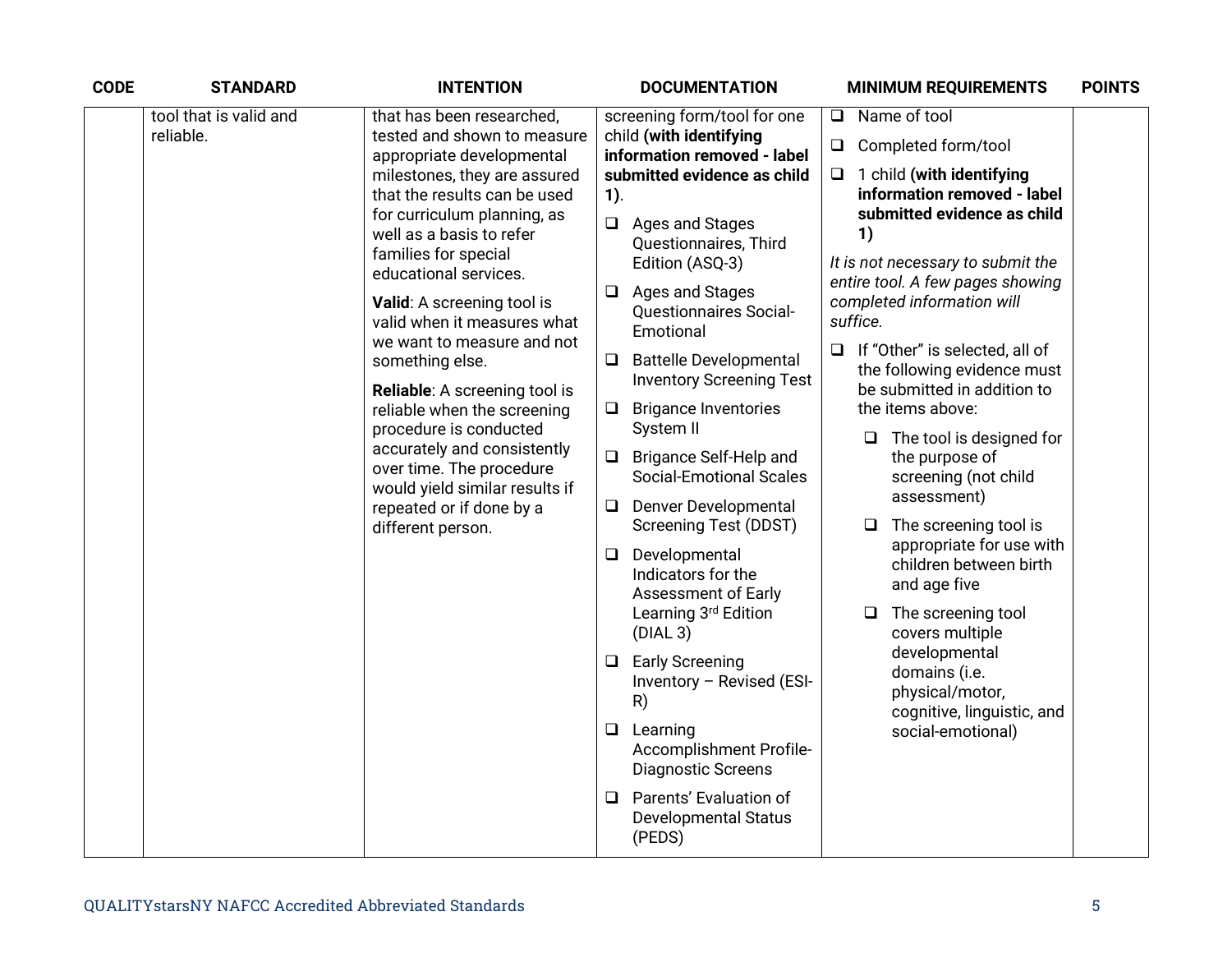| <b>CODE</b>                           | <b>STANDARD</b>                                                                                                                                                | <b>INTENTION</b>                                                                                                                                                                                                                                                                                                                                                                                                                                                                                                                                                                                                                                  | <b>DOCUMENTATION</b>                                                                                                                                                                                                                                                                                                                                                                                                                                                                 | <b>MINIMUM REQUIREMENTS</b>                                                                                                                                                                                                                                                                                                                                                                                                                                                                                                                                                          | <b>POINTS</b>  |
|---------------------------------------|----------------------------------------------------------------------------------------------------------------------------------------------------------------|---------------------------------------------------------------------------------------------------------------------------------------------------------------------------------------------------------------------------------------------------------------------------------------------------------------------------------------------------------------------------------------------------------------------------------------------------------------------------------------------------------------------------------------------------------------------------------------------------------------------------------------------------|--------------------------------------------------------------------------------------------------------------------------------------------------------------------------------------------------------------------------------------------------------------------------------------------------------------------------------------------------------------------------------------------------------------------------------------------------------------------------------------|--------------------------------------------------------------------------------------------------------------------------------------------------------------------------------------------------------------------------------------------------------------------------------------------------------------------------------------------------------------------------------------------------------------------------------------------------------------------------------------------------------------------------------------------------------------------------------------|----------------|
|                                       |                                                                                                                                                                |                                                                                                                                                                                                                                                                                                                                                                                                                                                                                                                                                                                                                                                   | Parents' Evaluation of<br>❏<br><b>Developmental Status-</b><br>Developmental<br>Milestones (PEDS:DM)                                                                                                                                                                                                                                                                                                                                                                                 |                                                                                                                                                                                                                                                                                                                                                                                                                                                                                                                                                                                      |                |
|                                       |                                                                                                                                                                |                                                                                                                                                                                                                                                                                                                                                                                                                                                                                                                                                                                                                                                   | Preschool and<br>□<br>Kindergarten Behavior<br><b>Scales, Second Edition</b><br>$(PKBS-2)$                                                                                                                                                                                                                                                                                                                                                                                           |                                                                                                                                                                                                                                                                                                                                                                                                                                                                                                                                                                                      |                |
|                                       |                                                                                                                                                                |                                                                                                                                                                                                                                                                                                                                                                                                                                                                                                                                                                                                                                                   | Other - submit proof<br>Q.<br>that tool is valid and<br>reliable                                                                                                                                                                                                                                                                                                                                                                                                                     |                                                                                                                                                                                                                                                                                                                                                                                                                                                                                                                                                                                      |                |
| <b>COA</b><br>$\overline{\mathbf{A}}$ | Provider documents the<br>developmental progress of<br>each child at least 3 times<br>using a child development<br>assessment tool(s) or<br>anecdotal records. | Authentic assessments are<br>done regularly throughout the<br>year, developmental progress<br>is tracked and learning goals<br>are adjusted. This is done for<br>all children in the family child<br>care home, regardless of age,<br>using an age-appropriate<br>tool.<br>Authentic assessment tools<br>can take many forms,<br>including:<br><b>Observation notes</b><br>□<br><b>Checklists</b><br>□<br>$\Box$<br><b>Developmental scales</b><br>Standardized<br>□<br>assessment forms<br><b>Work sampling</b><br>$\Box$<br>In order to understand the<br>whole child, providers should<br>gather information about<br>each child's development | Submit copies of three<br>$\Box$<br>developmental<br>assessment forms/tools<br>for one child (with<br>identifying information<br>removed - label<br>submitted evidence as<br>O<br>child 1)<br><b>OR</b><br>3 written anecdotal<br>$\Box$<br>$\Box$<br>records, conducted on 3<br>different dates, at least 3<br>months apart, within 15<br>months prior to<br><b>Standards Inventory</b><br>submission, noting<br>O<br>child's developmental<br>milestone(s) within the 5<br>domains | Evidence must include all of the<br>following indicators and be<br>gathered in the following<br>manner:<br>$\Box$ 3 completed form(s)<br>For 1 child (with identifying<br>information removed - label<br>submitted evidence as child<br>$1$ ).<br>Conducted on 3 different<br>dates, at most 3 months<br>apart, within 15 months<br>prior to Standards Inventory<br>submission.<br>At least one of the<br>assessment forms<br>submitted must contain<br>data regarding ALL of the<br>following developmental<br>domains;<br>Physical well-being,<br>health, and motor<br>development | $\overline{2}$ |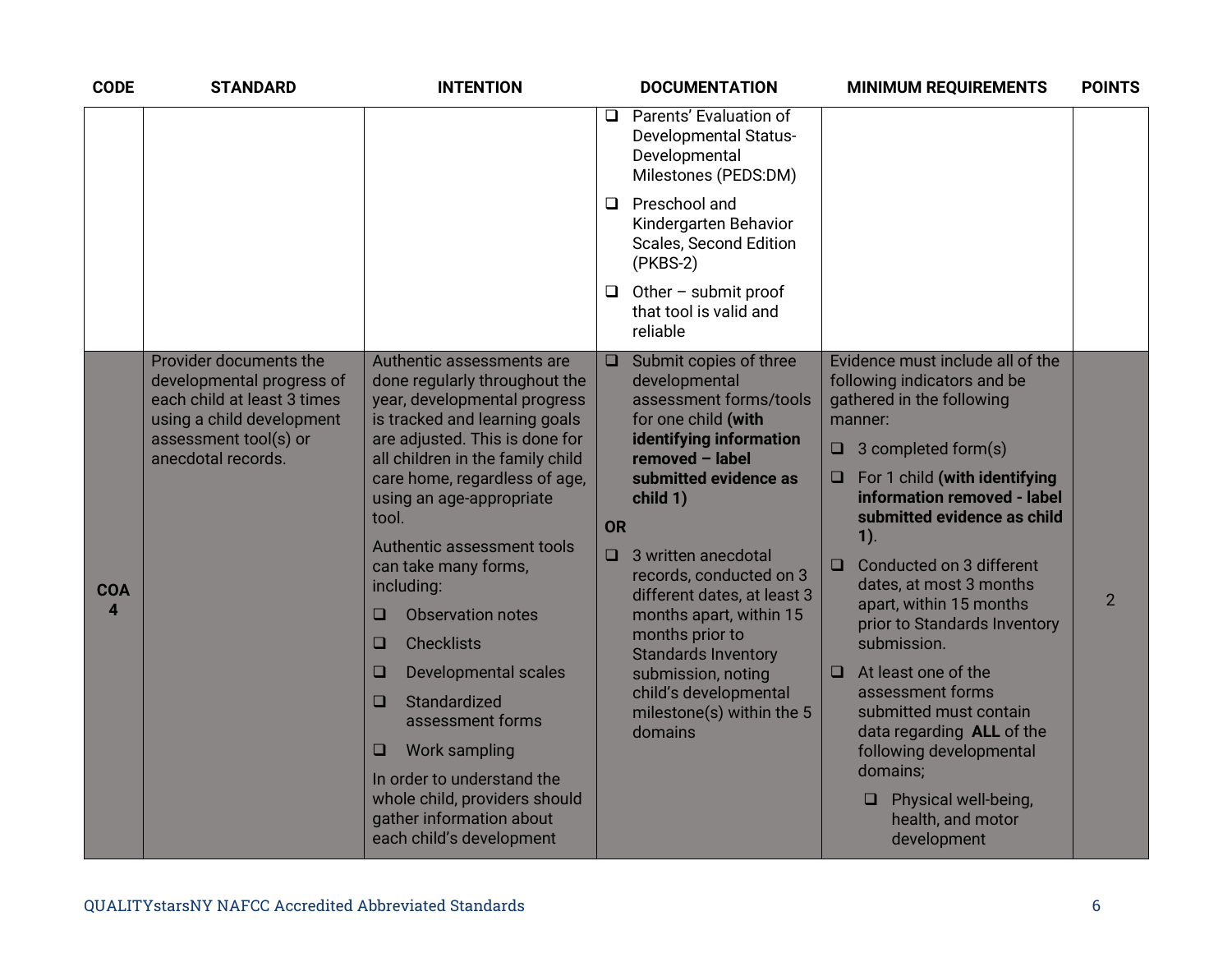| <b>CODE</b>     | <b>STANDARD</b>                             | <b>INTENTION</b>                                                                                                          | <b>DOCUMENTATION</b>                                                                            | <b>MINIMUM REQUIREMENTS</b>                                                                                                                                                                                                                                 | <b>POINTS</b> |
|-----------------|---------------------------------------------|---------------------------------------------------------------------------------------------------------------------------|-------------------------------------------------------------------------------------------------|-------------------------------------------------------------------------------------------------------------------------------------------------------------------------------------------------------------------------------------------------------------|---------------|
|                 |                                             | within all of the following<br>domains:                                                                                   |                                                                                                 | Social and emotional<br><b>□</b><br>development                                                                                                                                                                                                             |               |
|                 |                                             | Physical well-being,<br>□                                                                                                 |                                                                                                 | Approaches to learning<br>O                                                                                                                                                                                                                                 |               |
|                 |                                             | health, and motor<br>development                                                                                          |                                                                                                 | <b>Cognition and general</b><br>o.<br>knowledge                                                                                                                                                                                                             |               |
|                 |                                             | Social and emotional<br>$\Box$<br>development                                                                             |                                                                                                 | ❏<br>Language,<br>communication, and                                                                                                                                                                                                                        |               |
|                 |                                             | Approaches to learning<br>$\Box$                                                                                          |                                                                                                 | literacy                                                                                                                                                                                                                                                    |               |
|                 |                                             | Cognition and general<br>$\Box$<br>knowledge                                                                              |                                                                                                 | If provider uses a variety of<br>assessment tools throughout                                                                                                                                                                                                |               |
|                 |                                             | $\Box$<br>Language,<br>communication, and<br>literacy                                                                     |                                                                                                 | the period, a different form of<br>assessment may be submitted<br>for each timeframe. However,<br>programs must submit 3 forms<br>of assessment for the same<br>child.                                                                                      |               |
|                 |                                             |                                                                                                                           |                                                                                                 | <b>OR</b>                                                                                                                                                                                                                                                   |               |
|                 |                                             |                                                                                                                           |                                                                                                 | Anecdotal records, noting<br>O.<br>child's developmental<br>milestone(s) within the 5<br>domains. Three written<br>anecdotes, conducted on 3<br>different dates, at least 3<br>months apart, within 15<br>months prior to Standards<br>Inventory submission |               |
|                 | Provider uses a<br>developmental assessment | Valid and reliable<br>assessment tools have been                                                                          | Submit a copy of a<br>completed developmental                                                   | Evidence must clearly indicate:                                                                                                                                                                                                                             |               |
|                 | tool that is valid and                      | shown to give meaningful                                                                                                  | assessment form for one                                                                         | Name of tool<br>$\Box$                                                                                                                                                                                                                                      |               |
| <b>COA</b><br>5 | reliable.                                   | information about a child's<br>development and can<br>effectively help identify<br>developmental delays, if any<br>exist. | child (with identifying<br>information removed - label<br>submitted evidence as child<br>$1$ ). | $\Box$<br>Completed form(s)<br>$\Box$<br>1 child (with identifying<br>information removed - label<br>submitted evidence as child<br>$1$ ).                                                                                                                  | $\mathbf{1}$  |
|                 |                                             | Valid: An assessment is valid<br>when it measures what we                                                                 |                                                                                                 |                                                                                                                                                                                                                                                             |               |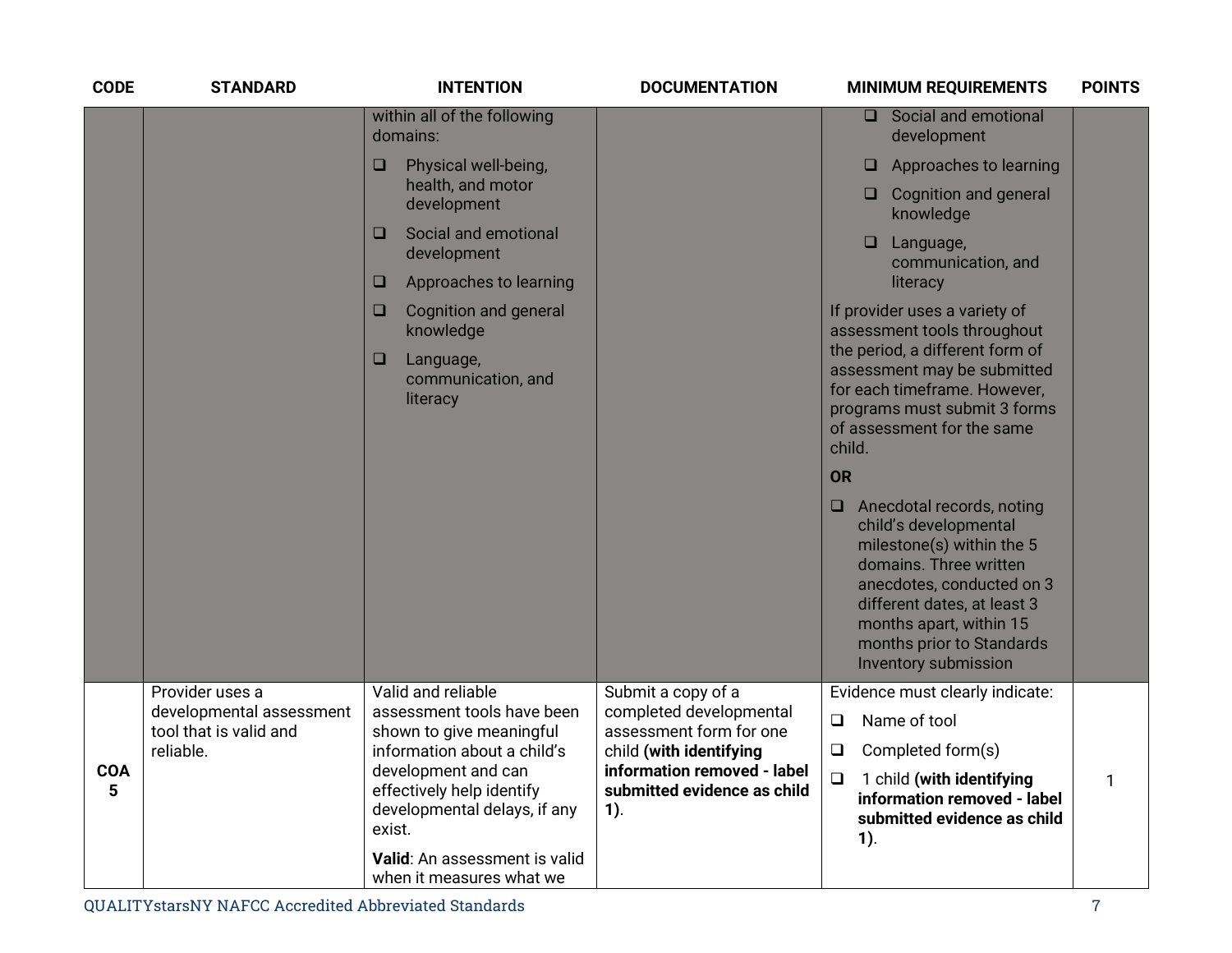| <b>CODE</b> | <b>STANDARD</b> | <b>INTENTION</b>                                                                                                                                                                                                                                                                          |                                                                                                                                 | <b>DOCUMENTATION</b>                                                                                                                                                                                                                                                                                                                                                                                                                                                                                            |                                                                                                                                                                                                                                                   | <b>MINIMUM REQUIREMENTS</b>                                                                                                                                                                                                                                                                                                                                                                                                                                                                                                                                           | <b>POINTS</b> |
|-------------|-----------------|-------------------------------------------------------------------------------------------------------------------------------------------------------------------------------------------------------------------------------------------------------------------------------------------|---------------------------------------------------------------------------------------------------------------------------------|-----------------------------------------------------------------------------------------------------------------------------------------------------------------------------------------------------------------------------------------------------------------------------------------------------------------------------------------------------------------------------------------------------------------------------------------------------------------------------------------------------------------|---------------------------------------------------------------------------------------------------------------------------------------------------------------------------------------------------------------------------------------------------|-----------------------------------------------------------------------------------------------------------------------------------------------------------------------------------------------------------------------------------------------------------------------------------------------------------------------------------------------------------------------------------------------------------------------------------------------------------------------------------------------------------------------------------------------------------------------|---------------|
|             |                 | want it to measure and not<br>something else.<br>Reliable: A sound<br>$\Box$<br>assessment is reliable<br>when the assessment is<br>conducted accurately and<br>consistently over time.<br>The procedure would<br>yield similar results if<br>repeated or if done by<br>different people. | Q.<br>❏<br>$\Box$<br>Q.<br>⊔<br>Q.<br>u<br>□<br>❏<br>⊔                                                                          | <b>Creative Curriculum</b><br>Developmental<br><b>Continuum Assessment</b><br><b>Bayley Scale of Infant</b><br>and Toddler<br>Development<br><b>Brigance Inventories</b><br><b>Galileo Preschool</b><br><b>Assessment Scales</b><br>High Scope Child<br><b>Observation Record</b><br>(COR)<br>Learning<br>Accomplishment Profile-<br>Diagnostic<br>(English or Spanish)<br><b>Mullen Scales of Early</b><br>Learning<br><b>Ounce Scale</b><br><b>Work Sampling System</b><br><b>Teaching Strategies</b><br>GOLD | suffice.<br>□<br>$\Box$<br>□<br>$\Box$                                                                                                                                                                                                            | It is not necessary to submit the<br>entire tool. A few pages showing<br>completed information will<br>$\Box$ If Other is selected, copy of<br>tool is provided with<br>highlighted passages<br>stating that:<br>The tool is designed for<br>the purpose of<br>assessment (not<br>screening)<br>The assessment tool is<br>appropriate for use with<br>children between ages<br>birth and five<br>The assessment tool<br>covers multiple<br>developmental<br>domains (i.e.<br>physical/motor,<br>cognitive, linguistic,<br>social-emotional)<br>The assessment tool is |               |
|             |                 | $\Box$                                                                                                                                                                                                                                                                                    | Other-upload<br>documentation from a<br>tool that is not listed<br>above and submit proof<br>that tool is valid and<br>reliable |                                                                                                                                                                                                                                                                                                                                                                                                                                                                                                                 | available for use by<br>early childhood<br>practitioners (e.g., early<br>education teachers,<br>child care providers,<br>primary care<br>practitioners, mental<br>health service<br>providers, home<br>visitors, early<br>intervention providers, |                                                                                                                                                                                                                                                                                                                                                                                                                                                                                                                                                                       |               |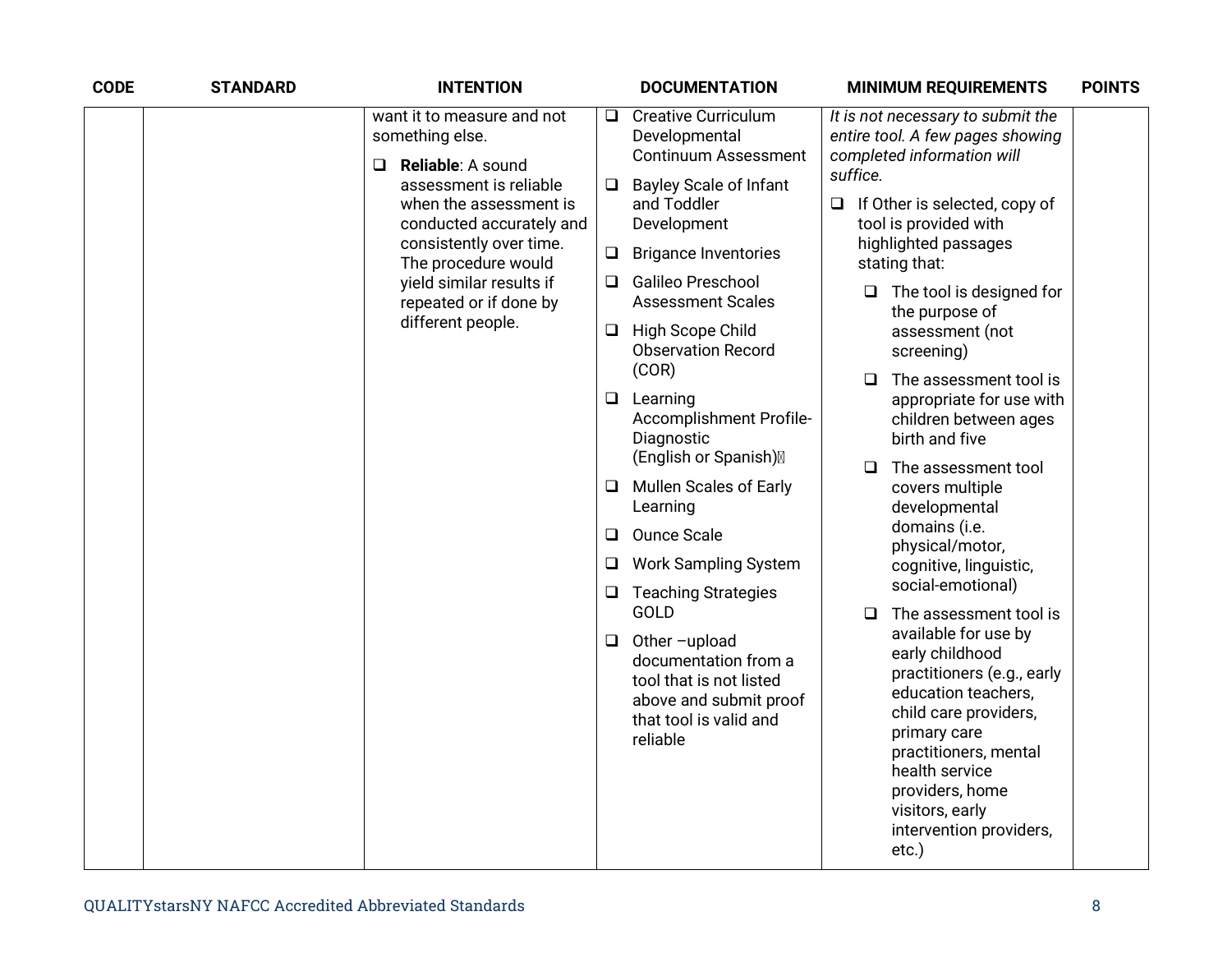| <b>CODE</b>                  | <b>STANDARD</b>                                                                                                                                                                                                                                                                                          | <b>INTENTION</b>                                                                                                                                                                                                                                                                                                                                                                                                                                                                                                                                                                                                             | <b>DOCUMENTATION</b>                                                                                                                                                                                                                                                                                                                                                                                                                                                                                                             | <b>MINIMUM REQUIREMENTS</b>                                                                                                                                                                                                                                                                                                                                                                                                                                                                                                                                                                    | <b>POINTS</b> |
|------------------------------|----------------------------------------------------------------------------------------------------------------------------------------------------------------------------------------------------------------------------------------------------------------------------------------------------------|------------------------------------------------------------------------------------------------------------------------------------------------------------------------------------------------------------------------------------------------------------------------------------------------------------------------------------------------------------------------------------------------------------------------------------------------------------------------------------------------------------------------------------------------------------------------------------------------------------------------------|----------------------------------------------------------------------------------------------------------------------------------------------------------------------------------------------------------------------------------------------------------------------------------------------------------------------------------------------------------------------------------------------------------------------------------------------------------------------------------------------------------------------------------|------------------------------------------------------------------------------------------------------------------------------------------------------------------------------------------------------------------------------------------------------------------------------------------------------------------------------------------------------------------------------------------------------------------------------------------------------------------------------------------------------------------------------------------------------------------------------------------------|---------------|
|                              |                                                                                                                                                                                                                                                                                                          |                                                                                                                                                                                                                                                                                                                                                                                                                                                                                                                                                                                                                              |                                                                                                                                                                                                                                                                                                                                                                                                                                                                                                                                  | The assessment tool is<br>$\Box$<br>valid and reliable                                                                                                                                                                                                                                                                                                                                                                                                                                                                                                                                         |               |
| <b>COA</b><br>6              | Provider and any regular<br>assistants have annual<br>training(s) in child<br>observation and<br>assessment including<br>recognition of<br>developmental milestones,<br>identifying possible<br>developmental delays and<br>linking child observation<br>and assessment to<br>curriculum implementation. | Home providers and their<br>assistants should have<br>regular training that develops<br>and continuously refines all<br>aspects of child<br>development; child<br>observation and assessment;<br>and integrating assessment<br>results into learning goals<br>and experiences, in order to<br>be knowledgeable of and<br>able to implement the latest<br>recommended practices.                                                                                                                                                                                                                                              | Evidence in The Aspire<br>$\Box$<br>Registry must show that<br>at least 60% of family<br>child care staff have<br>attended child<br>observation and<br>assessment training<br>within the 15 months<br>prior to Standards<br>Inventory submission,<br>verified with training<br>certificate                                                                                                                                                                                                                                       | Evidence in The Aspire<br>$\Box$<br>Registry must show that at<br>least 60% of family child<br>care staff have attended<br>child observation and<br>assessment training within<br>the 15 months prior to<br><b>Standards Inventory</b><br>submission, verified with<br>training certificate                                                                                                                                                                                                                                                                                                    | 6             |
| <b>COA</b><br>$\overline{7}$ | Provider can document that<br>child observations and<br>assessments are used to<br>inform instruction that<br>guide curriculum<br>implementation and<br>individual child learning.                                                                                                                       | Assessment should be used<br>to promote each child's<br>development by planning and<br>providing learning<br>experiences that align with<br>learning goals and help<br>children reach their next<br>developmental milestones.<br>There should be a clear<br>connection between the<br>child's needs and the learning<br>experience.<br><b>Evidence of assessment</b><br>results may include:<br>conclusions drawn from<br>observations, work samples,<br>checklists, etc., such as:<br>During an observation, I<br>noticed 4 year old child<br>shows interest in using<br>scissors, but holds<br>incorrectly and rips paper. | Submit ALL of the following:<br>Assessment results for<br>$\Box$<br>1 child (with identifying<br>information removed -<br>label submitted<br>evidence as child 1),<br>e.g., observation,<br>progress report, and/or<br>anecdotal evidence<br><b>AND</b><br>2 samples of weekly or<br>$\Box$<br>daily lesson plans that<br>include individualized<br>learning goals based on<br>child observations and<br>assessment<br><b>AND</b><br>Written policy/statement<br>⊔<br>of how provider<br>monitors children's<br>progress towards | Evidence must contain ALL of<br>the following, specific to one<br>child:<br>$\Box$ Assessment results for 1<br>child (with identifying<br>information removed - label<br>submitted evidence as child<br>1) e.g., observation,<br>progress report, and/or<br>anecdotal evidence<br><b>AND</b><br>$\Box$ Written evidence of having<br>tailored instruction to<br>address assessment results<br>(e.g., lesson plan showing<br>modifications for child)<br><b>AND</b><br>Written policy (can be an<br>$\Box$<br>excerpt from a handbook)<br>referencing how program<br>uses assessment results to | 6             |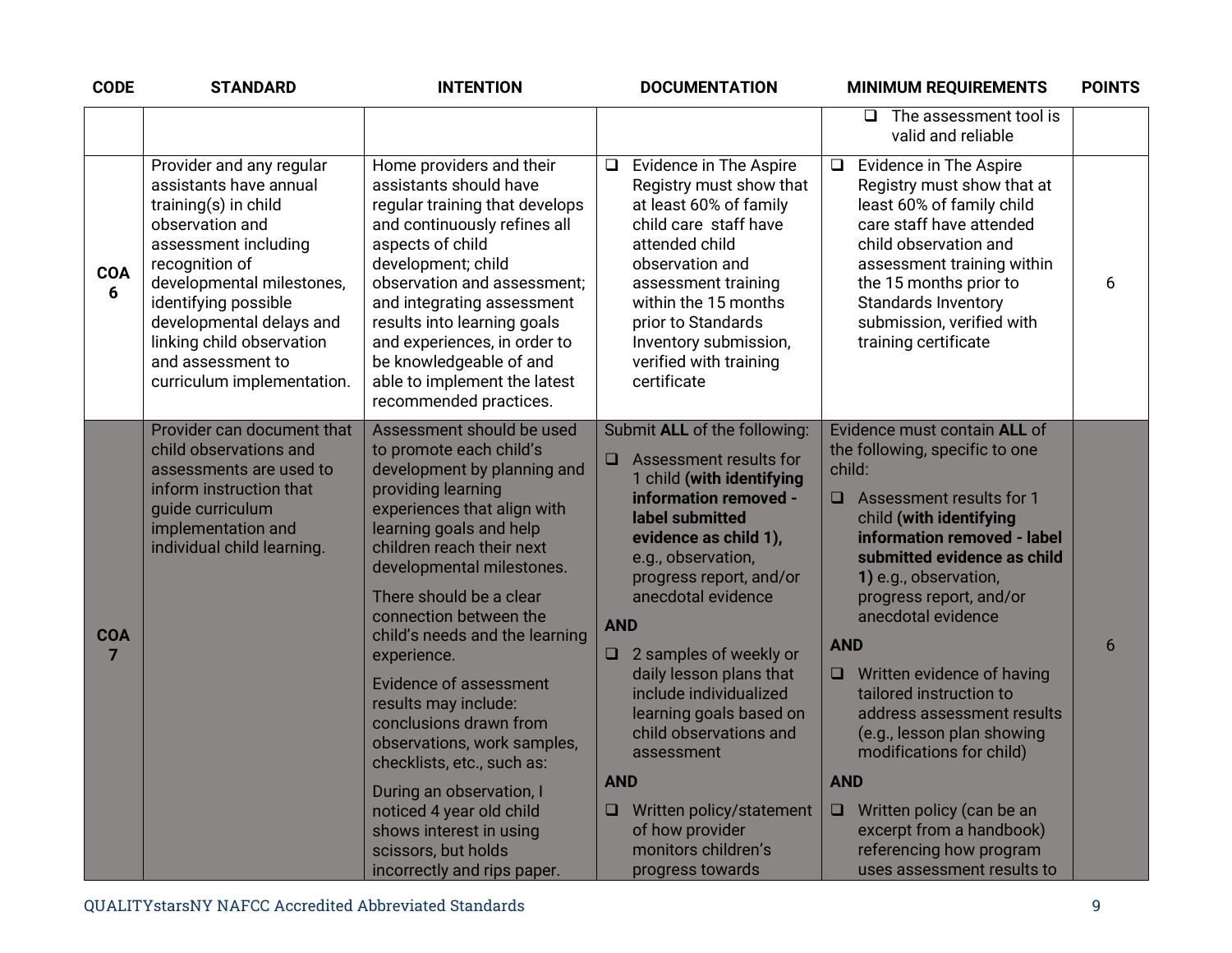| <b>CODE</b> | <b>STANDARD</b> | <b>INTENTION</b>                                        | <b>DOCUMENTATION</b>                    | <b>MINIMUM REQUIREMENTS</b>                  | <b>POINTS</b> |
|-------------|-----------------|---------------------------------------------------------|-----------------------------------------|----------------------------------------------|---------------|
|             |                 | The weekly/daily lesson plan<br>would then indicate the | learning goals and<br>makes appropriate | individualize learning goals<br>for children |               |
|             |                 | individual child's learning<br>adaptations              | goal and opportunity for                | Policy must reference:                       |               |
|             |                 | cutting with scissors.                                  |                                         | Observations and<br>assessments              |               |
|             |                 | <b>Assessment results</b>                               |                                         |                                              |               |
|             |                 |                                                         |                                         | Individual child's learning<br>goals         |               |

## Curriculum Planning & Implementation (CPI) – 20 points

| <b>CODE</b>      | <b>STANDARD</b>                                                                                                                 | <b>INTENTION</b>                                                                                                                                                                                                                                                                                                                                                                                                                                                                                                                                                                                                                                                            | <b>DOCUMENTATION</b>                                                            | <b>MINIMUM REQUIREMENTS</b>                                                                                                                                                                                                                                                                                                | <b>POINTS</b>  |
|------------------|---------------------------------------------------------------------------------------------------------------------------------|-----------------------------------------------------------------------------------------------------------------------------------------------------------------------------------------------------------------------------------------------------------------------------------------------------------------------------------------------------------------------------------------------------------------------------------------------------------------------------------------------------------------------------------------------------------------------------------------------------------------------------------------------------------------------------|---------------------------------------------------------------------------------|----------------------------------------------------------------------------------------------------------------------------------------------------------------------------------------------------------------------------------------------------------------------------------------------------------------------------|----------------|
| CPI <sub>1</sub> | Provider has lesson<br>plans that outline<br>learning goals and<br>contain associated<br>intentional<br>activities/experiences. | Written lesson plans are a<br>guide, helping providers plan<br>ahead so that the children in the<br>family child care home can<br>learn at their own pace and in<br>their own way. Lesson plans will<br>help providers be prepared for<br>all the children, whether they are<br>infants or school-age children;<br>the home's learning<br>environment will be safe for the<br>youngest, while challenging for<br>the oldest and yet comfortable<br>and familiar. Lesson plans will<br>also help providers remember<br>what worked and what didn't,<br>what children were most<br>interested in, and think about<br>what to do next. There are many<br>ways to plan lessons. | 2 samples of weekly or<br>□<br>daily lesson plans                               | Evidence must contain all of<br>the following:<br>Two weekly or daily lesson<br>⊔<br>plans<br>Developmental and/or<br>□<br>learning goals<br>Materials needed for the<br>□<br>learning experience/lesson<br>plan(s)<br>Description of the learning<br>experience<br>Opportunities for<br>$\Box$<br>individualized learning | $\overline{2}$ |
| CPI <sub>2</sub> | Provider uses a written<br>curriculum or<br>curriculum framework<br>that is                                                     | The family child care provider's<br>curriculum or curriculum<br>framework is written, organized<br>and references the five domains                                                                                                                                                                                                                                                                                                                                                                                                                                                                                                                                          | Submit ALL of the following:<br>Curriculum or curriculum<br>$\Box$<br>framework | Evidence must include ALL of<br>the following:<br>Curriculum/curriculum<br>□<br>framework must reference                                                                                                                                                                                                                   | 3              |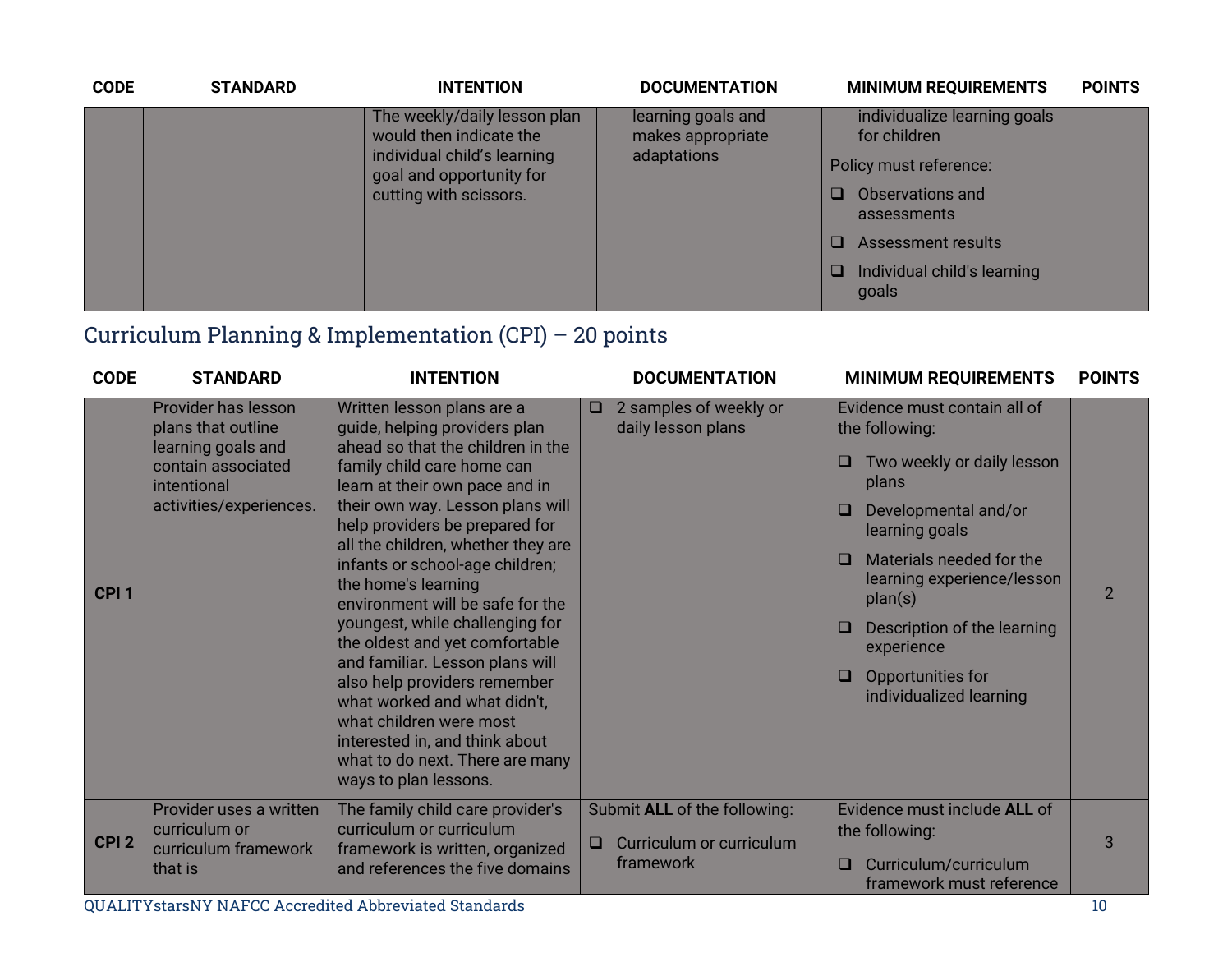| <b>CODE</b>      | <b>STANDARD</b>                                                                                                                                     | <b>INTENTION</b>                                                                                                                                                                             | <b>DOCUMENTATION</b>                                                                                                                                                                                                                                                                                                                                                                                | <b>MINIMUM REQUIREMENTS</b><br><b>POINTS</b>                                                                                                                                                                                                                                                                                                                                                                                                                                                                                                                 |
|------------------|-----------------------------------------------------------------------------------------------------------------------------------------------------|----------------------------------------------------------------------------------------------------------------------------------------------------------------------------------------------|-----------------------------------------------------------------------------------------------------------------------------------------------------------------------------------------------------------------------------------------------------------------------------------------------------------------------------------------------------------------------------------------------------|--------------------------------------------------------------------------------------------------------------------------------------------------------------------------------------------------------------------------------------------------------------------------------------------------------------------------------------------------------------------------------------------------------------------------------------------------------------------------------------------------------------------------------------------------------------|
|                  | developmentally<br>appropriate and<br>addresses the key<br>domains of child<br>development.                                                         | of child development, in order to<br>promote optimal child<br>development.                                                                                                                   | <b>AND</b><br>development:<br>Documentation of use, such<br>O<br>as daily plans or notes to<br>$\bullet$<br>parents<br>Acceptable types of evidence<br>include:<br>Lesson Plan(s)<br>$\Box$<br><b>OR</b><br>Schedule(s) and/or explicit<br>$\Box$<br>statement of how<br>curriculum is appropriately<br>used in lesson plans or<br><b>AND</b><br>schedule<br>□<br>submitted.<br>noted.<br>expected. | all key domains of child<br><b>Physical development</b><br>Social-emotional<br>development<br>Approaches to<br>learning<br>Cognition<br>Language,<br>communication and<br>literacy<br>1 source of evidence of<br>program's use of<br>curriculum must be<br>Any submitted evidence must<br>be completed and include<br>references to the curriculum so<br>that one can tell it is based on<br>the curriculum. For example, if<br>coding is used, a legend is<br>An explicit statement on how<br>curriculum is appropriately<br>transferred to lesson plans is |
| CPI <sub>3</sub> | Provider uses a written<br>curriculum or<br>curriculum framework<br>curriculum that is<br>evidence-based,<br>meaning research has<br>been conducted | Using a curriculum or<br>curriculum framework this is<br>evidence-based, gives the<br>provider and families assurance<br>that learning experiences that<br>are guided by the curriculum will | Evidence of use of one of the<br>following curricula:<br>$\Box$<br><b>Before ABCs: Promoting</b><br>□<br>School Readiness in Infants<br>(if applicable).<br>and Toddlers                                                                                                                                                                                                                            | Evidence must reference:<br>Cover page of the<br>curriculum, including title<br>3                                                                                                                                                                                                                                                                                                                                                                                                                                                                            |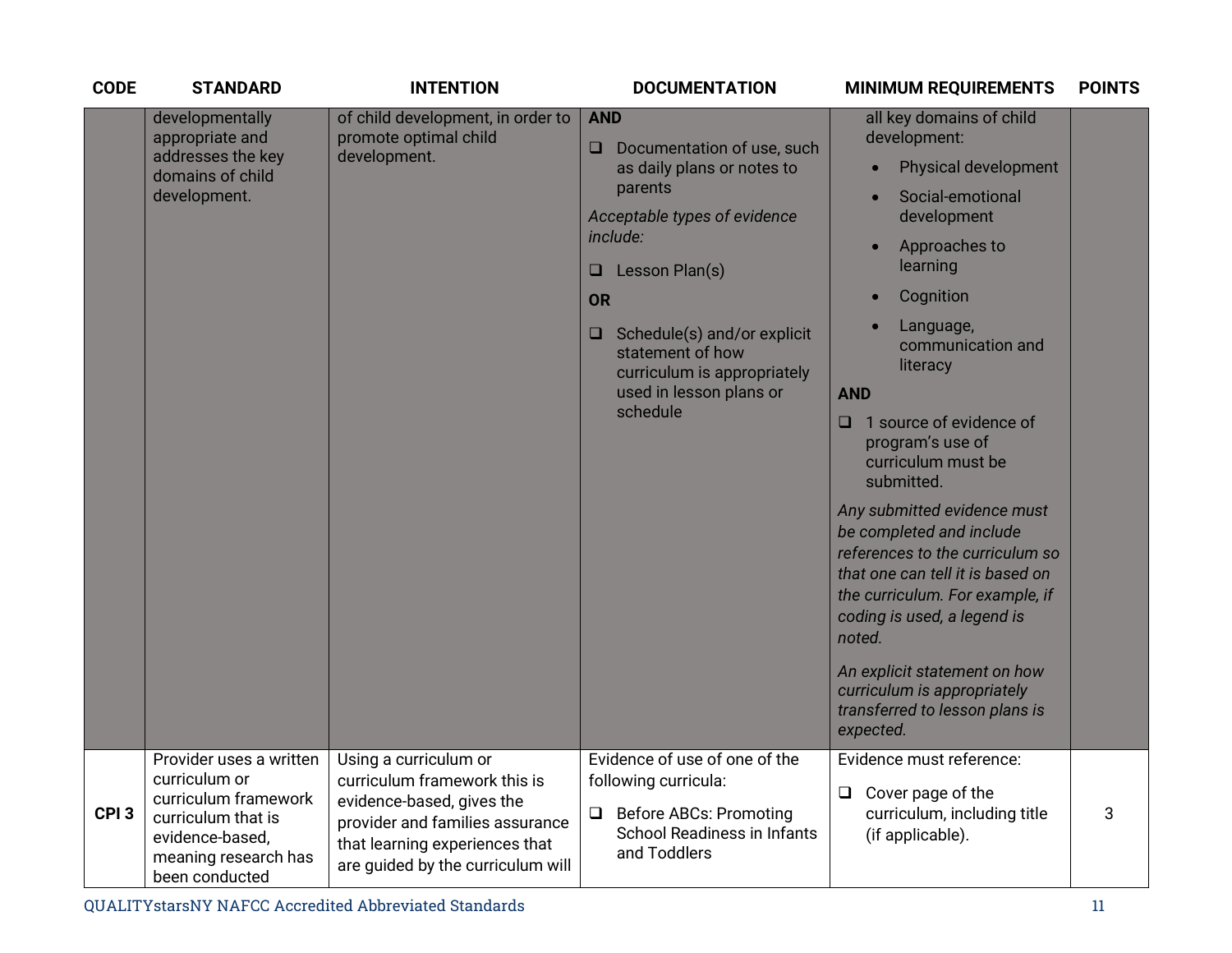| <b>CODE</b>      | <b>STANDARD</b>                                                                                                                                                                                   | <b>INTENTION</b>                                                                                                                                |            | <b>DOCUMENTATION</b>                                                                                                                                                                                                                             |            | <b>MINIMUM REQUIREMENTS</b>                                                                                                                                                                                                                                        | <b>POINTS</b> |
|------------------|---------------------------------------------------------------------------------------------------------------------------------------------------------------------------------------------------|-------------------------------------------------------------------------------------------------------------------------------------------------|------------|--------------------------------------------------------------------------------------------------------------------------------------------------------------------------------------------------------------------------------------------------|------------|--------------------------------------------------------------------------------------------------------------------------------------------------------------------------------------------------------------------------------------------------------------------|---------------|
|                  | regarding the<br>relationship between<br>the curriculum and<br>children's learning.                                                                                                               | effectively support children's<br>learning for each key domain of<br>child development.<br>Evidence-based means the<br>relationship between the | $\Box$     | Caring for Infants and<br><b>Toddlers in Groups:</b><br>Developmentally<br><b>Appropriate Practice</b><br>(Second Edition), Zero to<br><b>Three</b>                                                                                              | ❏          | If Other is selected,<br>program MUST also<br>include evidence of the<br>research basis for the<br>curriculum components.<br>Reference(s) to applicable                                                                                                            |               |
|                  |                                                                                                                                                                                                   | curriculum and child outcomes<br>has been proven effective                                                                                      | □          | <b>Cradling Literacy</b>                                                                                                                                                                                                                         |            | studies and research is<br>encouraged.                                                                                                                                                                                                                             |               |
|                  |                                                                                                                                                                                                   | through published, scientifically-<br>based studies.                                                                                            | Q.         | <b>Creative Curriculum</b>                                                                                                                                                                                                                       |            |                                                                                                                                                                                                                                                                    |               |
|                  |                                                                                                                                                                                                   |                                                                                                                                                 | O          | <b>Create Curriculum for</b><br>Infants, Toddlers, and Two's                                                                                                                                                                                     |            |                                                                                                                                                                                                                                                                    |               |
|                  |                                                                                                                                                                                                   |                                                                                                                                                 | O          | Family Childcare Curriculum                                                                                                                                                                                                                      |            |                                                                                                                                                                                                                                                                    |               |
|                  |                                                                                                                                                                                                   |                                                                                                                                                 | ❏          | High Scope Curriculum                                                                                                                                                                                                                            |            |                                                                                                                                                                                                                                                                    |               |
|                  |                                                                                                                                                                                                   |                                                                                                                                                 | ⊔          | The Montessori Approach                                                                                                                                                                                                                          |            |                                                                                                                                                                                                                                                                    |               |
|                  |                                                                                                                                                                                                   |                                                                                                                                                 | ❏          | Other - provider MUST also<br>include evidence of the<br>research basis for the<br>curriculum components.<br>Reference(s) to applicable<br>studies and research is<br>encouraged.                                                                |            |                                                                                                                                                                                                                                                                    |               |
|                  | Program uses a                                                                                                                                                                                    | The written curriculum is                                                                                                                       |            | Submit ALL of the following:                                                                                                                                                                                                                     |            | Evidence must include ALL of                                                                                                                                                                                                                                       |               |
|                  | written curriculum or<br>curriculum framework<br>that addresses the<br>child development                                                                                                          | aligned to major state initiatives<br>that reference children's<br>development and learning<br>needs.                                           | $\Box$     | One copy of a curriculum or<br>curriculum framework cover<br>page                                                                                                                                                                                | $\Box$     | the following:<br>Cover page for curriculum<br>or curriculum framework                                                                                                                                                                                             |               |
|                  | areas of learning<br>outlined in State or                                                                                                                                                         |                                                                                                                                                 | <b>AND</b> |                                                                                                                                                                                                                                                  | <b>AND</b> |                                                                                                                                                                                                                                                                    |               |
| CPI <sub>4</sub> | Federal guidance<br>resources; the NYS<br><b>Early Learning</b><br>Guidelines (2020)<br>and/or The NYS<br>PreKindergarten<br>Learning Standards<br>$(2019)$ and/or the<br><b>Head Start Early</b> |                                                                                                                                                 | Q          | One copy of a completed<br>curriculum/framework<br>crosswalk, statement or<br>chart demonstrating<br>alignment between the<br>curriculum/framework and<br>every child development<br>area of learning outlined in<br>the chosen State or Federal | $\Box$     | Curriculum/framework<br>crosswalk is completed for<br><b>ALL</b> child development<br>areas of learning for the<br>chosen State or Federal<br>guidance resource<br>If written statement or chart is<br>submitted as evidence of<br>alignment, it clearly notes how | 4             |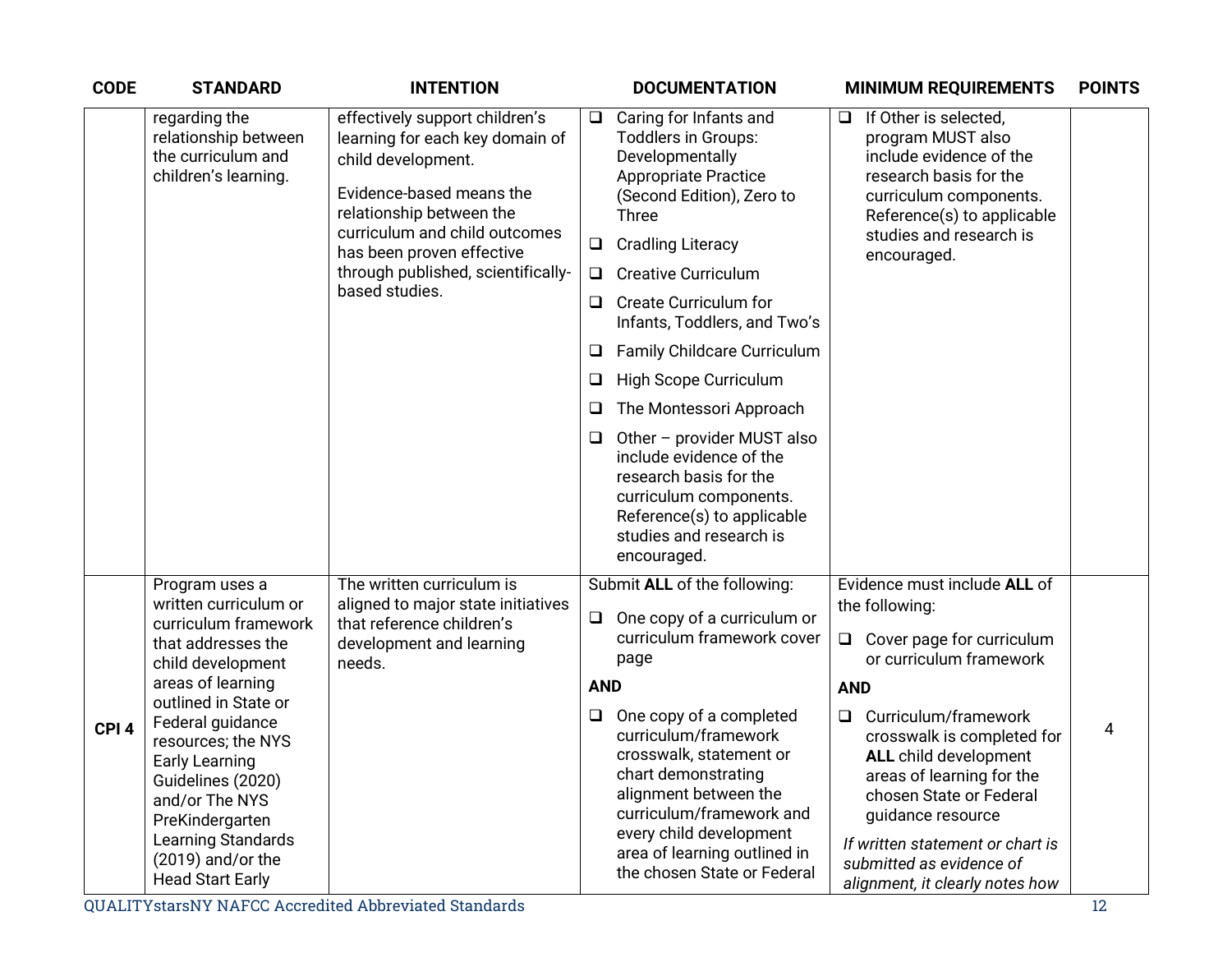| <b>CODE</b>      | <b>STANDARD</b>                                                                                                                                                                                      | <b>INTENTION</b>                                                                                                                                                                                                                                                                                                         | <b>DOCUMENTATION</b>                                                                                                                                                                                                                                                          | <b>MINIMUM REQUIREMENTS</b>                                                                                                                                                                                                                                                                                                                                                                                                                                                                                                | <b>POINTS</b>  |
|------------------|------------------------------------------------------------------------------------------------------------------------------------------------------------------------------------------------------|--------------------------------------------------------------------------------------------------------------------------------------------------------------------------------------------------------------------------------------------------------------------------------------------------------------------------|-------------------------------------------------------------------------------------------------------------------------------------------------------------------------------------------------------------------------------------------------------------------------------|----------------------------------------------------------------------------------------------------------------------------------------------------------------------------------------------------------------------------------------------------------------------------------------------------------------------------------------------------------------------------------------------------------------------------------------------------------------------------------------------------------------------------|----------------|
|                  | <b>Learning Outcomes</b><br>Framework: Ages Birth<br>to Five                                                                                                                                         |                                                                                                                                                                                                                                                                                                                          | guidance resource listed<br>below:<br><b>NYS Early Learning</b><br>$\bullet$<br>Guidelines (2020)<br>NYS PreKindergarten<br>$\bullet$<br>Learning Standards<br>(2019)<br><b>Head Start Early</b><br>$\bullet$<br><b>Learning Outcomes</b><br>Framework: Ages Birth<br>to Five | curriculum/framework aligns<br>with ALL child development<br>areas of learning                                                                                                                                                                                                                                                                                                                                                                                                                                             |                |
| CPI <sub>5</sub> | The curriculum or<br>curriculum framework<br>is adapted to be<br>culturally competent<br>by incorporating into<br>the learning<br>environment culturally<br>sensitive books,<br>themes and projects. | Written curriculum recognizes<br>the diversity of cultures,<br>linguistic abilities, family units,<br>disabilities, and religions that<br>exist within the family child care<br>home and throughout the world<br>and fosters a sense of<br>awareness, empathy,<br>understanding, and acceptance<br>of these differences. | Submit copies of two<br>$\Box$<br>DIFFERENT activity/lesson<br>plans referencing the use of<br>culturally sensitive books,<br>themes, or projects.                                                                                                                            | Evidence must include the<br>following:<br>$\Box$<br>2 DIFFERENT<br>activity/lesson plans. Each<br>activity/lesson plan<br>references the use of<br>culturally sensitive books,<br>themes, or projects.<br>Examples:<br>Curriculum guides<br>teachers in planning and<br>implementing learning<br>experiences related to<br>diverse cultures<br>Diverse elements of the<br>world are incorporated into<br>classroom and learning<br>experiences<br>Curriculum provides<br>opportunities for children<br>to confront biases | $\overline{2}$ |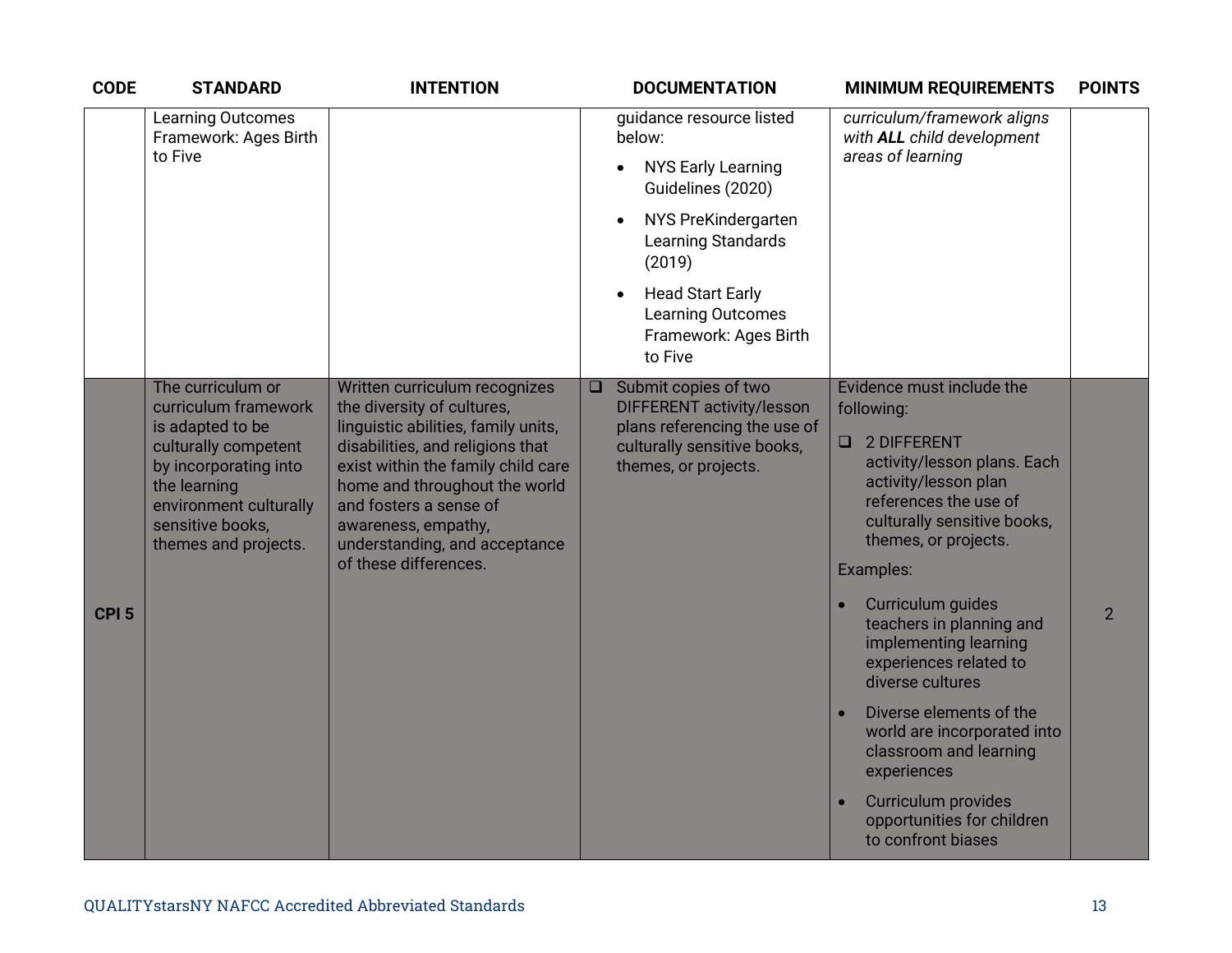| <b>CODE</b>      | <b>STANDARD</b>                                                                                                                                                                                                         | <b>INTENTION</b>                                                                                                                                                                                                                                                                                                                                                                              | <b>DOCUMENTATION</b>                                                                                                                                                                                                                                    | <b>MINIMUM REQUIREMENTS</b>                                                                                                                                                                                                                                                                                                                                                                      | <b>POINTS</b> |
|------------------|-------------------------------------------------------------------------------------------------------------------------------------------------------------------------------------------------------------------------|-----------------------------------------------------------------------------------------------------------------------------------------------------------------------------------------------------------------------------------------------------------------------------------------------------------------------------------------------------------------------------------------------|---------------------------------------------------------------------------------------------------------------------------------------------------------------------------------------------------------------------------------------------------------|--------------------------------------------------------------------------------------------------------------------------------------------------------------------------------------------------------------------------------------------------------------------------------------------------------------------------------------------------------------------------------------------------|---------------|
| CPI <sub>6</sub> | Provider and any<br>assistants receive<br>annual training to<br>implement the<br>curriculum.                                                                                                                            | Ongoing training is needed to<br>develop and continuously refine<br>the providers' abilities to<br>effectively implement curricula<br>activities.                                                                                                                                                                                                                                             | <b>Evidence in The Aspire</b><br>$\Box$<br>Registry that at least 60% of<br>the staff of family child care<br>home have attended<br><b>Curriculum Implementation</b><br>training within the 15<br>months prior to Standards<br>Inventory submission     | <b>Evidence in The Aspire</b><br>$\Box$<br>Registry that at least 60%<br>of the staff of family child<br>care home have attended<br><b>Curriculum</b><br>Implementation training<br>within the 15 months prior<br>to Standards Inventory<br>submission                                                                                                                                           | 3             |
|                  | Program has currently enrolled children with IFSPs or IEPs                                                                                                                                                              | OL                                                                                                                                                                                                                                                                                                                                                                                            | If yes, continue<br>$ \square $                                                                                                                                                                                                                         | If no, go to Physical Well-being & Health                                                                                                                                                                                                                                                                                                                                                        |               |
| CPI <sub>7</sub> | Provider implements<br>appropriate<br>modifications and<br>provides additional<br>supports to enable<br>children with IFSPs or<br>IEPs more effective<br>inclusion in the full<br>range of the program's<br>activities. | When children with special<br>needs participate in a family<br>child care home, it is important<br>for the providers to modify and<br>support those children's<br>learning, using IEPs and IFSPs<br>for guidance, in order to provide<br>a more effective, inclusive<br>environment that gives children<br>as much access to the full<br>range of experiences with the<br>least restrictions. | One copy of a written statement<br>referencing:<br>1 currently enrolled child<br>$\Box$<br>with an IFSP or IEP (with<br>identifying information<br>removed)<br>Modifications made by<br>$\Box$<br>program to accommodate<br>child and/or child's family | Written statement that meets<br>ALL of the following criteria<br>Self-written by program<br>References at least 1<br>$\Box$<br>currently enrolled child<br>(with identifying<br>information removed) with<br>an IFSP/IEP<br>References modifications<br>$\Box$<br>made for the child and/or<br>family by the program<br>The specific IEP/IFSP with the<br>child's name should NOT be<br>included | 3             |

# Physical Well-being & Health (PH) - 8 points

| <b>CODE</b> | <b>STANDARD</b>                                       | <b>INTENTION</b>                                               | <b>DOCUMENTATION</b>                                                                              | <b>MINIMUM</b><br><b>REQUIREMENTS</b>   | <b>POINTS</b> |
|-------------|-------------------------------------------------------|----------------------------------------------------------------|---------------------------------------------------------------------------------------------------|-----------------------------------------|---------------|
|             |                                                       | Program has currently enrolled children under 12 months of age | $\Box$ If yes, continue<br>$\Box$ If no, go to PH 2                                               |                                         |               |
| <b>PH1</b>  | Program provides<br>infants daily<br>opportunities to | Infants need freedom of<br>movement, including tummy           | Evidence must reference daily,<br>supervised exercise/movement<br>opportunities that include free | Evidence must show<br>exercise/movement |               |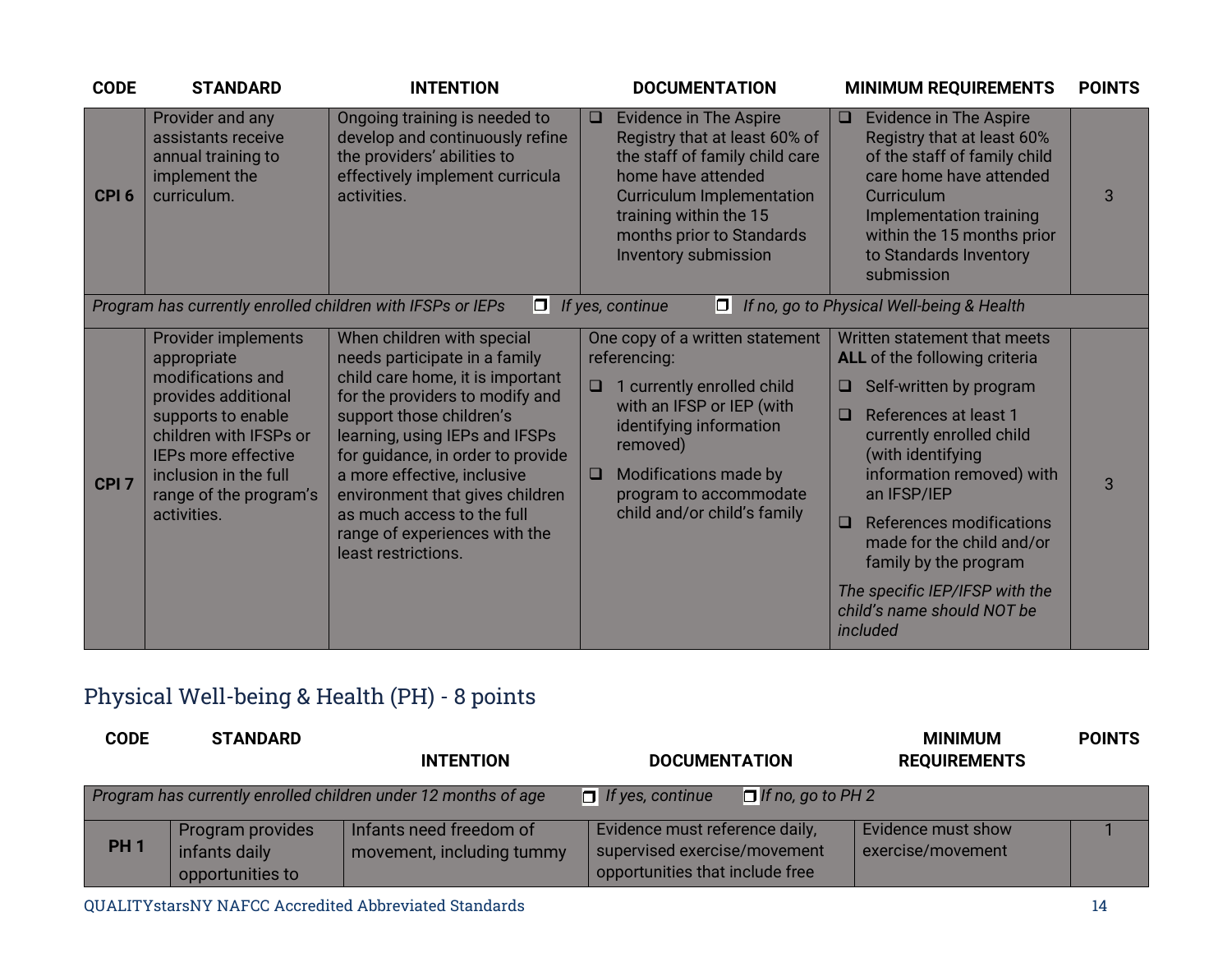| <b>CODE</b> | <b>STANDARD</b>                                                                                                                                                                                                               | <b>INTENTION</b>                                                                                                                                                                                                                                             | <b>DOCUMENTATION</b>                                                                                                                                                                                                                                                                                                                                                                                                                                                                               | <b>MINIMUM</b><br><b>REQUIREMENTS</b>                                                                                                                                                                                                                                                                    | <b>POINTS</b> |
|-------------|-------------------------------------------------------------------------------------------------------------------------------------------------------------------------------------------------------------------------------|--------------------------------------------------------------------------------------------------------------------------------------------------------------------------------------------------------------------------------------------------------------|----------------------------------------------------------------------------------------------------------------------------------------------------------------------------------------------------------------------------------------------------------------------------------------------------------------------------------------------------------------------------------------------------------------------------------------------------------------------------------------------------|----------------------------------------------------------------------------------------------------------------------------------------------------------------------------------------------------------------------------------------------------------------------------------------------------------|---------------|
|             | move freely under<br>adult supervision to<br>explore indoor and<br>outdoor<br>environments,<br>including tummy<br>time when awake.                                                                                            | time, to build strength and<br>motor skills.                                                                                                                                                                                                                 | movement on the stomach while<br>awake and alert, and other<br>movement indoors and outdoors<br>(weather permitting).<br>Acceptable types of evidence<br>include reference in:<br>Parent/family handbook<br>excerpt or policy statement<br>(i.e. program letterhead/logo<br>is clearly visible or it is clear<br>that it is part of a written<br>policy/handbook)<br><b>OR</b><br>Curriculum<br><b>OR</b><br>Daily schedule<br>$\Box$<br><b>OR</b><br>Lesson plans or goal<br>$\Box$<br>statements | opportunities, including all<br>of the following:<br>Daily<br>$\Box$<br>Free movement on<br>stomach while awake<br>and alert<br>Under supervision<br>$\Box$<br>Indoor and outdoor<br>u                                                                                                                   |               |
|             | Provider enrolls children 12 months of age and older                                                                                                                                                                          | $\Box$ If yes, continue                                                                                                                                                                                                                                      | $\Box$ If no, go to PH 3                                                                                                                                                                                                                                                                                                                                                                                                                                                                           |                                                                                                                                                                                                                                                                                                          |               |
| <b>PH2</b>  | Program provides<br>opportunities for<br>toddlers and/or<br>preschoolers to have<br>at least 15 minutes<br>of developmentally<br>appropriate,<br>structured and<br>unstructured,<br>moderate to vigorous<br>physical activity | Provider should support the<br>social-emotional, health,<br>physical, and fine and gross<br>motor development of children<br>through active play. Multiple<br>daily opportunities should be<br>offered for structured and<br>unstructured physical activity. | <b>Documentation that references</b><br>and specifically names the<br>opportunities for structured and<br>unstructured physical activities<br>provided, and demonstrates that<br>these activities occur both inside<br>and outside.<br>Acceptable types of evidence<br>include:<br>$\Box$ Parent/family handbook                                                                                                                                                                                   | <b>Evidence references AND</b><br>specifically NAMES<br>opportunities for;<br>Structured physical<br>$\begin{array}{ccc} \square & \square & \square \end{array}$<br>activity (name the<br>specific structured<br>activity or activities)<br>Unstructured/free play<br><b>□</b><br>Indoor play<br>$\Box$ | $\mathbf{1}$  |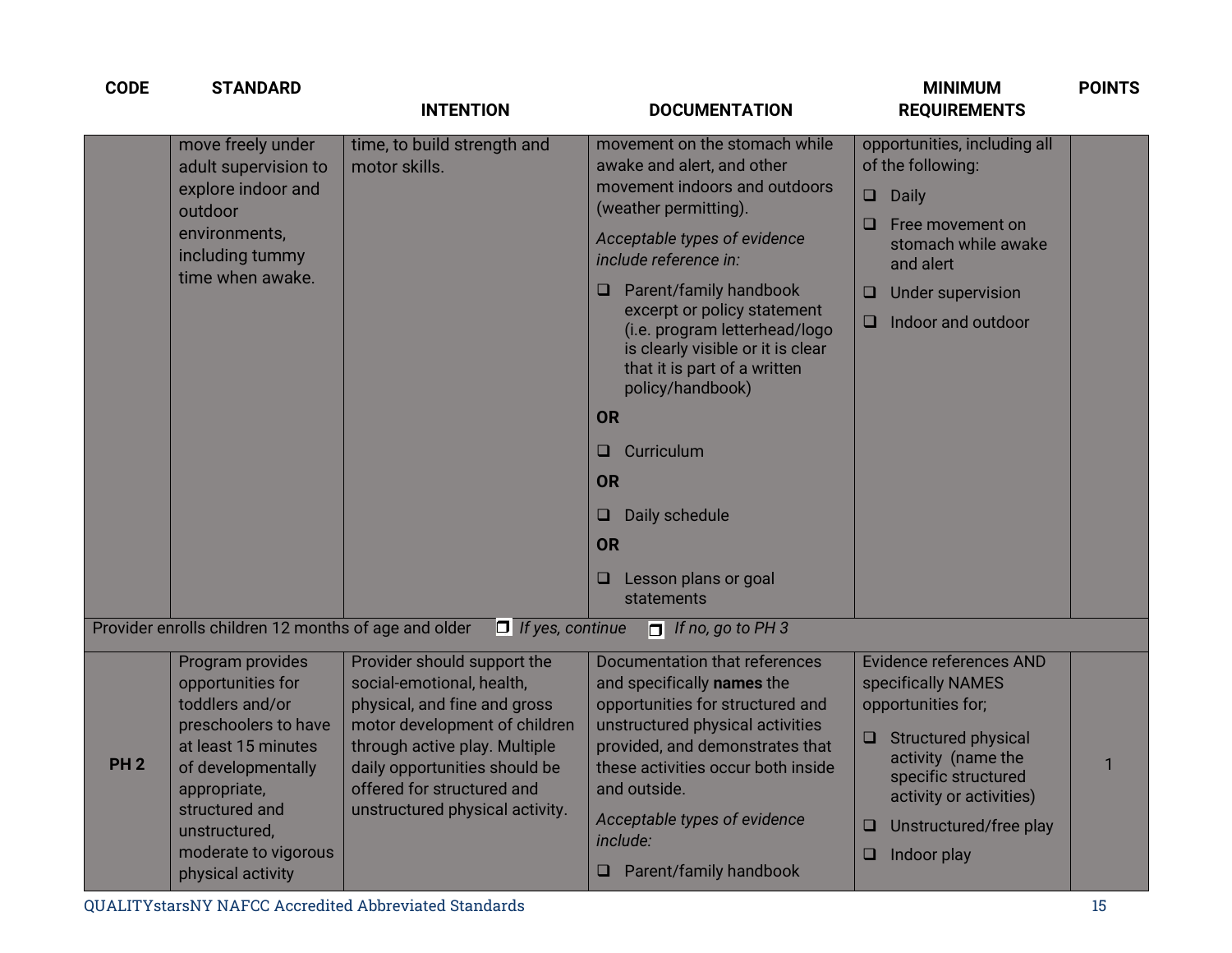| <b>CODE</b>     | <b>STANDARD</b>                                                                                                                                                                                                                                                                                                                                                                                     | <b>INTENTION</b>                                                                                                                                                                                                                                                                         | <b>DOCUMENTATION</b>                                                                                                                                                                                                                                                                                                                  | <b>MINIMUM</b><br><b>REQUIREMENTS</b>                                                                                                                                                                                                                                                                                                                                                                                          | <b>POINTS</b>  |
|-----------------|-----------------------------------------------------------------------------------------------------------------------------------------------------------------------------------------------------------------------------------------------------------------------------------------------------------------------------------------------------------------------------------------------------|------------------------------------------------------------------------------------------------------------------------------------------------------------------------------------------------------------------------------------------------------------------------------------------|---------------------------------------------------------------------------------------------------------------------------------------------------------------------------------------------------------------------------------------------------------------------------------------------------------------------------------------|--------------------------------------------------------------------------------------------------------------------------------------------------------------------------------------------------------------------------------------------------------------------------------------------------------------------------------------------------------------------------------------------------------------------------------|----------------|
|                 | (both inside and<br>outside) for every<br>hour they are in care.<br>For example, in a 3<br>hour program,<br>children should have<br>at least 45 minutes<br>of physical activity in<br>total, not necessarily<br>continuously.                                                                                                                                                                       |                                                                                                                                                                                                                                                                                          | <b>OR</b><br>Evidence of policy<br>u.<br><b>OR</b><br>Daily schedule or plan<br>$\Box$                                                                                                                                                                                                                                                | Outdoor play (weather<br>O.<br>permitting).<br>NOTE: Provide at least 15<br>minutes of<br>developmentally<br>appropriate, structured and<br>unstructured, moderate to<br>vigorous physical activity<br>(both inside and outside)<br>for every hour they are in<br>care. For example, in a 3<br>hour program, children<br>should have at least 45<br>minutes of physical activity<br>in total, not necessarily<br>continuously. |                |
| PH <sub>3</sub> | Provider has a policy<br>that details screen<br>time for children,<br>including that screen<br>time time is never<br>used for children<br>birth to age 2. For<br>children ages 2 to 5,<br>there is no more than<br>30 minutes once a<br>week of high quality<br>educational or<br>movement-based<br>commercial-free<br>programming and<br>screen time is never<br>used during nap and<br>meal time. | Children's access to<br>television/video should be<br>nonexistent for infants and<br>toddlers and limited to 30<br>minutes per week for<br>preschoolers so as to reduce<br>the harmful effects of screen<br>time and commercial<br>marketing on health, learning,<br>behavior and sleep. | Submit one copy of a written<br>policy or handbook excerpt (i.e.<br>program letterhead/logo is clearly<br>visible or it is clear that it is part of<br>a written policy/handbook)<br>referencing:<br>$\Box$ Provider's screen time viewing<br>policies.<br>How viewing policies are<br>O<br>differentiated according to<br>age group. | Evidence must show:<br>Written policy that<br>$\Box$<br>references "no screen<br>time" is provided for<br>any age group in the<br>program. Policy can be<br>an excerpt from<br>program's staff or<br>family handbook (i.e.<br>program<br>letterhead/logo is<br>clearly visible or it is<br>clear that it is part of a<br>written policy).<br>OR<br>Written policy<br>differentiating screen time<br>by age group that          | $\overline{2}$ |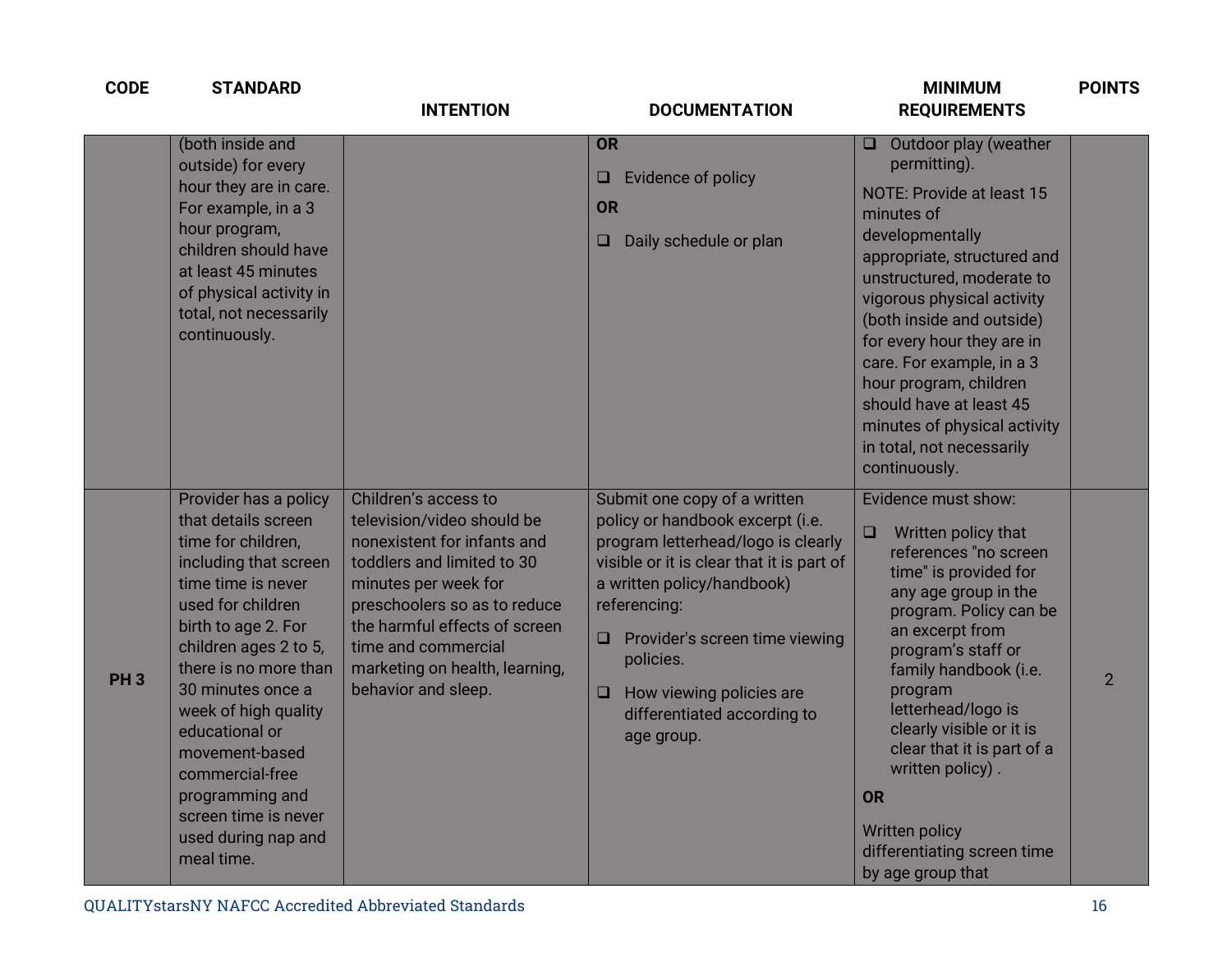| <b>CODE</b> | <b>STANDARD</b>                                                                                                                                                      | <b>INTENTION</b>                                                                                                                                                                                                                                                                                                                                                      | <b>DOCUMENTATION</b>                                                                                                                                                                                                                                                             | <b>MINIMUM</b><br><b>REQUIREMENTS</b>                                                                                                                                                                                                                                                                                                                                                                                 | <b>POINTS</b>  |
|-------------|----------------------------------------------------------------------------------------------------------------------------------------------------------------------|-----------------------------------------------------------------------------------------------------------------------------------------------------------------------------------------------------------------------------------------------------------------------------------------------------------------------------------------------------------------------|----------------------------------------------------------------------------------------------------------------------------------------------------------------------------------------------------------------------------------------------------------------------------------|-----------------------------------------------------------------------------------------------------------------------------------------------------------------------------------------------------------------------------------------------------------------------------------------------------------------------------------------------------------------------------------------------------------------------|----------------|
|             |                                                                                                                                                                      |                                                                                                                                                                                                                                                                                                                                                                       |                                                                                                                                                                                                                                                                                  | references ALL of the<br>following:<br>$\Box$ No screen time for<br>children birth to age 2<br>(if applicable).<br>For children ages 2-5 (if<br>O<br>applicable):<br>$\Box$ 30 minutes/week<br>MAX of screen<br>time<br>No screen time<br>□<br>during naps<br>No screen time<br>□<br>during meals<br>All screen time is<br>◻<br>quality educational<br>and/or movement-<br>based<br>No commercial<br>□<br>advertising |                |
| <b>PH4</b>  | Provider promotes<br>the consumption of<br>meals and snacks<br>that meet the Child<br>and Adult Care Food<br>Program (CACFP)<br>meal pattern for the<br>ages served. | Nutrition is important to<br>children's growth and<br>development. Childhood is also<br>a time to teach nutrition and<br>healthy habits that will last a<br>lifetime. Menus that comply<br>with the CACFP meal pattern<br>requirements meet children's<br>nutrition, growth and<br>developmental needs.<br>There must be a clear link<br>between CACFP guidelines and | <b>PARTICIPATES IN CACFP</b><br>Submit evidence of CACFP<br>0<br>participation<br><b>DOES NOT PARTICIPATE in</b><br><b>CACFP</b><br>One week of menus for all<br>O.<br>meals/snacks served<br><b>AND</b><br>Statement of compliance with<br>$\Box$<br>CACFP minimum meal pattern | <b>PARTICIPATES IN CACFP</b><br>$\Box$ Evidence of<br>participation in CACFP<br>(i.e., CACFP billing,<br><b>CACFP reimbursement</b><br>checks,<br>correspondence from<br><b>CACFP Sponsor or</b><br><b>CACFP</b> contract)<br><b>DOES NOT PARTICIPATE</b><br>in CACFP                                                                                                                                                 | $\overline{2}$ |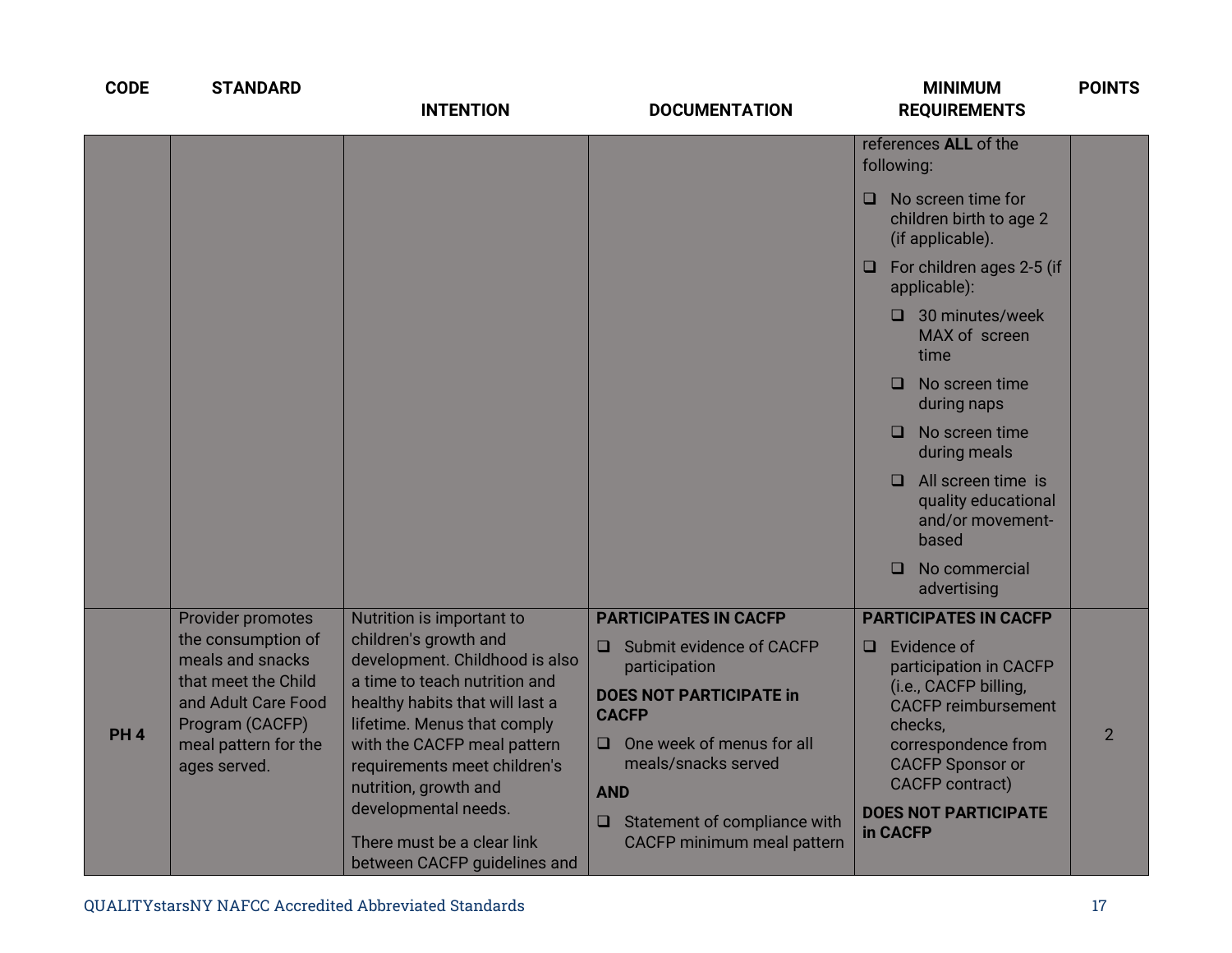| <b>CODE</b> | <b>STANDARD</b>                                                         | <b>INTENTION</b>                                                                                                                                                                                                                    | <b>DOCUMENTATION</b>                                                                                                                                                                                                                                                                                                                                    | <b>MINIMUM</b><br><b>REQUIREMENTS</b>                                                                                                                                                                              | <b>POINTS</b> |
|-------------|-------------------------------------------------------------------------|-------------------------------------------------------------------------------------------------------------------------------------------------------------------------------------------------------------------------------------|---------------------------------------------------------------------------------------------------------------------------------------------------------------------------------------------------------------------------------------------------------------------------------------------------------------------------------------------------------|--------------------------------------------------------------------------------------------------------------------------------------------------------------------------------------------------------------------|---------------|
|             |                                                                         | the meal pattern (portion size<br>and components for meals and<br>snacks) on menus.<br>For more information about<br>CACFP meal patterns, visit the<br><b>USDA Food and Nutrition</b><br>website for family day care<br>homes.      | components for all meals and<br>snacks served.                                                                                                                                                                                                                                                                                                          | One week of menus for<br>$\Box$<br>all meals/snacks<br>served<br><b>AND</b><br>Statement of<br>$\Box$<br>compliance with<br><b>CACFP</b> minimum meal<br>pattern components<br>for all meals and<br>snacks served. |               |
| <b>PH5</b>  | Provider implements<br>a program-wide<br>obesity prevention<br>program. | It is important for providers to<br>establish program-wide goals<br>that instill in children, families,<br>and staff, the importance of<br>healthy, active living and to<br>provide them with the tools to<br>adopt healthy habits. | Submit written evidence of<br>implementation of a program-<br>wide formal obesity prevention<br>program for children, families, and<br>staff.<br>Acceptable types of evidence<br>include:<br>Program assessment(s)<br>$\Box$<br><b>OR</b><br>Action plan(s)<br>$\Box$<br><b>OR</b><br>Timeline(s)<br>$\Box$<br><b>OR</b><br>Goal statement(s)<br>$\Box$ | Evidence demonstrates the<br>adoption and<br>implementation of a<br>program-wide obesity<br>prevention program for<br>children, families, and<br>staff.                                                            |               |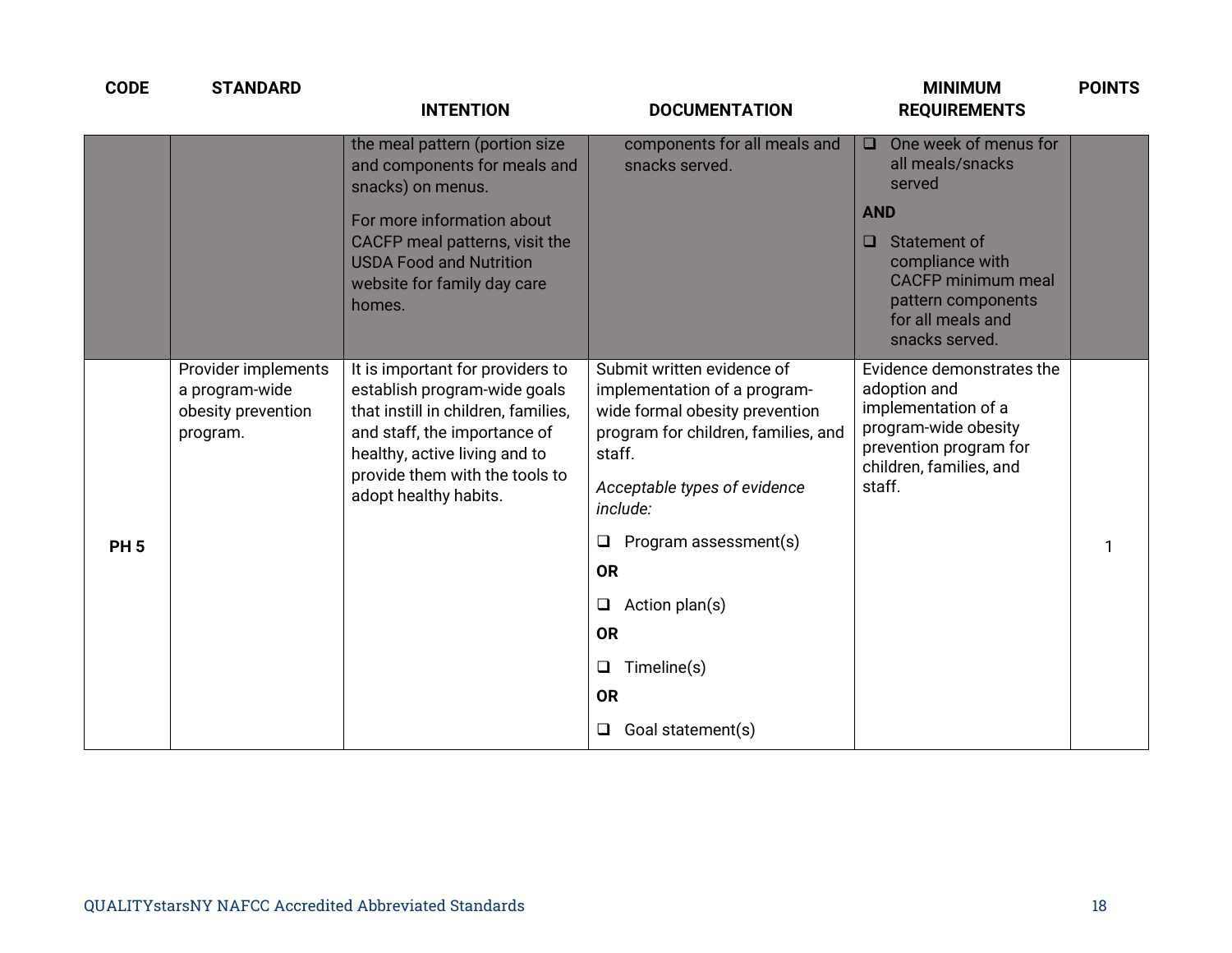| <b>CODE</b>     | <b>STANDARD</b>                                                                                                   | <b>INTENTION</b>                                                            | <b>DOCUMENTATION</b>                                                                                                                                                                                                                               | <b>MINIMUM</b><br><b>REQUIREMENTS</b>                                                                                                                                                                                                          | <b>POINTS</b> |
|-----------------|-------------------------------------------------------------------------------------------------------------------|-----------------------------------------------------------------------------|----------------------------------------------------------------------------------------------------------------------------------------------------------------------------------------------------------------------------------------------------|------------------------------------------------------------------------------------------------------------------------------------------------------------------------------------------------------------------------------------------------|---------------|
| PH <sub>6</sub> | Provider attends<br>training regarding<br>implementation of<br>the program-wide<br>obesity prevention<br>program. | Provider is trained to<br>implement a formal obesity<br>prevention program. | Evidence in The Aspire<br>$\Box$<br>Registry that the provider has<br>attended training regarding<br>implementation of the<br>program-wide obesity<br>prevention program within the<br>15 months prior to Standards<br><b>Inventory Submission</b> | Evidence in The Aspire<br>Registry that the<br>provider has attended<br>training regarding<br>implementation of the<br>program-wide obesity<br>prevention program<br>within the 15 months<br>prior to Standards<br><b>Inventory Submission</b> |               |

# **FAMILY ENGAGEMENT**

*Research Rationale: There is substantial evidence that parent involvement and parent-provider communication is important for high quality early childhood education and that parent-involvement is related to child development outcomes. Parent-provider communication in the parent's dominant language is necessary for optimum results.*

#### Communication (C) - 25 points

| <b>CODE</b>    | <b>STANDARD</b>                                                                                                                                                                 | <b>INTENTION</b>                                                                                                                                                                                                                                                            | <b>DOCUMENTATION</b>                                                                                                                                                                                                                           | <b>MINIMUM REQUIREMENTS</b>                                                                                                                                                                                                         | <b>POINTS</b> |
|----------------|---------------------------------------------------------------------------------------------------------------------------------------------------------------------------------|-----------------------------------------------------------------------------------------------------------------------------------------------------------------------------------------------------------------------------------------------------------------------------|------------------------------------------------------------------------------------------------------------------------------------------------------------------------------------------------------------------------------------------------|-------------------------------------------------------------------------------------------------------------------------------------------------------------------------------------------------------------------------------------|---------------|
|                | Provider enrolls children under 12 months of age                                                                                                                                | $\Box$ Yes, continue                                                                                                                                                                                                                                                        | $\Box$ No, go to C2                                                                                                                                                                                                                            |                                                                                                                                                                                                                                     |               |
| C <sub>1</sub> | <b>Provider communicates</b><br>with parents of infants in<br>writing on a daily basis<br>about care giving routines,<br>such as feeding, sleeping,<br>and diapering/toileting. | It is important to keep<br>families informed as to the<br>health and schedule of their<br>child on a daily basis. Verbal<br>communications are great,<br>but not enough to ensure<br>that parents have the<br>information they need at the<br>end of a busy day, when their | Submit all of the following:<br>Copies of completed<br>$\Box$<br>form(s) for 1 child<br>(with identifying<br>information removed -<br>label submitted<br>evidence as child 1)<br>communicating<br>information and times<br>of day for feeding, | Evidence must include;<br>Completed form(s) for 1<br>u<br>child (with identifying<br>information removed -<br>label submitted evidence<br>as child 1) that reference<br>the following care routines<br>and times of day:<br>Feeding | 3             |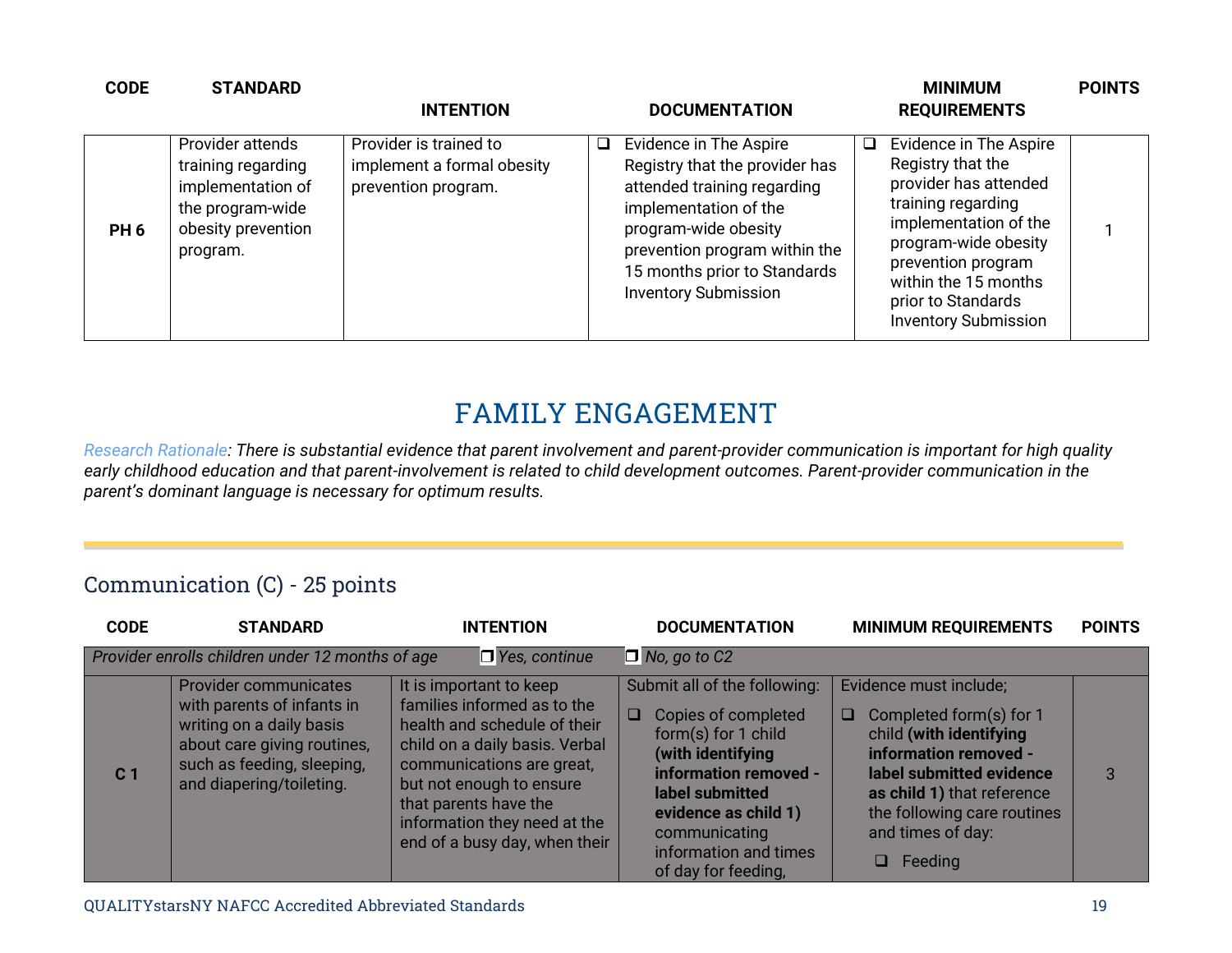| <b>CODE</b>    | <b>STANDARD</b>                                                                                                                                                                                                                             | <b>INTENTION</b>                                                                                                                      | <b>DOCUMENTATION</b>                                                                                                                                                                                                                                                                                                                                                                                                                                                               | <b>MINIMUM REQUIREMENTS</b>                                                                                                                                                                                                                                                                | <b>POINTS</b> |
|----------------|---------------------------------------------------------------------------------------------------------------------------------------------------------------------------------------------------------------------------------------------|---------------------------------------------------------------------------------------------------------------------------------------|------------------------------------------------------------------------------------------------------------------------------------------------------------------------------------------------------------------------------------------------------------------------------------------------------------------------------------------------------------------------------------------------------------------------------------------------------------------------------------|--------------------------------------------------------------------------------------------------------------------------------------------------------------------------------------------------------------------------------------------------------------------------------------------|---------------|
|                |                                                                                                                                                                                                                                             | infants might be fussy and<br>need their full attention.                                                                              | sleeping, diapering to<br>families<br><b>AND</b><br>Written policy (i.e.<br>u<br>program<br>letterhead/logo is<br>clearly visible or it is<br>clear that it is part of a<br>manual/handbook)<br>stating how written<br>reports/forms are<br>shared with families on<br>a daily basis.                                                                                                                                                                                              | $\Box$ Sleeping<br><b>Diapering</b><br>◻<br><b>AND</b><br>$\Box$<br>Written policy (i.e. program<br>letterhead/logo is clearly<br>visible or it is clear that it<br>is part of a<br>manual/handbook) stating<br>how written reports/forms<br>are shared with families on<br>a daily basis. |               |
| C <sub>2</sub> | Program communicates<br>with families in a<br>comprehensive, written<br>format about the program's<br>history, philosophy,<br>admissions policies, other<br>procedures, applicable<br>regulations, and parent<br>involvement opportunities. | Important program<br>⊔<br>information and policies<br>should be written down,<br>periodically updated and<br>distributed to families. | Evidence must include<br>information on the<br>program's history,<br>philosophy, admissions<br>policies and parent/family<br>involvement opportunities.<br>Acceptable types of<br>evidence include:<br>$\Box$ Parent/family<br>handbook<br><b>OR</b><br>Written policy (i.e.<br>$\Box$<br>program<br>letterhead/logo is<br>clearly visible or it is<br>clear that it is part of a<br>manual/handbook)<br><b>OR</b><br>Handouts<br>$\Box$<br><b>OR</b><br>$\Box$ Website posting(s) | Evidence must reference:<br>Program's history<br>u<br>Program's philosophy<br>$\Box$<br><b>Admissions policies</b><br>Parent/family involvement<br>u<br>opportunities.                                                                                                                     | 8             |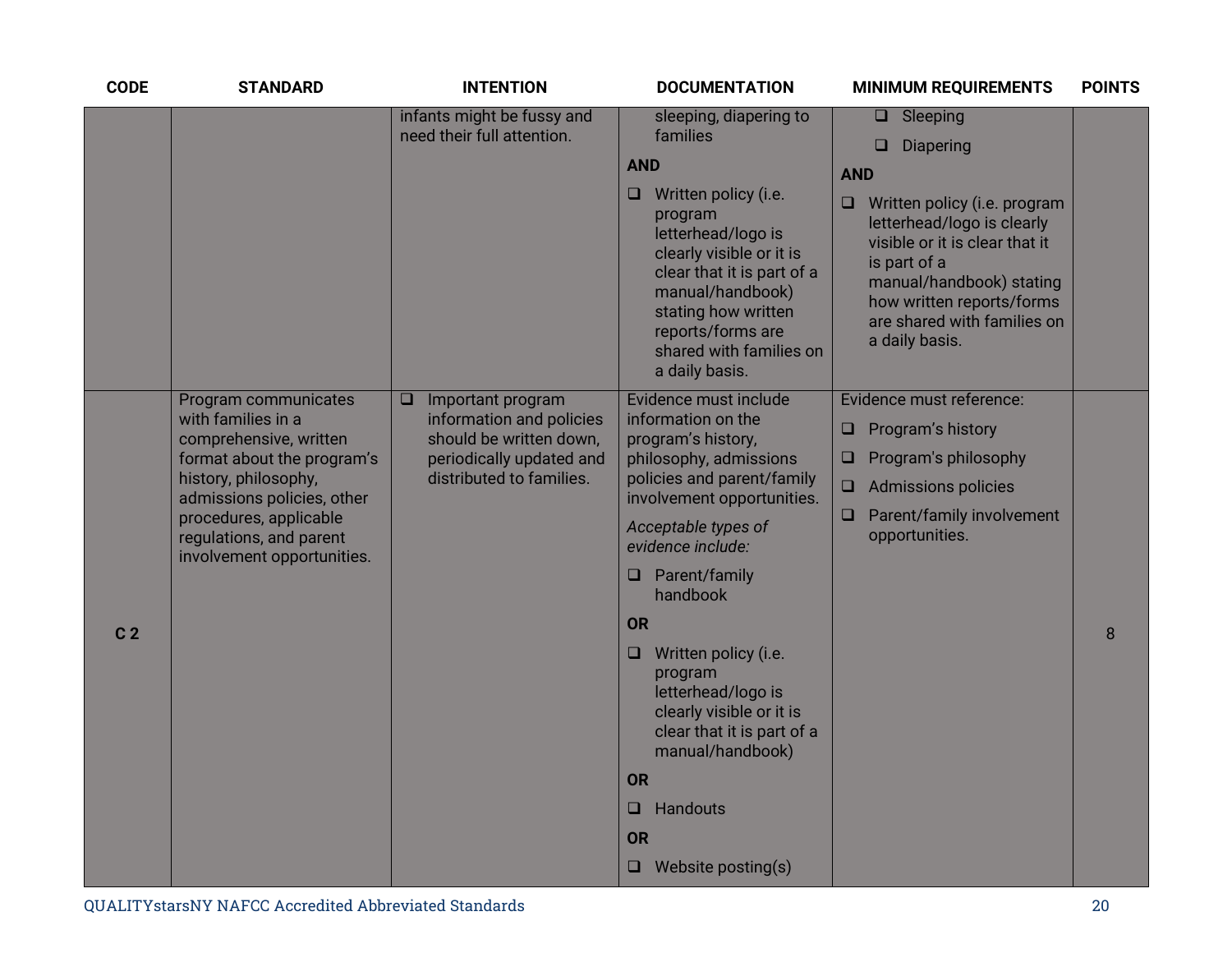| <b>CODE</b>    | <b>STANDARD</b>                                                                                                                                       | <b>INTENTION</b>                                                                                                                                                                                                                                                                                                                                                                                                                                                                                                                                    | <b>DOCUMENTATION</b>                                                                                                                                                                                                                                                                                                                                      | <b>MINIMUM REQUIREMENTS</b>                                                                                                                                                                                                                                                                                                                                      | <b>POINTS</b>  |
|----------------|-------------------------------------------------------------------------------------------------------------------------------------------------------|-----------------------------------------------------------------------------------------------------------------------------------------------------------------------------------------------------------------------------------------------------------------------------------------------------------------------------------------------------------------------------------------------------------------------------------------------------------------------------------------------------------------------------------------------------|-----------------------------------------------------------------------------------------------------------------------------------------------------------------------------------------------------------------------------------------------------------------------------------------------------------------------------------------------------------|------------------------------------------------------------------------------------------------------------------------------------------------------------------------------------------------------------------------------------------------------------------------------------------------------------------------------------------------------------------|----------------|
|                |                                                                                                                                                       |                                                                                                                                                                                                                                                                                                                                                                                                                                                                                                                                                     | <b>OR</b>                                                                                                                                                                                                                                                                                                                                                 |                                                                                                                                                                                                                                                                                                                                                                  |                |
|                |                                                                                                                                                       |                                                                                                                                                                                                                                                                                                                                                                                                                                                                                                                                                     | Other (written source,<br>$\Box$<br>no pictures)                                                                                                                                                                                                                                                                                                          |                                                                                                                                                                                                                                                                                                                                                                  |                |
| C <sub>3</sub> | <b>Provider periodically</b><br>communicates in writing<br>with families about<br>program and child activities<br>and other pertinent<br>information. | It is important to regularly<br>share information about<br>general program events and<br>children's activities with<br>families so that they are<br>aware of activities and may<br>prepare or plan to<br>participate. Information<br>should be presented in a<br>format easily accessible to<br>families and translated, if<br>necessary.                                                                                                                                                                                                           | Submit copies of two<br>$\Box$<br>written<br>communications sent<br>on two DIFFERENT<br>dates within the 15<br>months prior to<br><b>Standards Inventory</b><br>submission, outlining<br>the specific nature of<br>general program<br>events and child<br>activities and clearly<br>indicating that the<br>information was<br>communicated to<br>families | 2 written communications<br>(e.g., newsletters, e-<br>newsletters, e-mails, and<br>website postings) to families<br>that:<br>Outline the specific nature<br>$\Box$<br>of general program events<br>and child activities.<br>Were sent on 2 DIFFERENT<br>$\Box$<br>dates.<br>$\Box$ Are dated within the 15<br>months prior to Standards<br>Inventory submission. | $\overline{4}$ |
| C <sub>4</sub> | Provider meets one-on-one<br>with parents about their<br>individual child's<br>developments at least twice<br>a year.                                 | Children grow fast and<br>sometimes behave<br>differently at home and the<br>provider's child care.<br>Therefore, it is important for<br>families and providers to<br>intentionally meet at least<br>twice a year for a two-way<br>discussion about their<br>child's development,<br>including physical well-being,<br>health, and motor<br>development; social and<br>emotional development;<br>approaches to learning;<br>cognitive and general<br>knowledge; and language,<br>communication, and literacy.<br><b>Providers and families will</b> | Evidence must<br>demonstrate that meetings<br>occurred on at least 2<br>different dates within the<br>previous 15 months.<br>Acceptable types of<br>evidence include:<br><b>Meeting invitation</b><br>u<br><b>OR</b><br>Calendar showing<br>$\Box$<br>schedule of teachers'<br>conferences<br><b>OR</b><br>Conference<br>$\Box$<br>announcement(s)        | Evidence must demonstrate:<br>Documentation for a<br>$\Box$<br>single child dated within<br>the 15 months prior to<br><b>Standards Inventory</b><br>submission.<br>$\Box$ Meetings occurred on at<br>least 2 DIFFERENT dates<br>Between at least one<br>$\Box$<br>parent and<br>provider/assistant with<br>regard to child's<br>development                      | $\overline{4}$ |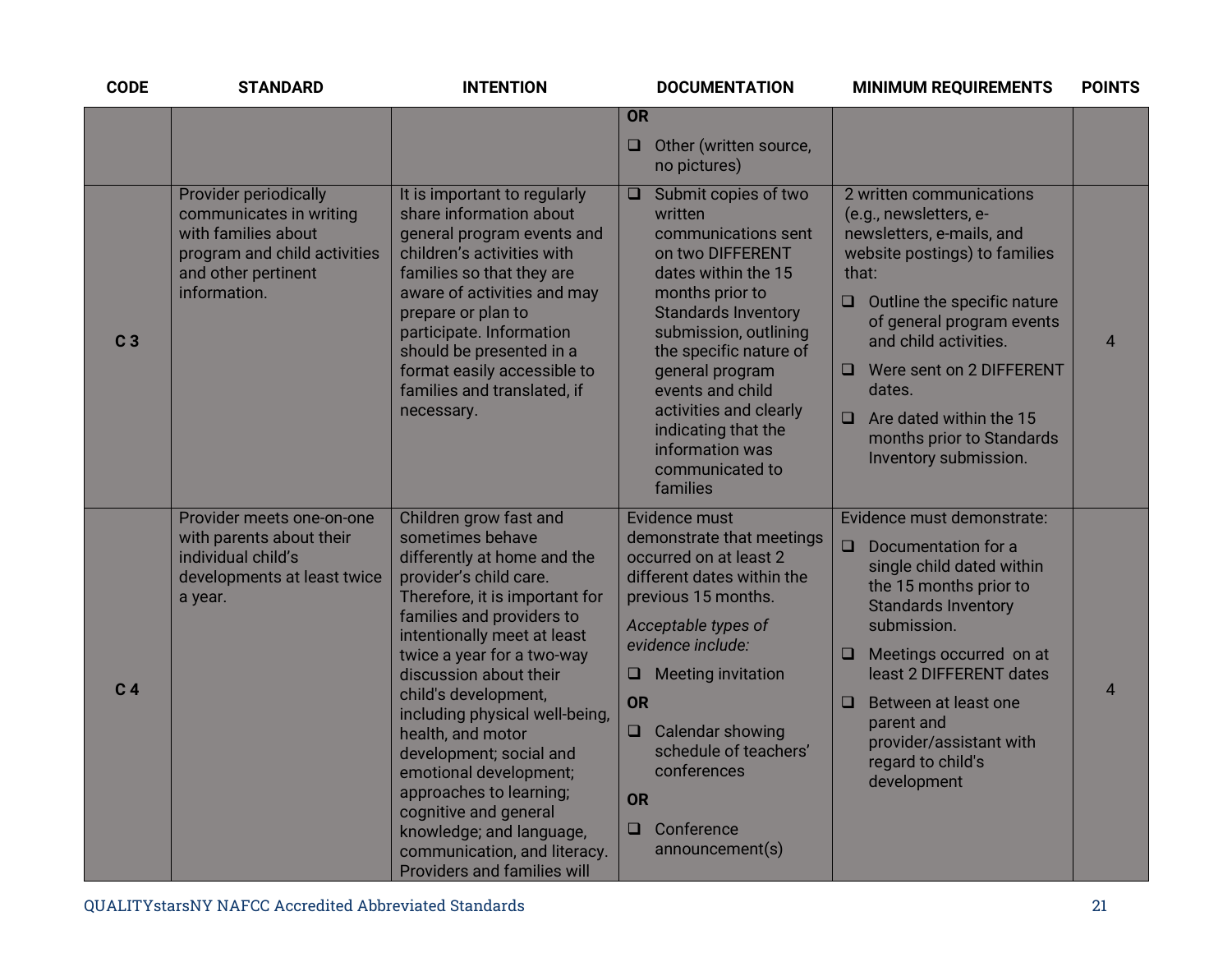| <b>CODE</b>    | <b>STANDARD</b>                                                                                                                                                                              | <b>INTENTION</b>                                                                                                                                                                                                                          | <b>DOCUMENTATION</b>                                                                                                                                                                                                                                                                                                                                                                                                                       | <b>MINIMUM REQUIREMENTS</b>                                                                                                                                                                                           | <b>POINTS</b> |
|----------------|----------------------------------------------------------------------------------------------------------------------------------------------------------------------------------------------|-------------------------------------------------------------------------------------------------------------------------------------------------------------------------------------------------------------------------------------------|--------------------------------------------------------------------------------------------------------------------------------------------------------------------------------------------------------------------------------------------------------------------------------------------------------------------------------------------------------------------------------------------------------------------------------------------|-----------------------------------------------------------------------------------------------------------------------------------------------------------------------------------------------------------------------|---------------|
|                |                                                                                                                                                                                              | be able to use this shared<br>knowledge to support<br>learning at home and in the<br>family child care home.                                                                                                                              | OR<br>$\Box$ Parent/family<br>handbook<br><b>OR</b><br>Sign in sheet(s)<br>$\Box$                                                                                                                                                                                                                                                                                                                                                          |                                                                                                                                                                                                                       |               |
| C <sub>5</sub> | Provider shares information<br>with parents about the<br>provider's, and any<br>assistant's, educational<br>qualifications and<br>professional experience.                                   | Families are informed, in<br>writing, of the qualifications<br>of the people who are taking<br>care of and providing<br>learning experiences to their<br>children so they can trust<br>and develop significant<br>positive relationships. | Submit written evidence of<br>having communicated<br>qualifications and<br>experience of provider and<br>at least one current<br>assistants' (if applicable)<br>to families.<br>Acceptable types of<br>evidence include:<br>Handbook with staff<br>❏<br>qualification<br>information<br><b>OR</b><br>Staff member profiles<br>$\Box$<br><b>OR</b><br>Newsletter<br>$\Box$<br><b>OR</b><br>$\Box$<br>Memo<br><b>OR</b><br>Website<br>$\Box$ | Evidence demonstrating<br>communication to families<br>about staff qualifications and<br>professional experience for:<br>Provider<br>$\Box$<br><b>AND</b><br>At least 1 current<br>$\Box$<br>assistant, if applicable | 4             |
| C <sub>6</sub> | Provider provides written<br>information about family<br>resources and supports,<br>such as information on<br>child development, oral<br>health, child health<br>insurance, tax credits, and | It is helpful to families when<br>family child care programs<br>provide information about<br>family resources and<br>supports in the community.                                                                                           | Evidence must show that<br>written information about<br>relevant family resources<br>and supports is accessible<br>to families.<br>Program must provide ALL<br>of the following:                                                                                                                                                                                                                                                           | Evidence must include ALL of<br>the following:<br>$\Box$<br>Written statement (such<br>as a note to families or<br>statement in family<br>handbook) referencing                                                       | 9             |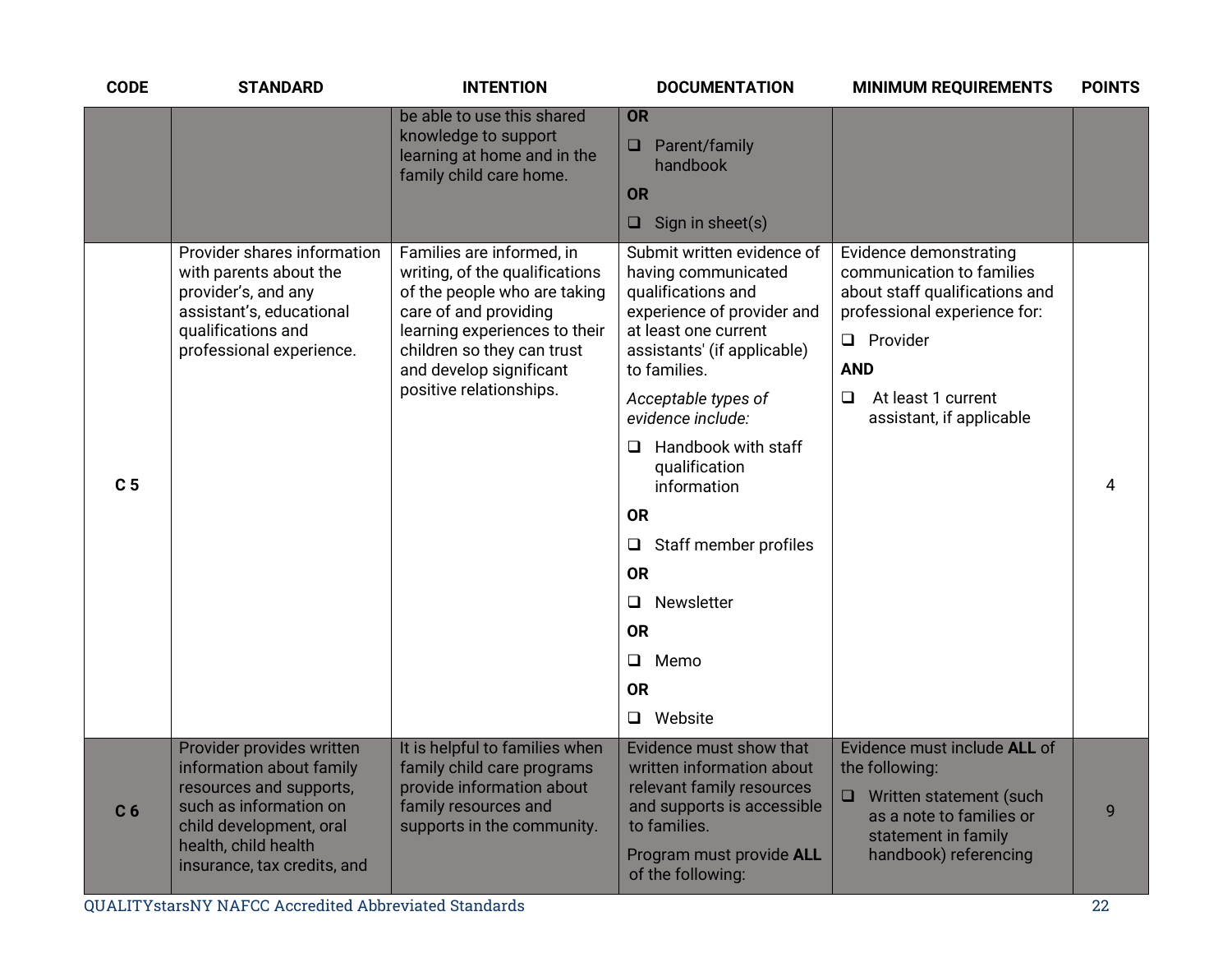| <b>CODE</b> | <b>STANDARD</b>                     | <b>INTENTION</b> |                           | <b>DOCUMENTATION</b>                                                                                                                                                                                                                                          | <b>MINIMUM REQUIREMENTS</b>                                                                                                                                                                                                                                | <b>POINTS</b> |
|-------------|-------------------------------------|------------------|---------------------------|---------------------------------------------------------------------------------------------------------------------------------------------------------------------------------------------------------------------------------------------------------------|------------------------------------------------------------------------------------------------------------------------------------------------------------------------------------------------------------------------------------------------------------|---------------|
|             | child care financial<br>assistance. |                  | $\Box$<br><b>AND</b><br>O | Reference to the<br>availability of<br><b>resources</b><br>3 sample<br>resources/supports<br>offered (e.g.,<br>information on child<br>development, oral<br>health, child health<br>insurance, tax credits,<br>child care financial<br>assistance, and other) | available resources and<br>supports.<br><b>AND</b><br>3 sample<br>O<br>resources/supports<br>offered (e.g., information<br>on child development, oral<br>health, child health<br>insurance, tax credits,<br>child care financial<br>assistance, and other) |               |

## Family Involvement & Support (FIS) - 32 points

| <b>CODE</b>      | <b>STANDARD</b>                                                                                                               | <b>INTENTION</b>                                                                                                                                                                                          | <b>DOCUMENTATION</b>                                                                                                                                                                                                                                                                      | <b>MINIMUM REQUIREMENTS</b>                                                                                                                                                                                                                                                                 | <b>POINTS</b> |
|------------------|-------------------------------------------------------------------------------------------------------------------------------|-----------------------------------------------------------------------------------------------------------------------------------------------------------------------------------------------------------|-------------------------------------------------------------------------------------------------------------------------------------------------------------------------------------------------------------------------------------------------------------------------------------------|---------------------------------------------------------------------------------------------------------------------------------------------------------------------------------------------------------------------------------------------------------------------------------------------|---------------|
|                  | Provider enrolls children under 12 months of age                                                                              | $\Box$ Yes, continue                                                                                                                                                                                      | $\Box$ No, go to FIS 2                                                                                                                                                                                                                                                                    |                                                                                                                                                                                                                                                                                             |               |
| FIS <sub>1</sub> | Provider supports<br>breastfeeding.                                                                                           | There are proven health<br>benefits and development<br>advantages associated with<br>breastfeeding. Providers<br>should support mothers who<br>desire to provide breast milk<br>for their children.       | <b>PARTICIPATES IN CACFP</b><br>Completed and current (not<br>$\Box$<br>expired) CACFP<br><b>Breastfeeding Friendly</b><br><b>Certificate</b><br><b>DOES NOT PARTICIPATE IN</b><br><b>CACFP</b><br><b>Completed CACFP Self-</b><br>⊔<br><b>Assessment</b> (must be<br>specific to CACFP). | <b>PARTICIPATES IN CACFP</b><br><b>CACFP Breastfeeding</b><br>$\Box$<br><b>Friendly Certificate is</b><br>completed and current, not<br>expired<br><b>DOES NOT PARTICIPATE IN</b><br><b>CACFP</b><br><b>CACFP Self-Assessment is</b><br>$\Box$<br>completed (must be<br>specific to CACFP). | $\mathcal{P}$ |
| FIS <sub>2</sub> | Provider offers family<br>social gatherings that<br>intentionally include<br>other family members,<br>in addition to parents. | <b>Engaging extended family</b><br>members in the program's<br>activities sends the message<br>that every member of each<br>child's family and<br>communities are important to<br>children's development. | Submit written evidence of<br>intentionally having offered<br>family social gatherings inclusive<br>of all family members, in addition<br>to parents (e.g. grandparents,<br>siblings, uncles, etc.)                                                                                       | Written evidence of<br>$\Box$<br>intentionally having<br>offered family social<br>gatherings inclusive of all<br>family members, in<br>addition to parents (e.g.                                                                                                                            | 3             |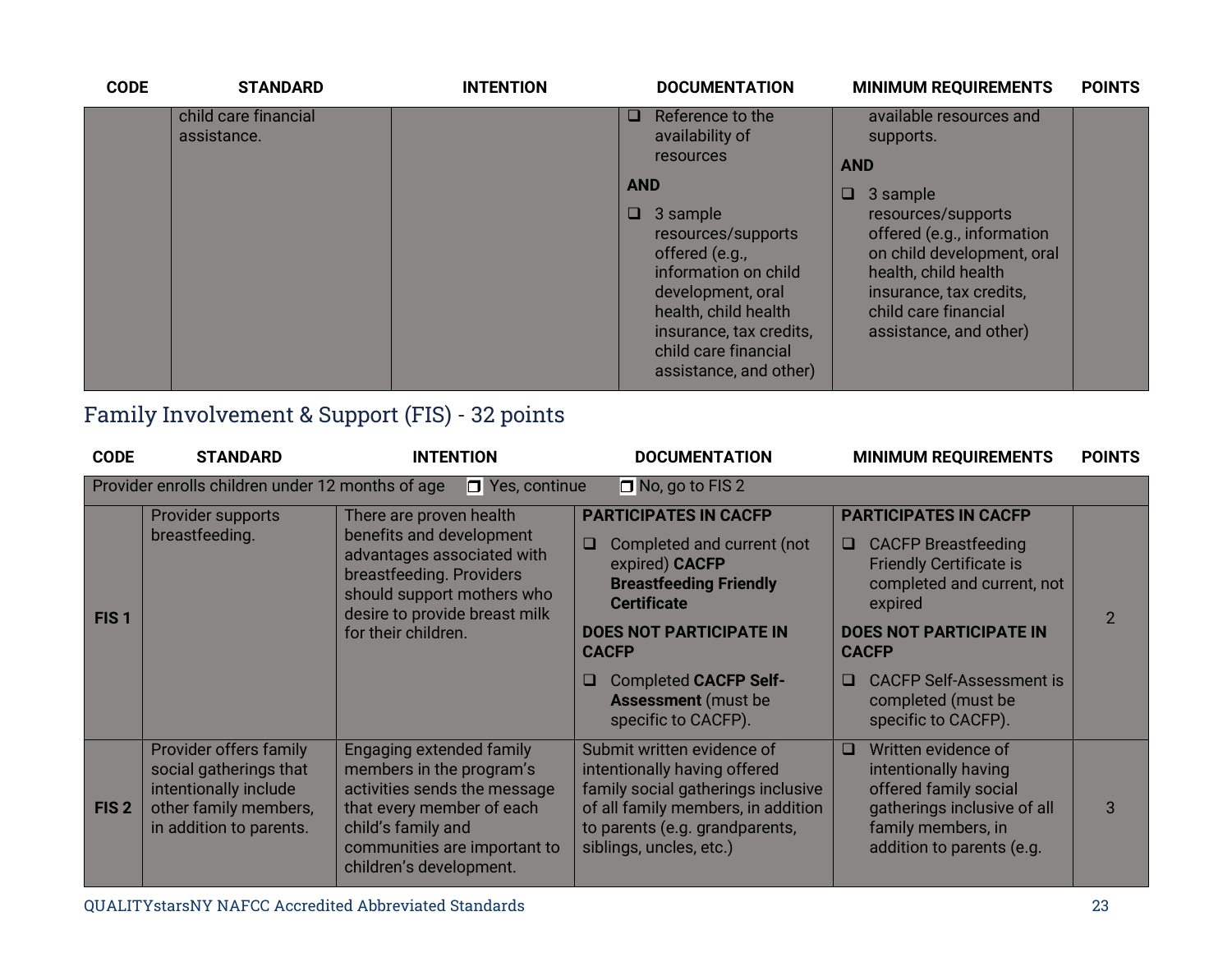| <b>CODE</b>      | <b>STANDARD</b>                                                                                                                                                   | <b>INTENTION</b>                                                                                                                                                                                                                     | <b>DOCUMENTATION</b>                                                                                                                                                                                                                                                                                                  | <b>MINIMUM REQUIREMENTS</b>                                                                                                                                                                                                                                                            | <b>POINTS</b> |
|------------------|-------------------------------------------------------------------------------------------------------------------------------------------------------------------|--------------------------------------------------------------------------------------------------------------------------------------------------------------------------------------------------------------------------------------|-----------------------------------------------------------------------------------------------------------------------------------------------------------------------------------------------------------------------------------------------------------------------------------------------------------------------|----------------------------------------------------------------------------------------------------------------------------------------------------------------------------------------------------------------------------------------------------------------------------------------|---------------|
|                  |                                                                                                                                                                   |                                                                                                                                                                                                                                      | Acceptable types of evidence<br>include:<br>Announcement, invitation, or<br>u<br>flyer<br><b>OR</b><br>Calendar showing<br>$\Box$<br>gathering(s) with event<br>details<br><b>OR</b><br>Newsletter<br>$\Box$                                                                                                          | grandparents, siblings,<br>uncles, etc.).                                                                                                                                                                                                                                              |               |
| FIS <sub>3</sub> | <b>Provider offers</b><br>volunteering<br>opportunities for<br>families, such as help<br>with field trips and<br>opportunities to share<br>talents and expertise. | It is important to provide<br>families with opportunities to<br>participate in their child's<br>program. Allowing family<br>members to volunteer will<br>enhance the trust and<br>partnership between families<br>and care givers.   | Evidence must show that<br>provider offers opportunities for<br>family members to volunteer.<br>Acceptable types of evidence<br>include:<br><b>Policy Statement</b><br>$\Box$<br><b>OR</b><br>Memo<br>$\Box$<br><b>OR</b><br>Announcement, invitation, or<br>⊔<br>flyer                                               | Evidence must<br>$\Box$<br>demonstrate that provider<br>offers opportunities for<br>family members to<br>volunteer.<br>Indication that families can<br>initiate volunteer opportunities<br>that will then be considered<br>can also meet this standard.                                | 3             |
| FIS <sub>4</sub> | Families complete a<br>program evaluation or<br>survey annually and<br>results are used for<br>program improvement.                                               | Providers, who are looking to<br>improve their family child care<br>homes, welcome feedback<br>about the program's strengths<br>and weaknesses from<br>families. This information is<br>analyzed and used to improve<br>the program. | Provide ALL of the following:<br>$\Box$<br>2 completed surveys or other<br>evaluation tool(s), dated<br>within the 15 months prior to<br>Standards Inventory<br>submission<br><b>AND</b><br>One copy of a written<br>$\Box$<br>improvement or action plan<br>based on the results of these<br>surveys or evaluations. | Evidence must include:<br>2 completed surveys or<br>$\Box$<br>other evaluation tool(s),<br>dated within the 15<br>months prior to Standards<br>Inventory submission<br><b>AND</b><br>$\Box$<br>Improvement/action plan<br>based on results from<br>completed surveys or<br>evaluation. | 4             |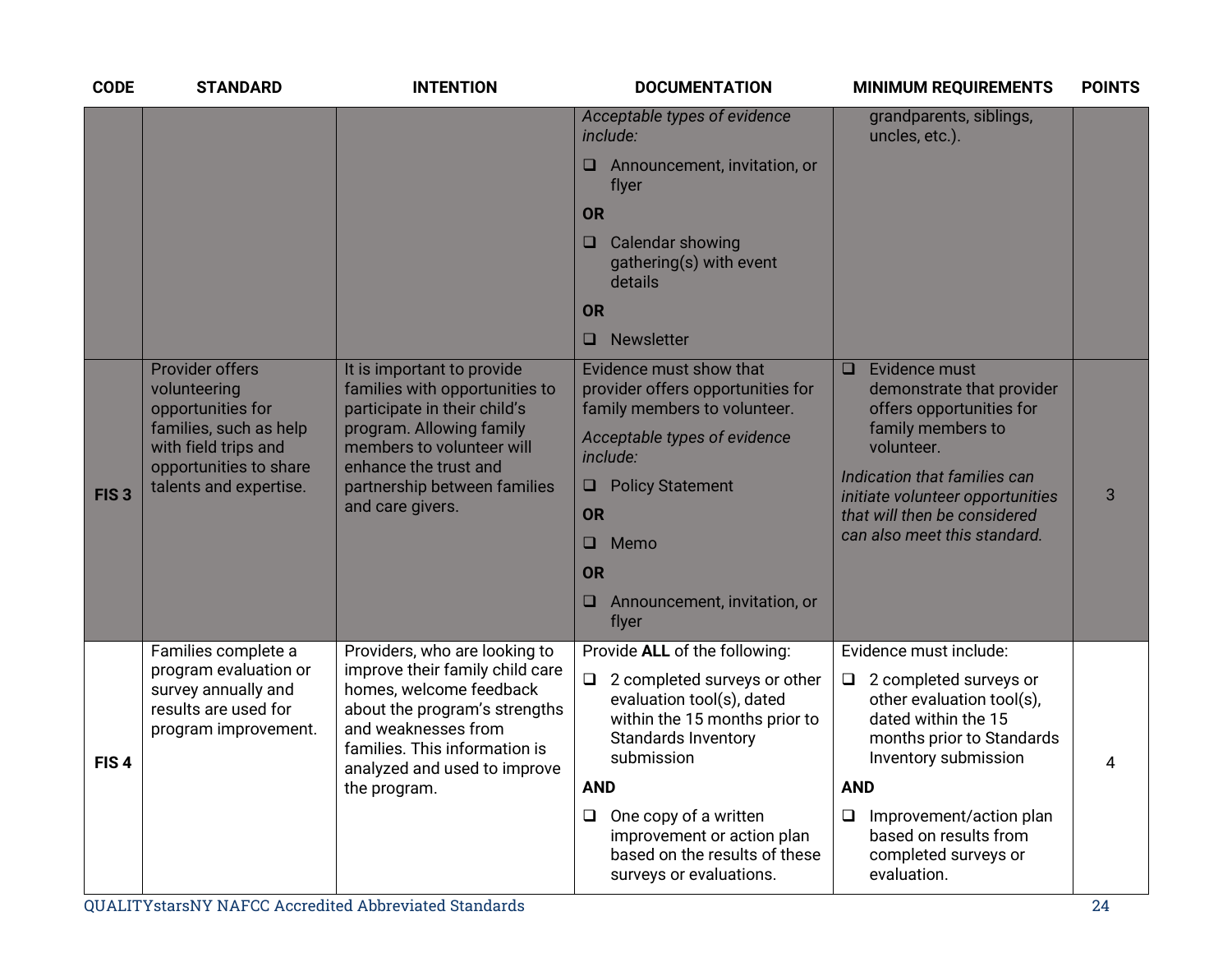| <b>CODE</b>      | <b>STANDARD</b>                                                                                                                                                                                                                                               | <b>INTENTION</b>                                                                                                                                                                                                                                         | <b>DOCUMENTATION</b><br><b>MINIMUM REQUIREMENTS</b>                                                                                                                                                                                                                                                                                                                                                                                                                                                                          | <b>POINTS</b> |
|------------------|---------------------------------------------------------------------------------------------------------------------------------------------------------------------------------------------------------------------------------------------------------------|----------------------------------------------------------------------------------------------------------------------------------------------------------------------------------------------------------------------------------------------------------|------------------------------------------------------------------------------------------------------------------------------------------------------------------------------------------------------------------------------------------------------------------------------------------------------------------------------------------------------------------------------------------------------------------------------------------------------------------------------------------------------------------------------|---------------|
| FIS <sub>5</sub> | Provider completes a<br>self-assessment on<br>family-responsive<br>practices using a tool,<br>such as the Center for<br>the Study of Social<br>Policy's Family<br>Strengthening Self-<br>Assessment tool, and<br>results are used for<br>program improvement. | Providers should regularly<br>assess whether their<br>responsiveness to families<br>and the supports they need<br>are effective. The results will<br>be used to determine<br>improvements to the family<br>child care program's<br>responsive practices. | Provide ALL of the following:<br>Evidence must include ALL of<br>the following:<br>Program assessment tool, at<br>Q<br>least 50% completed<br>$\Box$ Program assessment tool<br>is at least 50% completed<br><b>AND</b><br><b>AND</b><br>One improvement/action<br>$\Box$<br>plan based on assessment<br>1 improvement/action<br>❏<br>plan based on assessment<br>results<br>results                                                                                                                                         | 5             |
| FIS <sub>6</sub> | Provider and any<br>assistants complete a<br>self-assessment of<br>cultural<br>awareness/Anti-Bias<br>Education using an<br>evidence-based tool.<br>The results are used for<br>program improvement.                                                          | Provider's family child care<br>program is actively working to<br>improve its cultural and<br>linguistic competency so that<br>it can work with and support<br>diverse families.                                                                         | Submit ALL of the following:<br>Evidence must include:<br>One copy of a completed<br>Completed self-<br>$\Box$<br>Q.<br>self-assessment.<br>assessment<br><b>AND</b><br><b>AND</b><br>One copy of a written<br>Completed improvement<br>$\Box$<br>$\Box$<br>improvement or action plan<br>plan based on assessment<br>based on assessment<br>results.<br>results.<br>Acceptable tools include:<br>The National Association for<br>the Education of Young<br>Children (NAEYC) Pathways<br>to Cultural Competence<br>Checklist | 5             |
|                  |                                                                                                                                                                                                                                                               |                                                                                                                                                                                                                                                          | Self-Assessment Checklist<br>for Personnel Providing<br>Services and Supports In<br>Early Intervention<br><b>Early Childhood Settings</b><br>from the National Center on<br><b>Cultural Competence</b><br>Other - must include<br>information to indicate the<br>tool is related to cultural                                                                                                                                                                                                                                 |               |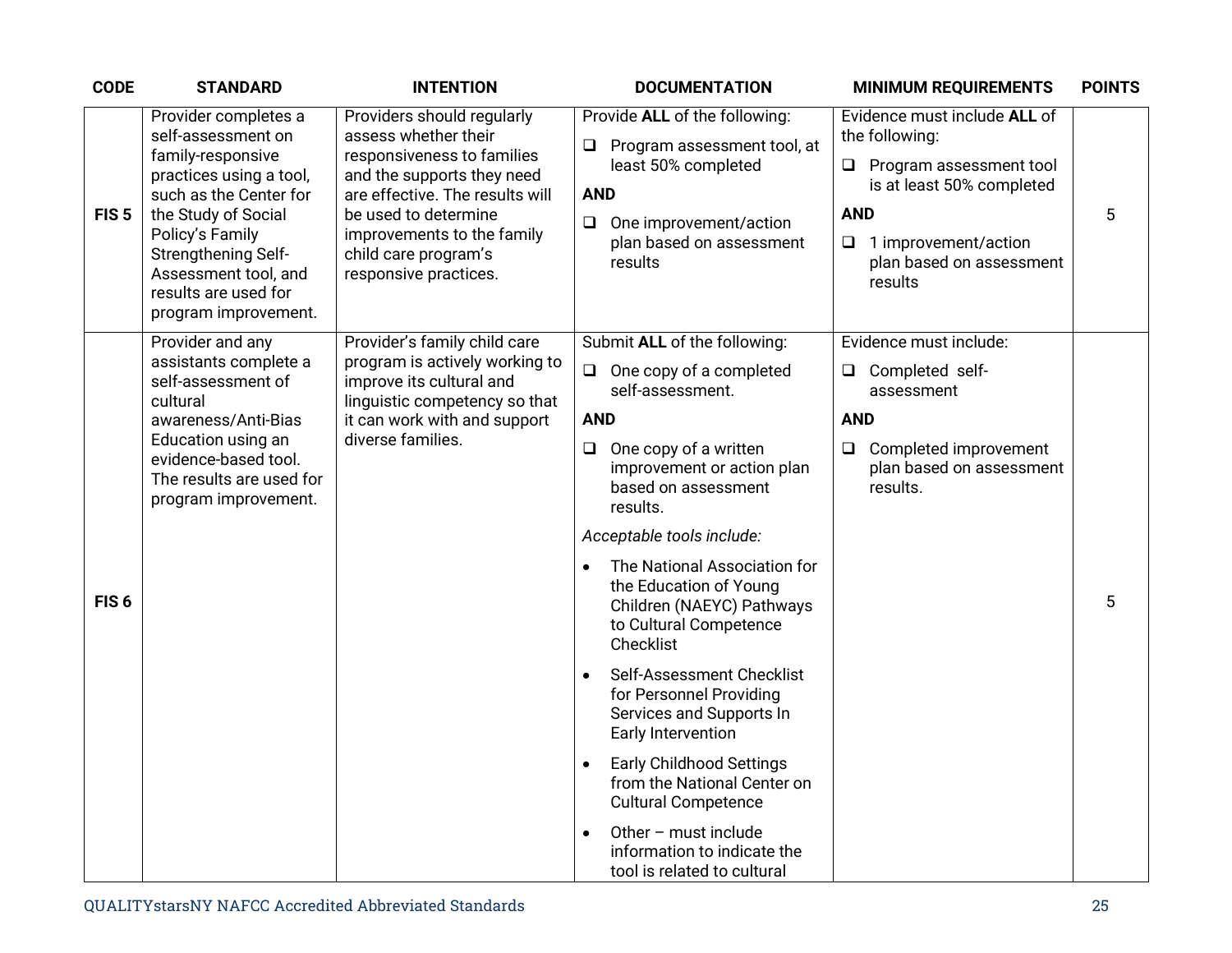| <b>CODE</b>      | <b>STANDARD</b>                                                                                                                                                                                                         | <b>INTENTION</b>                                                                                                                                                                                                                                                                     | <b>DOCUMENTATION</b>                                                                                                                                                                                                                                                                      | <b>MINIMUM REQUIREMENTS</b>                                                                                                                                                                                                                                                                                                                                                                                             | <b>POINTS</b>  |
|------------------|-------------------------------------------------------------------------------------------------------------------------------------------------------------------------------------------------------------------------|--------------------------------------------------------------------------------------------------------------------------------------------------------------------------------------------------------------------------------------------------------------------------------------|-------------------------------------------------------------------------------------------------------------------------------------------------------------------------------------------------------------------------------------------------------------------------------------------|-------------------------------------------------------------------------------------------------------------------------------------------------------------------------------------------------------------------------------------------------------------------------------------------------------------------------------------------------------------------------------------------------------------------------|----------------|
|                  |                                                                                                                                                                                                                         |                                                                                                                                                                                                                                                                                      | awareness/anti-bias<br>education                                                                                                                                                                                                                                                          |                                                                                                                                                                                                                                                                                                                                                                                                                         |                |
|                  |                                                                                                                                                                                                                         | Provider enrolls children whose home language is not English:                                                                                                                                                                                                                        | $\Box$ Yes, continue<br>$\Box$ No, go to Transitions                                                                                                                                                                                                                                      |                                                                                                                                                                                                                                                                                                                                                                                                                         |                |
| FIS <sub>7</sub> | Provider and any<br>assistants greet<br>children and families in<br>the home languages of<br>the children and<br>parents.                                                                                               | Staff supports the needs of<br>children and families whose<br>home language is not English.                                                                                                                                                                                          | Submit ALL of the following:<br>One copy of a list of<br>$\Box$<br>children's home languages.<br><b>AND</b><br>One copy of a written policy<br>u<br>or practice statement (or<br>excerpt thereof) discussing<br>how program greets children<br>and families in their home<br>language(s). | Evidence must reference:<br>List contains languages<br>$\Box$<br>other than English which<br>are spoken by children at<br>home.<br><b>AND</b><br>$\Box$<br>Policy/practice statement<br>(i.e. program<br>letterhead/logo is clearly<br>visible or it is clear that it<br>is part of a<br>manual/handbook)<br>discussing how provider<br>and any assistants greet<br>children and families in<br>their home language(s). | $\overline{2}$ |
| FIS <sub>8</sub> | Provider has access to<br>at least one English<br>speaker who also<br>speaks those languages<br>who can assist with<br>translation or other<br>requests (e.g., another<br>parent, community<br>volunteer, or neighbor). | To support the needs of<br>children who speak a home<br>language other than English<br>and to communicate<br>effectively with families about<br>their children, a provider<br>needs to have utilized<br>someone who speaks both<br>English and the language<br>spoken by the family. | Provide ONE of the following:<br><b>Policy statement</b><br>❏<br><b>OR</b><br>Resumes showing language<br>$\Box$<br>fluency<br><b>OR</b><br>Statement from person(s)<br>$\Box$<br>who speaks the dominant<br>language                                                                     | Evidence must include:<br>List of primary languages<br>❏<br>of children/families<br><b>AND</b><br>Evidence that provider<br>❏<br>utilizes person who can<br>translate between provider<br>and families who speak in<br>other language                                                                                                                                                                                   | $\overline{2}$ |
| FIS <sub>9</sub> | Provider completes<br>training to address the<br>needs of Emergent<br><b>Multilingual Learners</b><br>(EML).                                                                                                            | Providers will be more<br>capable of supporting the<br>needs of children and families<br>whose home language is not<br>English, if they participate in<br>regular training to develop and                                                                                            | Evidence in The Aspire<br>❏<br>Registry that at least the<br>provider has attended<br>training that addresses the<br>needs of Emergent<br>Multilingual Learners (EML)                                                                                                                     | Evidence in The Aspire<br>$\Box$<br>Registry that at least the<br>provider has attended<br>training that addresses the<br>needs of Emergent<br><b>Multilingual Learners</b>                                                                                                                                                                                                                                             | 6              |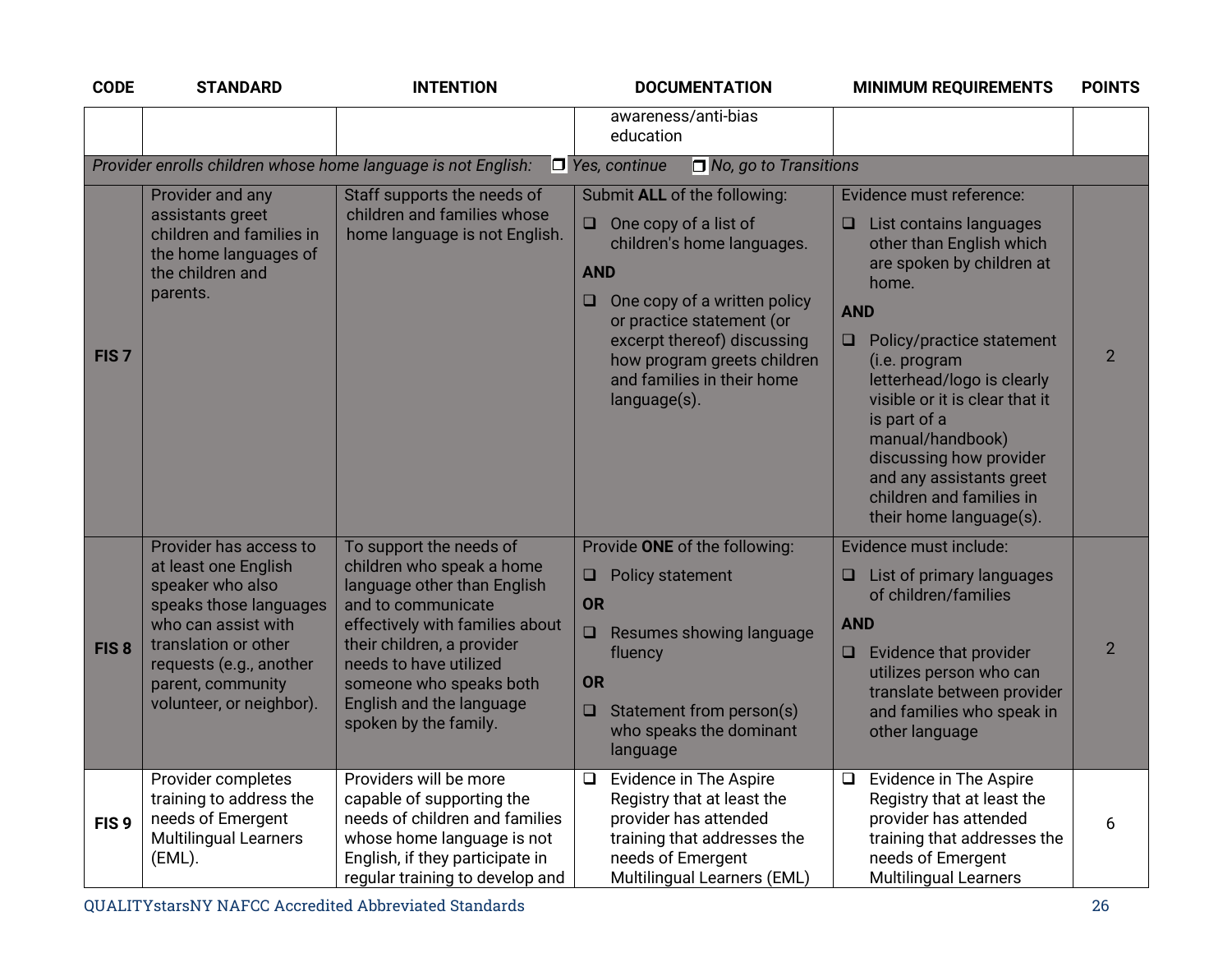| <b>CODE</b> | <b>STANDARD</b> | <b>INTENTION</b>                                                                      | <b>DOCUMENTATION</b>                                                       | <b>MINIMUM REQUIREMENTS</b>                                              | <b>POINTS</b> |
|-------------|-----------------|---------------------------------------------------------------------------------------|----------------------------------------------------------------------------|--------------------------------------------------------------------------|---------------|
|             |                 | refine their knowledge of<br>practices related to English<br>Language Learners (ELL). | within the 15 months prior to<br><b>Standards Inventory</b><br>submission. | (EML) within the 15<br>months prior to Standards<br>Inventory submission |               |

# Transitions (T) - 8 points

| <b>CODE</b>    | <b>STANDARD</b>                                                                                                                                                                                                                                                              | <b>INTENTION</b>                                                                                                                                                                                                                                                                                                                                                                                                                                                                                                                       | <b>DOCUMENTATION</b>                                                                                                                                                                                                                                                                 | <b>MINIMUM</b><br><b>REQUIREMENTS</b>                                                                                                                                                     | <b>POINTS</b> |
|----------------|------------------------------------------------------------------------------------------------------------------------------------------------------------------------------------------------------------------------------------------------------------------------------|----------------------------------------------------------------------------------------------------------------------------------------------------------------------------------------------------------------------------------------------------------------------------------------------------------------------------------------------------------------------------------------------------------------------------------------------------------------------------------------------------------------------------------------|--------------------------------------------------------------------------------------------------------------------------------------------------------------------------------------------------------------------------------------------------------------------------------------|-------------------------------------------------------------------------------------------------------------------------------------------------------------------------------------------|---------------|
| T <sub>1</sub> | Provider has a written<br>policy and procedures to<br>support children and<br>families transitioning into<br>the home childcare setting,<br>which includes providing<br>information on separation<br>and attachment.                                                         | Separation is difficult for both young<br>children and their parents/families.<br>Providers should be knowledgeable<br>about the meaning of separation at<br>different ages and have the skills to<br>help both children and<br>parents/families to understand and<br>cope with separation. Having a<br>specific written policy demonstrates<br>a provider's awareness of transitions<br>and acknowledges its significance to<br>families.                                                                                             | Evidence must reference<br>ways in which the provider<br>supports families when<br>starting the program,<br>including providing<br>information on separation<br>and attachment.<br>Acceptable types of<br>evidence include:<br>Policy statement<br>□<br><b>OR</b><br>Procedures<br>❏ | Evidence must<br>reference:<br>$\Box$<br>Ways provider<br>supports families<br>when starting the<br>program<br>Separation<br>$\Box$<br>information<br>Attachment<br>$\Box$<br>information | 4             |
| T <sub>2</sub> | Provider has a written<br>policy and procedures to<br>support children and<br>families transitioning out of<br>the home child care setting<br>including when children<br>transition to another care<br>or educational setting (e.g.,<br>other family home,<br>kindergarten). | A provider should follow procedures<br>to help children and their families<br>anticipate and adjust to new<br>routines. Careful implementation and<br>clarity in written policies and<br>procedures reduce the trauma and<br>upset. When possible, families<br>should be included in the planning<br>for changes in their child's routine or<br>primary caregiver. Additionally, in the<br>case of children going to<br>Kindergarten, providers should have<br>resources to aid families in making<br>this large transition to school. | Evidence must reference<br>ways in which the program<br>supports families in<br>transitioning out of their<br>family child care home and<br>into another program.<br>Acceptable types of<br>evidence include:<br>Policy statement<br>Q.<br><b>OR</b><br>Procedures<br>$\Box$         | Evidence shows that<br>$\Box$<br>program supports<br>families as children<br>transition out of their<br>family child care<br>home and into<br>another program.                            | 4             |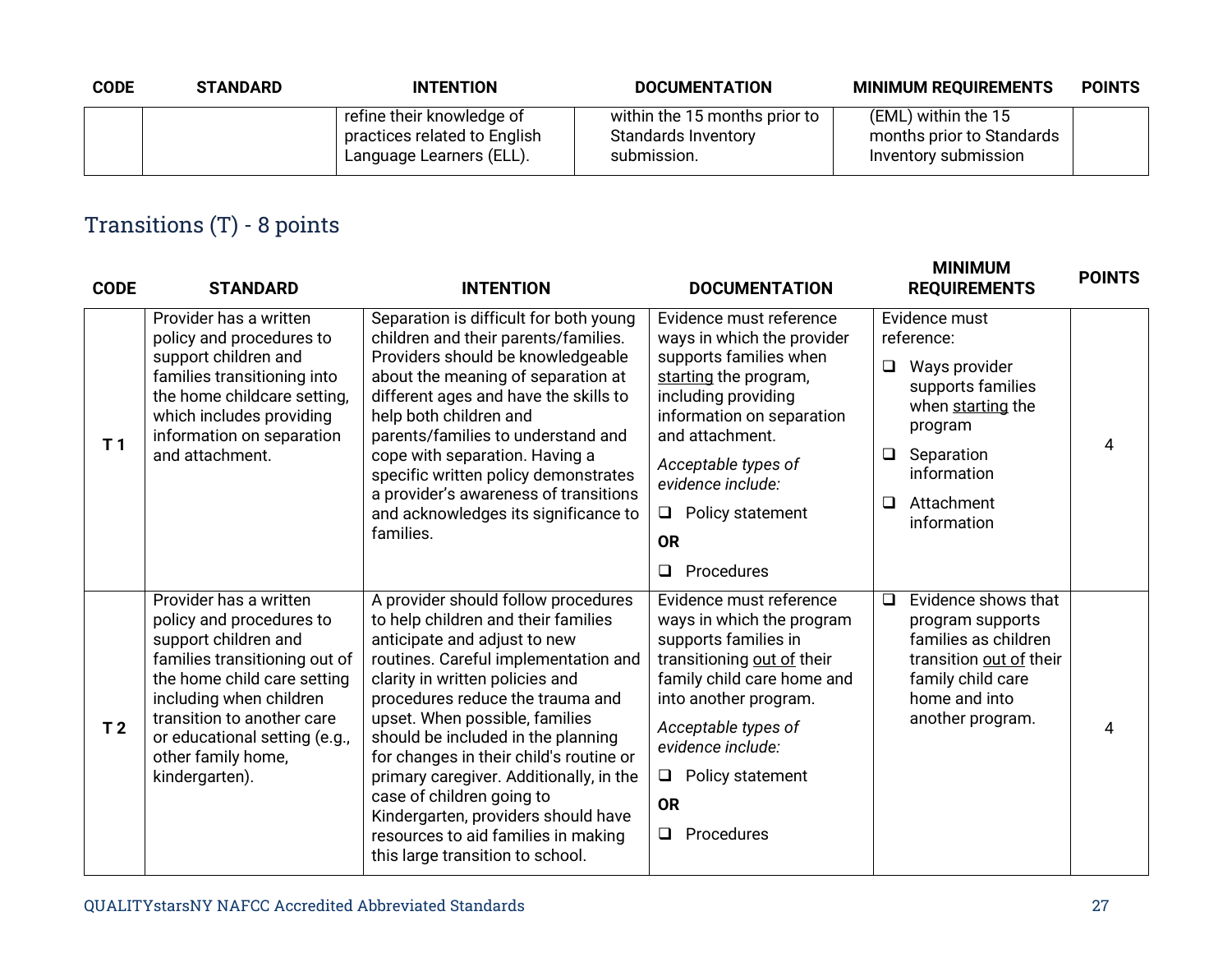| <b>CODE</b> | <b>STANDARD</b> | <b>INTENTION</b> | <b>DOCUMENTATION</b>                                                                        | <b>IVIIINIIVIUIVI</b><br><b>REQUIREMENTS</b> | <b>POINTS</b> |
|-------------|-----------------|------------------|---------------------------------------------------------------------------------------------|----------------------------------------------|---------------|
|             |                 |                  | <b>OR</b>                                                                                   |                                              |               |
|             |                 |                  | $\Box$<br>Excerpt from<br>parent/family handbook                                            |                                              |               |
|             |                 |                  | <b>OR</b>                                                                                   |                                              |               |
|             |                 |                  | Sample of information<br>$\Box$<br>given to families (e.g.<br>kindergarten<br>registration) |                                              |               |
|             |                 |                  | <b>OR</b>                                                                                   |                                              |               |
|             |                 |                  | Evidence of meetings or<br>$\Box$<br>other supports                                         |                                              |               |

# **QUALIFICATIONS AND EXPERIENCE**

*Research Rationale: There is a substantial amount of evidence that teacher education and training are related to other measures of program quality and to child outcomes. There is substantial evidence that director professional development is related to other measures of program quality and limited evidence that director professional development is related to child outcomes. While there is limited and conflicting evidence that experience of staff is related to other measures of program quality or child development outcomes, consumers value experience.*

**Note**: Points are earned for the highest degree completed AND for each of several credentials AND for experience. The provider earns points in Management (qualifications and experience). Both the provider and any assistants earn points in the Provider and Assistants

Qualifications and Experience sections. If there is an assistant, these points are weighted by percent of time worked by the provider and the assistant and averaged. To be equitable between group family and family child care, the provider's qualifications and experience count more heavily than the assistant's. Provider and any assistants submit documentation pertaining to professional qualification and experience to The Aspire Registry for New York's Early Childhood Workforce Registry for verification. Providers must review their Qualifications & Experience Report, available in their QUALITYstarsNY Profile and confirm that it reflects all qualifications, education, and trainings for them and their assistants (if applicable) BEFORE submitting their Standards Inventory for rating.

#### Provider Management Qualifications - 12 points

| . <b>. .</b> .<br><b>A REQUIREMENTS</b><br>'ODL<br><b>MINIMUM RE</b><br>DI<br>ıΝ<br>I IMFN<br>.IUN<br>л в<br>ON<br>m<br>the contract of the contract of the contract of the contract of the contract of the contract of the contract of |  |  |  |  |  | <b>POINTS</b> |
|-----------------------------------------------------------------------------------------------------------------------------------------------------------------------------------------------------------------------------------------|--|--|--|--|--|---------------|
|-----------------------------------------------------------------------------------------------------------------------------------------------------------------------------------------------------------------------------------------|--|--|--|--|--|---------------|

**MINIMUM**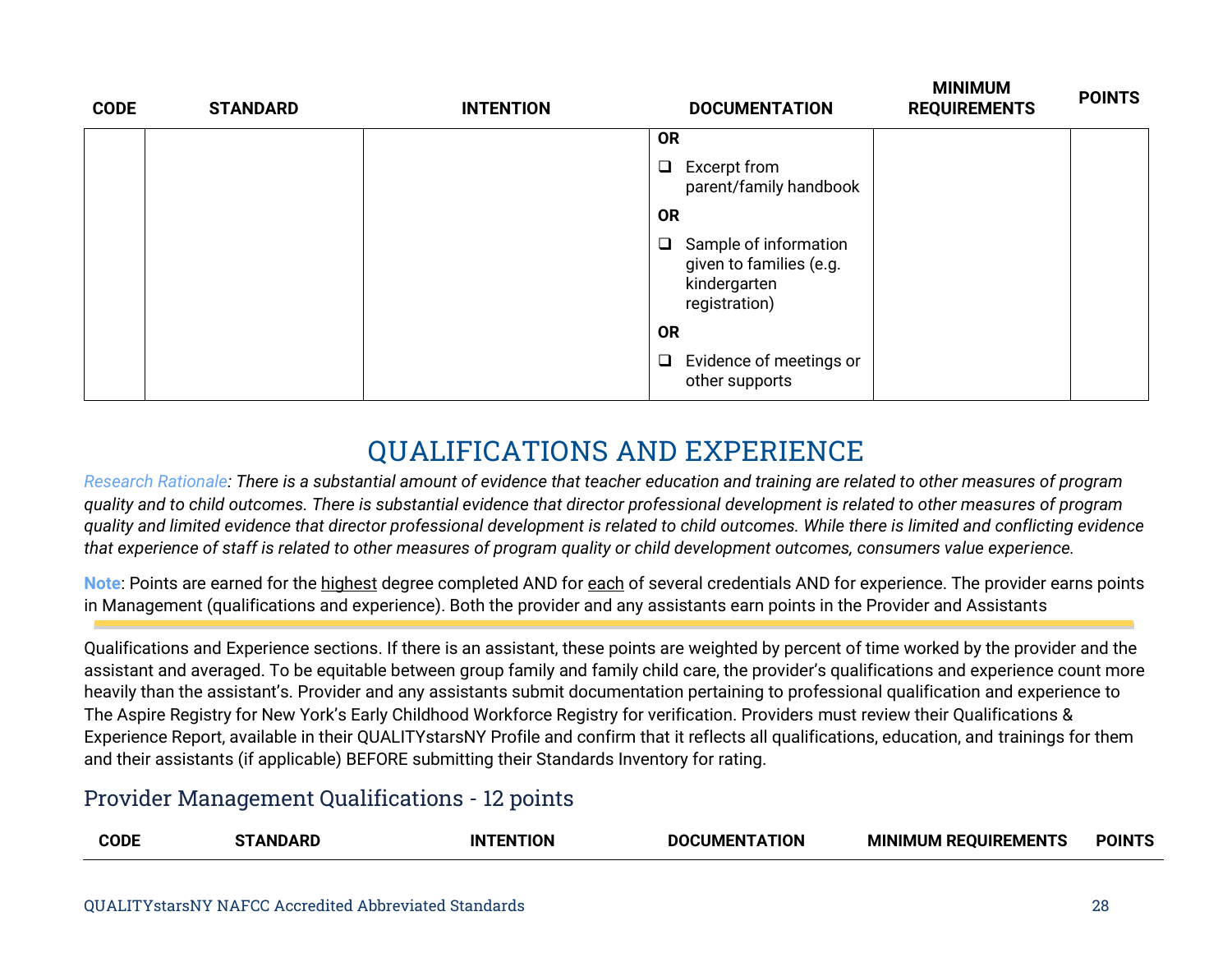| PMQ <sub>1</sub> | 15 clock hours in management,<br>leadership, and/or<br>administration (or for Group<br>FCC in supervision)<br>$-OR-$      | Provider has the appropriate<br>education and background<br>in ECE to manage a<br>developmentally appropriate<br>and high quality program.         | □      | As indicated in The<br>Aspire Registry, verified<br>with training certificates | $\Box$ | As indicated in The Aspire<br>Registry, verified with<br>training certificates | $\overline{2}$ |
|------------------|---------------------------------------------------------------------------------------------------------------------------|----------------------------------------------------------------------------------------------------------------------------------------------------|--------|--------------------------------------------------------------------------------|--------|--------------------------------------------------------------------------------|----------------|
| PMQ <sub>2</sub> | 3 to 5 credits in management,<br>leadership, and/or<br>administration (or for Group<br>FCC in supervision)<br>$-OR-$      | Administrator has the<br>appropriate education and<br>background in ECE to<br>manage a developmentally<br>appropriate and high quality<br>program. | $\Box$ | As indicated in The<br>Aspire Registry, verified<br>with transcript            | $\Box$ | As indicated in The Aspire<br>Registry, verified with<br>transcript            | 6              |
| PMQ <sub>3</sub> | 6 to 8 credits in management,<br>leadership, and/or<br>administration (or for Group<br>FCC in supervision)<br>$-OR-$      | Administrator has the<br>appropriate education and<br>background in ECE to<br>manage a developmentally<br>appropriate and high quality<br>program. | $\Box$ | As indicated in The<br>Aspire Registry, verified<br>with transcript            | $\Box$ | As indicated in The Aspire<br>Registry, verified with<br>transcript            | 9              |
| PMQ <sub>4</sub> | 9 or more credits (13.5 CEUs)<br>in management, leadership,<br>and/or administration (or for<br>Group FCC in supervision) | Administrator has the<br>appropriate education and<br>background in ECE to<br>manage a developmentally<br>appropriate and high quality<br>program. | $\Box$ | As indicated in The<br>Aspire Registry, verified<br>with transcript            | $\Box$ | As indicated in The Aspire<br>Registry, verified with<br>transcript            | 12             |

### Provider Administrative Experience - 2 points

| <b>CODE</b>      | <b>STANDARD</b>                                                                                              | <b>INTENTION</b>                                                                                                                                    | <b>DOCUMENTATION</b>                                              |   | <b>MINIMUM REQUIREMENTS</b>                                           | <b>POINTS</b> |
|------------------|--------------------------------------------------------------------------------------------------------------|-----------------------------------------------------------------------------------------------------------------------------------------------------|-------------------------------------------------------------------|---|-----------------------------------------------------------------------|---------------|
| PAE <sub>1</sub> | At least 3 years of experience in<br>an administrative position in an<br>early care and education<br>program | Provider has the appropriate<br>experience in supervising a<br>care program to manage a<br>developmentally appropriate<br>and high quality program. | As indicated in<br>program's Aspire<br>Registry employment<br>tab | ப | As indicated in program's<br><b>Aspire Registry</b><br>employment tab |               |

## Provider & Assistant Qualifications - 58 points

|  | <b>CODE</b> | ARL | <b>ENTION</b><br>ΙN | <b>DOCUMENTATION</b> | <b>MINIMUM REQUIRF</b><br>√EMEN.<br>ני ו | POINTS |
|--|-------------|-----|---------------------|----------------------|------------------------------------------|--------|
|--|-------------|-----|---------------------|----------------------|------------------------------------------|--------|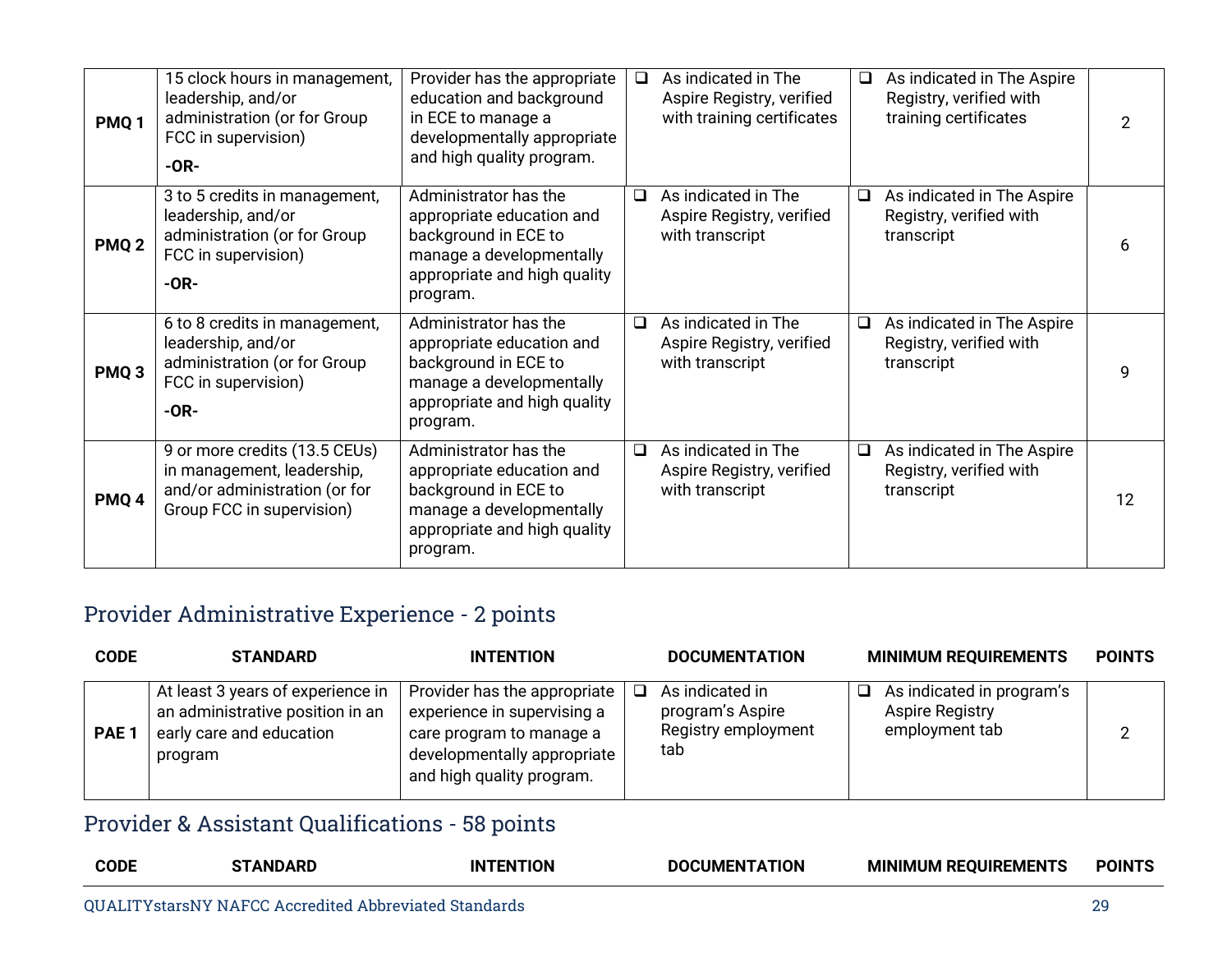| PAQ <sub>1</sub> | <b>Child Development Associate</b><br>(CDA) credential with Infant-<br><b>Toddler specialization</b><br>$-OR-$<br><b>Child Development Associate</b><br>(CDA) credential with Family<br>Child Care specialization | Staff has the appropriate<br>education and background<br>in ECE to provide<br>developmentally appropriate<br>and high quality care. | $\Box$ | As indicated in The<br>Aspire Registry, verified<br>with certificate | $\Box$ | As indicated in The Aspire<br>Registry, verified with<br>certificate | 23 |
|------------------|-------------------------------------------------------------------------------------------------------------------------------------------------------------------------------------------------------------------|-------------------------------------------------------------------------------------------------------------------------------------|--------|----------------------------------------------------------------------|--------|----------------------------------------------------------------------|----|
|                  | $-OR-$<br><b>Child Development Associate</b><br>(CDA) credential with Preschool<br>specialization                                                                                                                 |                                                                                                                                     |        |                                                                      |        |                                                                      |    |
| PAQ <sub>2</sub> | Montessori, Infant/Toddler<br>Credential<br>$-OR-$<br>Montessori, Early Childhood<br>Credential<br>$-OR-$<br>Montessori, International<br>Credential                                                              | Staff has the appropriate<br>education and background<br>in ECE to provide<br>developmentally appropriate<br>and high quality care. | $\Box$ | As indicated in The<br>Aspire Registry, verified<br>with certificate | $\Box$ | As indicated in The Aspire<br>Registry, verified with<br>certificate | 28 |
| PAQ <sub>3</sub> | NYS Infant-Toddler Credential<br>$-OR-$<br>NYS Family Child Care<br>Credential                                                                                                                                    | Staff has the appropriate<br>education and background<br>in ECE to provide<br>developmentally appropriate<br>and high quality care. | $\Box$ | As indicated in The<br>Aspire Registry, verified<br>with certificate | $\Box$ | As indicated in The Aspire<br>Registry, verified with<br>certificate | 31 |
| PAQ <sub>4</sub> | No higher education degree but<br>at least 9 college credits in ECE<br>$-OR-$                                                                                                                                     | Staff has the appropriate<br>education and background<br>in ECE to provide<br>developmentally appropriate<br>and high quality care. | $\Box$ | As indicated in The<br>Aspire Registry, verified<br>with transcript  | $\Box$ | As indicated in The Aspire<br>Registry, verified with<br>transcript  | 28 |
| PAQ <sub>5</sub> | No higher education degree but<br>at least 18 college credits in<br>ECE<br>$-OR-$                                                                                                                                 | Staff has the appropriate<br>education and background<br>in ECE to provide<br>developmentally appropriate<br>and high quality care. | ❏      | As indicated in The<br>Aspire Registry, verified<br>with transcript  | $\Box$ | As indicated in The Aspire<br>Registry, verified with<br>transcript  | 35 |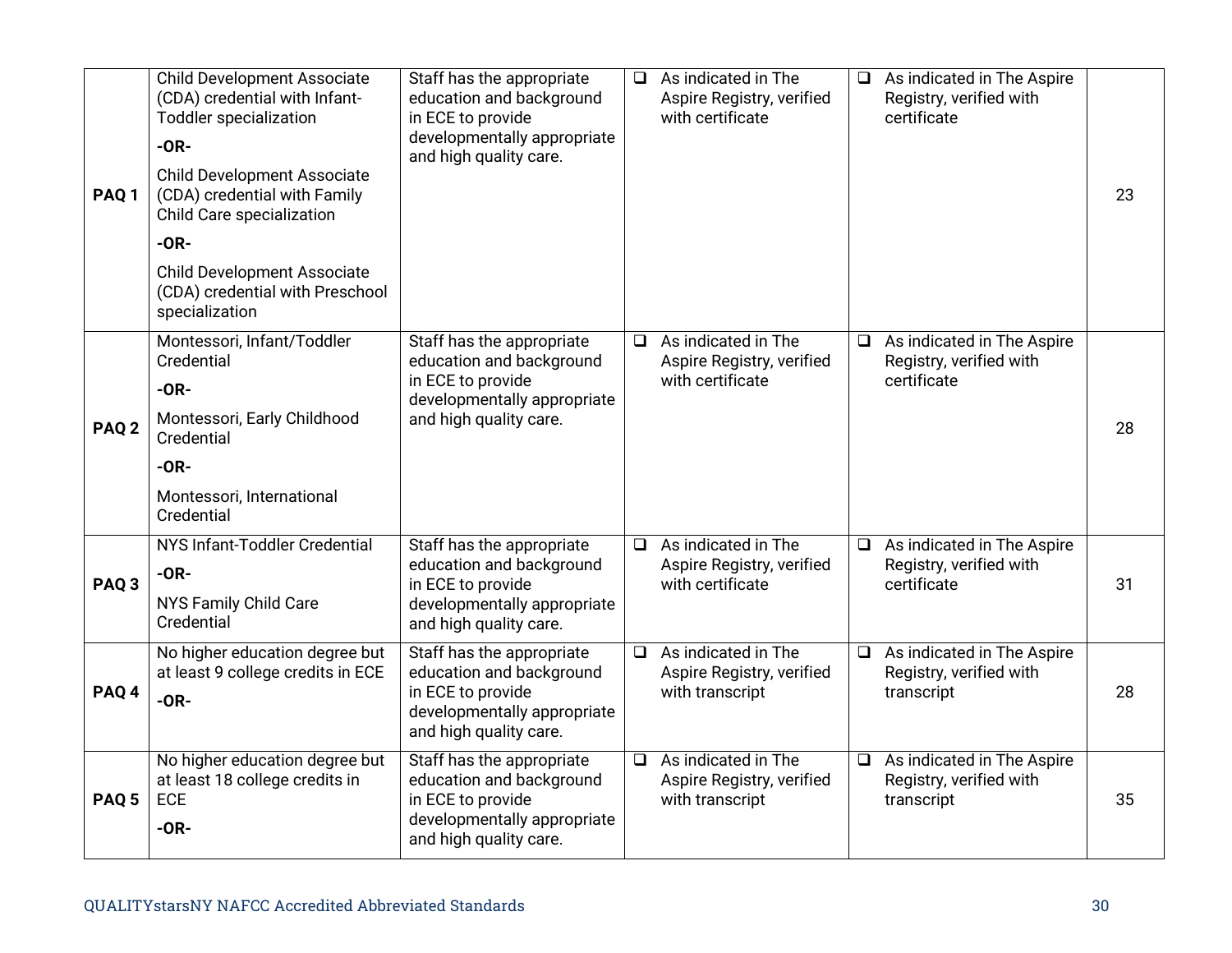| PAQ <sub>6</sub> | Associates degree in ECE, or<br>Associates degree in a related<br>field and 9 ECE credits, or any<br>Associates degree and at least<br>24 credits in ECE<br>$-OR-$                   | Staff has the appropriate<br>education and background<br>in ECE to provide<br>developmentally appropriate<br>and high quality care. | $\Box$ | As indicated in The<br>Aspire Registry, verified<br>with transcript  | $\Box$ | As indicated in The Aspire<br>Registry, verified with<br>transcript  | 38 |
|------------------|--------------------------------------------------------------------------------------------------------------------------------------------------------------------------------------|-------------------------------------------------------------------------------------------------------------------------------------|--------|----------------------------------------------------------------------|--------|----------------------------------------------------------------------|----|
| PAQ <sub>7</sub> | Bachelor's degree in ECE, or<br>Bachelor's degree in a related<br>field and 9 ECE credits, or any<br>Bachelor's degree and at least<br>24 credits in ECE.<br>$-OR-$                  | Staff has the appropriate<br>education and background<br>in ECE to provide<br>developmentally appropriate<br>and high quality care. | $\Box$ | As indicated in The<br>Aspire Registry, verified<br>with transcript  | $\Box$ | As indicated in The Aspire<br>Registry, verified with<br>transcript  | 45 |
| PAQ <sub>8</sub> | Master's degree or higher in<br>ECE, or Master's degree in a<br>related field and 9 ECE credits<br>or any Master's degree or higher<br>and at least 24 credits in ECE                | Staff has the appropriate<br>education and background<br>in ECE to provide<br>developmentally appropriate<br>and high quality care. | $\Box$ | As indicated in The<br>Aspire Registry, verified<br>with transcript  | $\Box$ | As indicated in The Aspire<br>Registry, verified with<br>transcript  | 48 |
| PAQ <sub>9</sub> | NYS Early Childhood Teacher<br>(Birth - Grade 2) Certificate<br>$-OR-$<br>NYS Students with Disabilities<br>(Birth - Grade 2) Certificate<br>$-OR-$<br>NYC Teacher (N-6) Certificate | Staff has the appropriate<br>education and background<br>in ECE to provide<br>developmentally appropriate<br>and high quality care. | $\Box$ | As indicated in The<br>Aspire Registry, verified<br>with certificate | $\Box$ | As indicated in The Aspire<br>Registry, verified with<br>certificate | 5  |
| <b>PAQ</b><br>10 | <b>Family Development Credential</b>                                                                                                                                                 | Staff has the appropriate<br>education and background<br>in ECE to provide<br>developmentally appropriate<br>and high quality care. | $\Box$ | As indicated in The<br>Aspire Registry, verified<br>with certificate | $\Box$ | As indicated in The Aspire<br>Registry, verified with<br>certificate | 5  |

# Provider & Assistant Experience - 6 points

|             |                      |                  |                                         | <b>MINIMUM</b>                                 |               |
|-------------|----------------------|------------------|-----------------------------------------|------------------------------------------------|---------------|
| <b>CODE</b> | <b>GANDARD</b><br>rп | <b>INTENTION</b> | TION<br><b>DOCLIMEN</b><br>$\mathbf{v}$ | . <del>.</del> .<br>DЕ<br><br>-N I :<br>.<br>. | <b>POINTS</b> |
|             |                      |                  |                                         |                                                |               |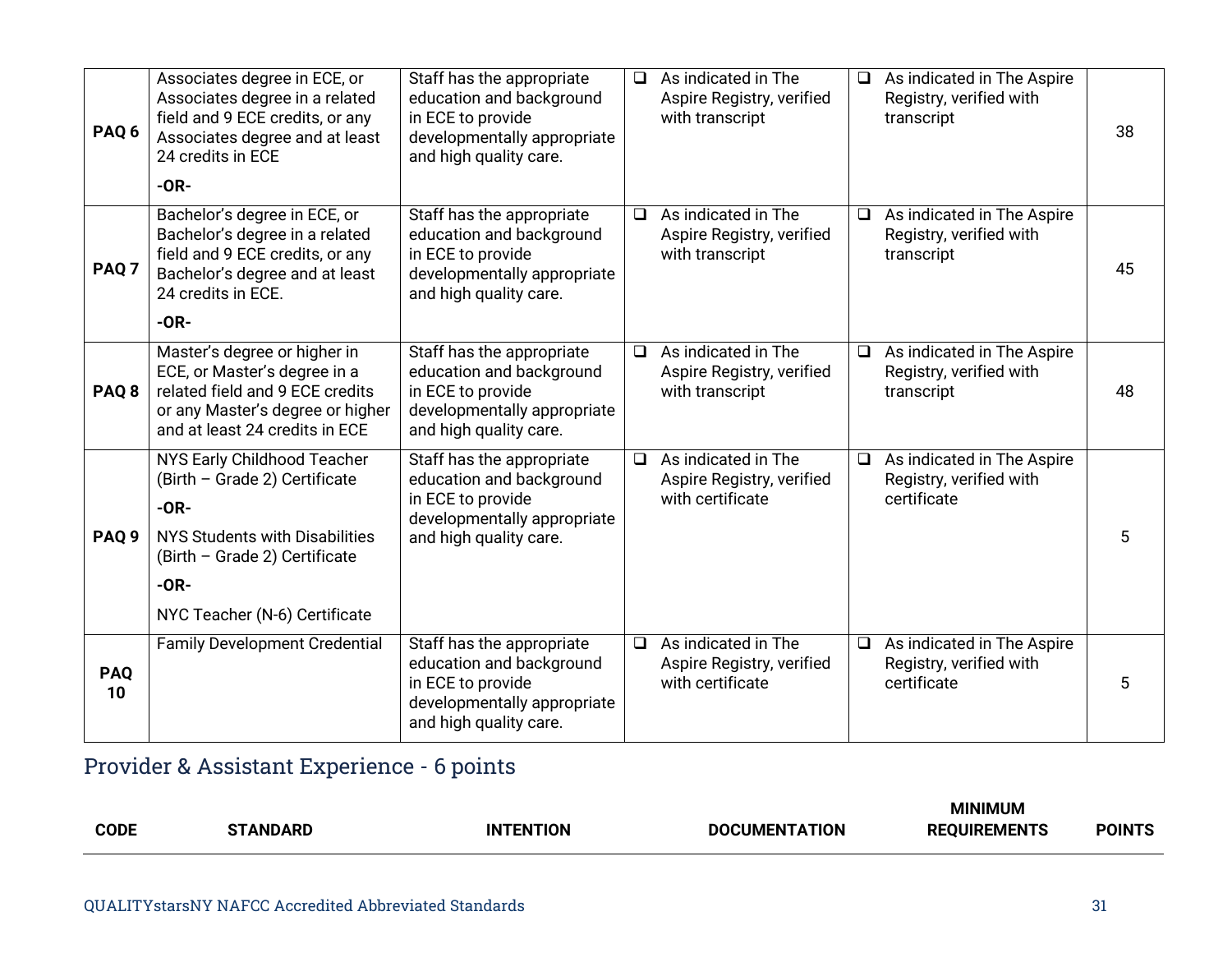|  | At least 3 years of experience<br>in any teaching position in an<br>early care and education<br>program | Staff has the appropriate<br>$\overline{ }$ experience in supervising a care<br>program to manage a<br>developmentally appropriate and<br>high quality program. |  | As indicated in<br>program's Aspire<br>Registry employment<br>tab |  | As indicated in<br>program's Aspire<br>Registry employment<br>tab |  |  |
|--|---------------------------------------------------------------------------------------------------------|-----------------------------------------------------------------------------------------------------------------------------------------------------------------|--|-------------------------------------------------------------------|--|-------------------------------------------------------------------|--|--|
|--|---------------------------------------------------------------------------------------------------------|-----------------------------------------------------------------------------------------------------------------------------------------------------------------|--|-------------------------------------------------------------------|--|-------------------------------------------------------------------|--|--|

#### Retention - 12 points

| <b>CODE</b>    | <b>STANDARD</b>                                                                                                        | <b>INTENTION</b>                                                                           | <b>DOCUMENTATION</b>                                     | <b>MINIMUM</b><br><b>REQUIREMENTS</b>                    | <b>POINTS</b> |
|----------------|------------------------------------------------------------------------------------------------------------------------|--------------------------------------------------------------------------------------------|----------------------------------------------------------|----------------------------------------------------------|---------------|
| R <sub>1</sub> | Provider has been a registered or<br>licensed (group) family day care<br>operator continuously for 5 or more<br>years. | The program has<br>maintained a healthy care<br>environment over a long<br>period of time. | License status as<br>indicated in The<br>Aspire Registry | License status as<br>indicated in The Aspire<br>Registry | 12            |

# **MANAGEMENT AND LEADERSHIP**

*Research Rationale: There is some evidence that the implementation of program policies and procedures is related to other measures of quality and child development outcomes.*

Note: For multi-site organizations, this section may need to be completed by staff in the central office. Documentation must apply to the program submitting for rating.

#### Administrative Self-Assessment (ASA) - 10 points

| <b>CODE</b>      | <b>STANDARD</b>                                                                                                                                                                                                                      | <b>INTENTION</b>                                                                                                                        | <b>DOCUMENTATION</b>                                                                                                                                                                              | <b>MINIMUM REQUIREMENTS</b>                                                                                                                                           | <b>POINTS</b> |
|------------------|--------------------------------------------------------------------------------------------------------------------------------------------------------------------------------------------------------------------------------------|-----------------------------------------------------------------------------------------------------------------------------------------|---------------------------------------------------------------------------------------------------------------------------------------------------------------------------------------------------|-----------------------------------------------------------------------------------------------------------------------------------------------------------------------|---------------|
| ASA <sub>1</sub> | Provider conducts a self-<br>assessment using a tool,<br>such as the Business<br><b>Administration Scale (BAS)</b><br>or the self-study for<br><b>National Association for</b><br><b>Family Child Care</b><br>Accreditation (NAFCC). | Provider is<br>systematically looking<br>to improve the<br>management and<br>business practices of<br>the family child care<br>program. | Submit ONE of the following:<br><b>Completed Business</b><br>$\Box$<br><b>Administration Scale (BAS)</b><br>Item Summary Form AND<br>completed BAS Profile<br>OR<br><b>NAFCC Candidacy Report</b> | Evidence must include:<br><b>BAS Submission Requires:</b><br><b>Completed BAS Item</b><br>$\Box$<br><b>Summary Form</b><br><b>AND</b><br><b>Completed BAS Profile</b> |               |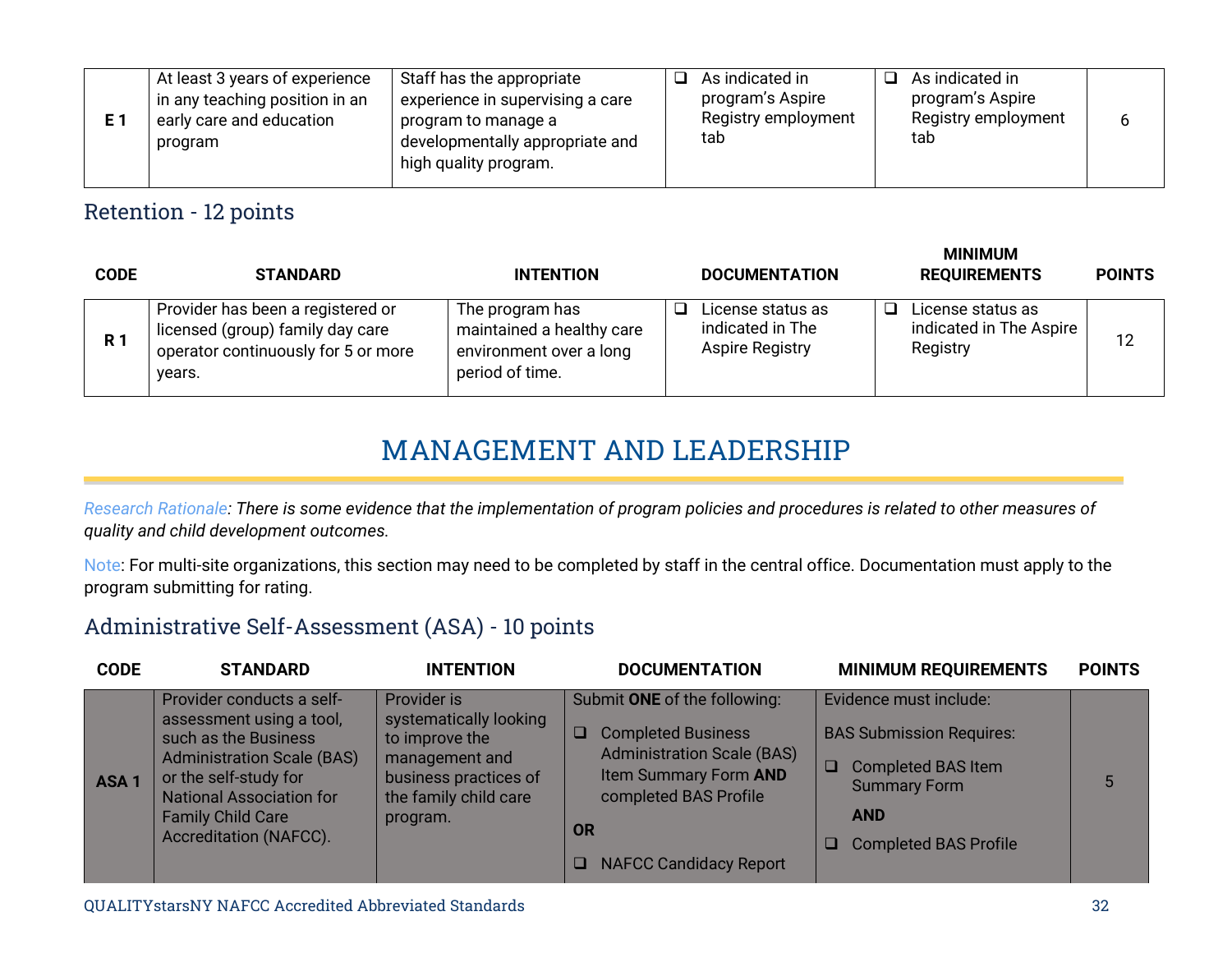|                  |                                                                                                               |                                                                                                                                           | <b>OR</b> |                                                                                                                                                              | <b>OR</b> |                                                                                                                                   |   |
|------------------|---------------------------------------------------------------------------------------------------------------|-------------------------------------------------------------------------------------------------------------------------------------------|-----------|--------------------------------------------------------------------------------------------------------------------------------------------------------------|-----------|-----------------------------------------------------------------------------------------------------------------------------------|---|
|                  |                                                                                                               |                                                                                                                                           | $\Box$    | <b>NAFCC Accreditation</b><br>Assessment                                                                                                                     | ⊔<br>OR   | <b>NAFCC Candidacy Report</b>                                                                                                     |   |
|                  |                                                                                                               |                                                                                                                                           |           |                                                                                                                                                              |           | <b>NAFCC Accreditation</b><br>Assessment                                                                                          |   |
| ASA <sub>2</sub> | Program demonstrates<br>progress on a plan aligned<br>to the<br>administrative/management<br>self-assessment. | After an evaluation, it is<br>important that<br>management follows<br>through on area(s)<br>identified as needing<br>improvement in order | O.        | Plan indicating progress<br>made for at least 3<br>indicators identified as<br>needing improvement, with<br>concrete steps to make<br>improvements for each. | $\Box$    | Submit a plan that meets the<br>following criteria:<br>Indicates it is based on<br>program management self-<br>assessment results | 5 |
|                  |                                                                                                               | to improve the<br>program.                                                                                                                |           |                                                                                                                                                              | ⊔         | Outlines at least 3 indicators<br>in need of improvement                                                                          |   |
|                  |                                                                                                               |                                                                                                                                           |           |                                                                                                                                                              | ப         | Outlines steps taken to<br>achieve improvement                                                                                    |   |

## Financial Accountability & Sustainability (FAS) - 27 points

| <b>CODE</b>      | <b>STANDARD</b>                                     | <b>INTENTION</b>                                                                                                                                                                                         |   | <b>DOCUMENTATION</b>                                                                                                                                                         | <b>MINIMUM REQUIREMENTS</b>                                                                                                                               | <b>POINTS</b>  |
|------------------|-----------------------------------------------------|----------------------------------------------------------------------------------------------------------------------------------------------------------------------------------------------------------|---|------------------------------------------------------------------------------------------------------------------------------------------------------------------------------|-----------------------------------------------------------------------------------------------------------------------------------------------------------|----------------|
| FAS <sub>1</sub> | Liability insurance premium is<br>current to date.  | Even in the best homes,<br>accidents happen.<br>Therefore, it is imperative<br>that family child care<br>providers protect their family<br>and home with appropriate,<br>up-to-date liability insurance. | □ | Submit written<br>evidence referencing<br>liability insurance is<br>current an in effect at<br>least 1 month past<br><b>Standards Inventory</b><br>submission date.          | Evidence must reference:<br><b>Liability insurance</b><br>certificate effective date is<br>at least 1 month past self-<br>study submission date           | $\overline{2}$ |
| FAS <sub>2</sub> | Local, state and federal taxes<br>are paid on time. | Fiscal responsibilities,<br>including the payment of<br>taxes, should be maintained<br>at all times.                                                                                                     | □ | Submit evidence<br>demonstrating that<br>state and federal<br>income taxes were<br>paid on time, dated<br>within the 15 months<br>prior to Standards<br>Inventory submission | Evidence must demonstrate:<br>Paid federal income taxes<br><b>AND</b><br>Paid state Income taxes<br>Documents dated within<br>□<br>the 15 months prior to | 2              |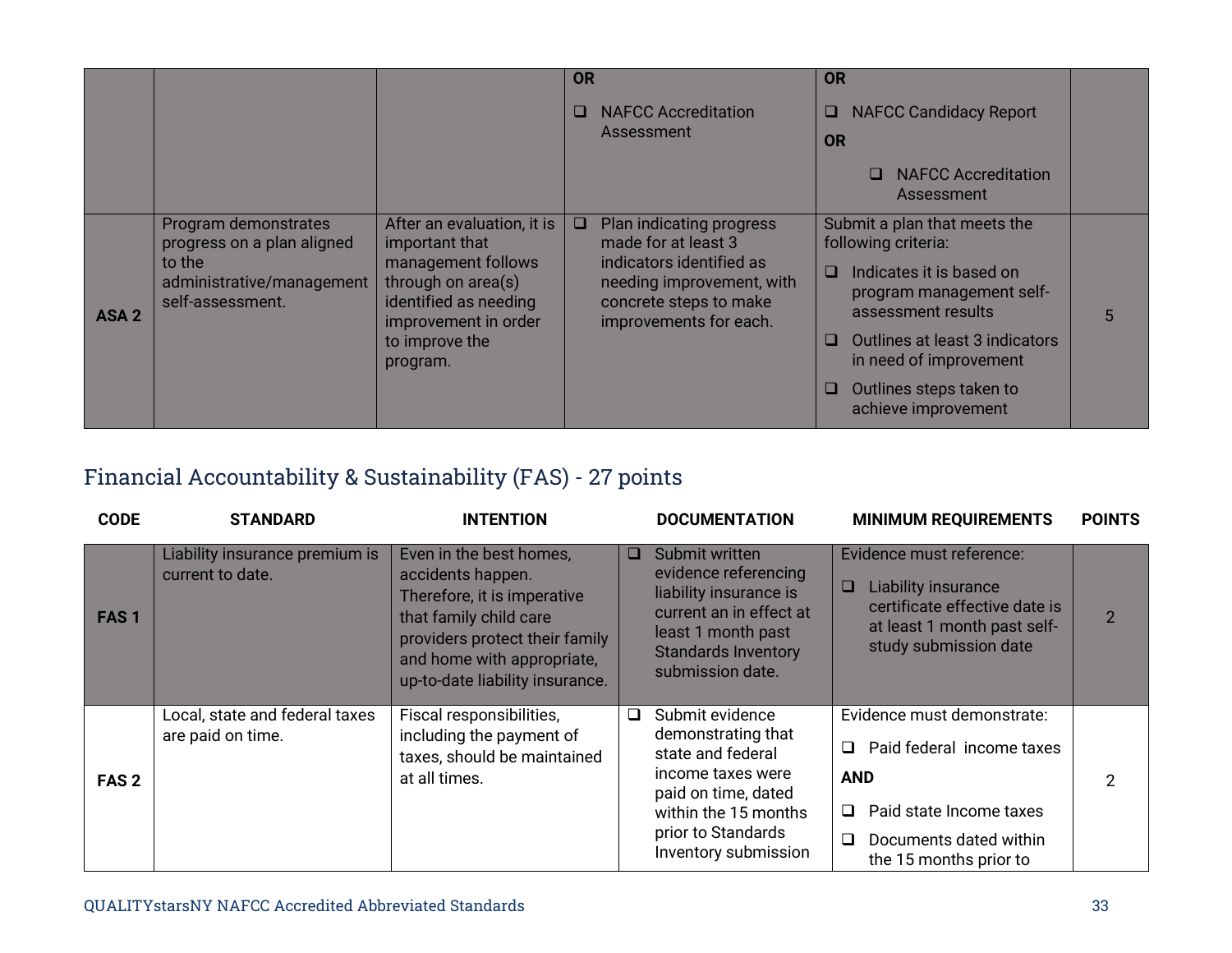| <b>CODE</b>      | <b>STANDARD</b>                                                                                                                                                             | <b>INTENTION</b>                                                                                                                                                                                                                                                                                                                                                                      | <b>DOCUMENTATION</b>                                                                                                                       | <b>MINIMUM REQUIREMENTS</b>                                                                                                                                                                                                                                                                                                | <b>POINTS</b> |
|------------------|-----------------------------------------------------------------------------------------------------------------------------------------------------------------------------|---------------------------------------------------------------------------------------------------------------------------------------------------------------------------------------------------------------------------------------------------------------------------------------------------------------------------------------------------------------------------------------|--------------------------------------------------------------------------------------------------------------------------------------------|----------------------------------------------------------------------------------------------------------------------------------------------------------------------------------------------------------------------------------------------------------------------------------------------------------------------------|---------------|
|                  |                                                                                                                                                                             |                                                                                                                                                                                                                                                                                                                                                                                       |                                                                                                                                            | Standards Inventory<br>submission                                                                                                                                                                                                                                                                                          |               |
| FAS <sub>3</sub> | Provider has a current-year<br>operating budget showing<br>revenues and expenses.                                                                                           | Providers must plan for<br>future expenditures by<br>creating a regular budget for<br>their business, separate<br>from their family's (usually<br>annually).<br><b>Examples: Quick Book</b><br>report, Calendar Keeper,<br>accountant's report, etc.                                                                                                                                  | One copy of a current<br>$\Box$<br>program/operating<br>budget dated within<br>the 15 months prior to<br>Standards Inventory<br>submission | Evidence must show<br><b>Budget clearly indicates</b><br>❏<br>program revenues.<br>$\Box$ Budget indicates program<br>expenses.<br>Budget is dated within the<br>$\Box$<br>15 months prior to<br>Standards Inventory<br>submission.                                                                                        | 3             |
| FAS <sub>4</sub> | Provider records income and<br>expenses at least monthly and<br>reviews income and expense<br>statements, comparing actual<br>revenues and expenses to<br>budget quarterly. | Providers should be aware<br>of current financial<br>resources and expenses, in<br>order to remain a viable<br>business and service for<br>families. Regular analysis of<br>the family child care<br>business income and<br>expenses will help providers<br>adjust fees, pay assistant(s),<br>and provide materials and<br>experiences for the<br>children's learning<br>environment. | Quarterly financial<br>$\Box$<br>reports                                                                                                   | Evidence must include all of<br>the following:<br>Quarterly (4) financial<br>$\Box$<br>reports (unless provider<br>operates only for 9<br>months/year, in which<br>case 3 reports is<br>sufficient)<br>Reports compare<br>$\Box$<br>actual and projected<br>income and expenses<br>Dated within the previous<br>15 months. | 4             |
| FAS <sub>5</sub> | Provider has a system of<br>record keeping that tracks<br>incomes and expenses for tax<br>purposes and individual cost<br>of care.                                          | Providers who have an<br>effective system for tracking<br>income and expenses, will<br>be able to pay the<br>appropriate amount of taxes<br>(not too much or too little)<br>on time. This system keeps<br>more funds available so                                                                                                                                                     | Evidence of record<br>$\Box$<br>keeping system                                                                                             | Evidence should include:<br>Logbook or spreadsheet<br>$\Box$<br>Dated income entries<br>$\Box$<br>Dated expense entries<br>$\Box$                                                                                                                                                                                          | 4             |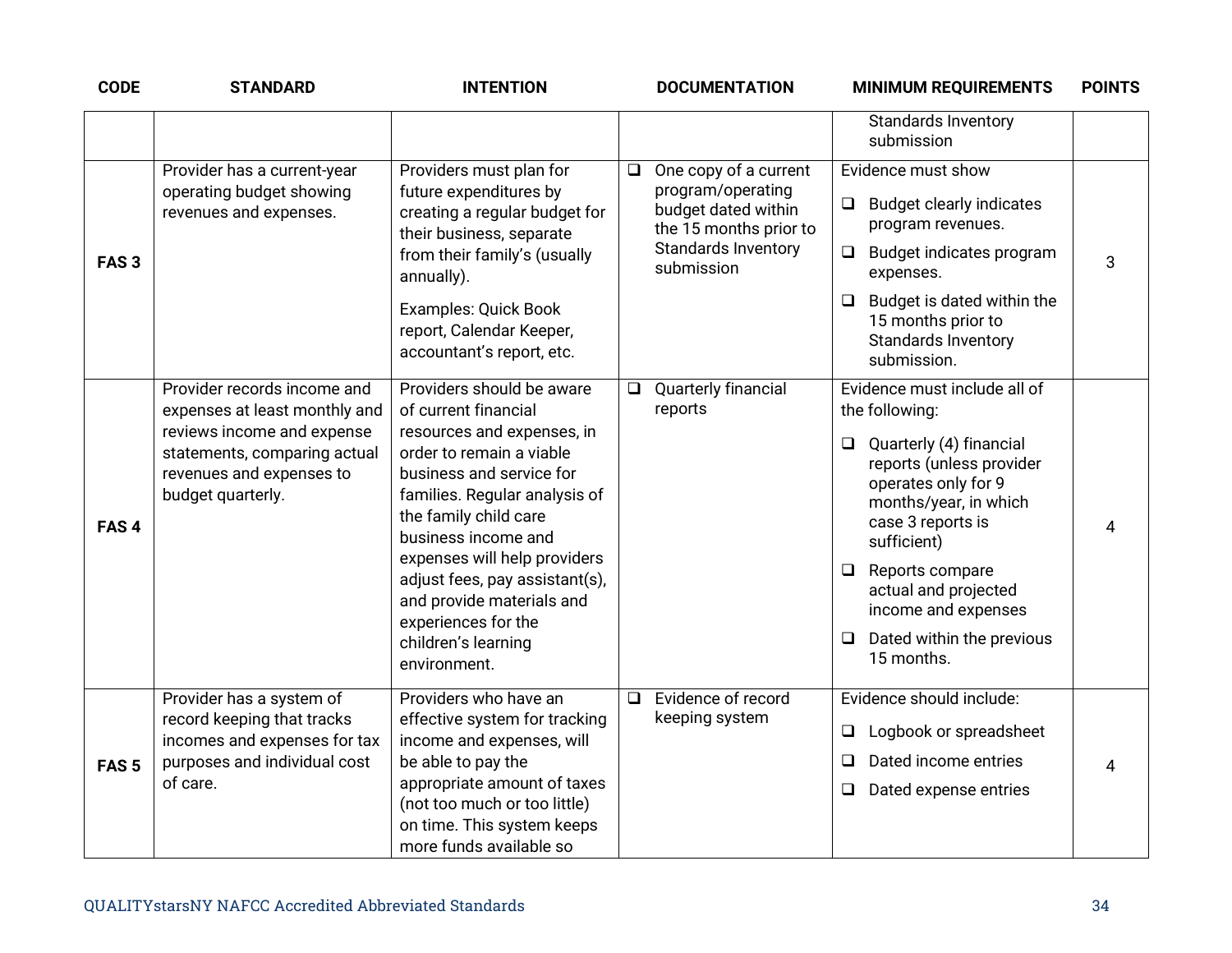| <b>CODE</b>      | <b>STANDARD</b>                                                                                                                               | <b>INTENTION</b>                                                                                                                                                                                                                                                                                               | <b>DOCUMENTATION</b>                                                                                                                    | <b>MINIMUM REQUIREMENTS</b>                                                                                                                                                                                                                                                                                                                                      | <b>POINTS</b>  |
|------------------|-----------------------------------------------------------------------------------------------------------------------------------------------|----------------------------------------------------------------------------------------------------------------------------------------------------------------------------------------------------------------------------------------------------------------------------------------------------------------|-----------------------------------------------------------------------------------------------------------------------------------------|------------------------------------------------------------------------------------------------------------------------------------------------------------------------------------------------------------------------------------------------------------------------------------------------------------------------------------------------------------------|----------------|
|                  |                                                                                                                                               | providers can manage<br>expenses more effectively.                                                                                                                                                                                                                                                             |                                                                                                                                         |                                                                                                                                                                                                                                                                                                                                                                  |                |
| FAS <sub>6</sub> | Provider calculates cost of<br>care, has goals for her own<br>compensation, and uses both<br>to set tuition rates.                            | Having an accurate<br>understanding of the cost of<br>care, including<br>compensation for the<br>provider and any<br>assistant(s) is important for<br>the small business, family<br>child care home. Using this<br>information effectively will<br>help providers plan for the<br>future and stay in business. | Cost of care<br>□<br>calculation sheet or<br>printout                                                                                   | Evidence should demonstrate<br>the following:<br>Cost of care calculation<br>$\Box$<br>that includes:<br>$\Box$ Income goal<br>$\Box$ Estimated expenses<br>Weekly child care rate<br>$\Box$<br>depending on number<br>of children to be<br>served (See Resource<br>Guide)<br>Determination of tuition<br>□<br>rates that align with cost<br>of care calculation | $\overline{2}$ |
| FAS <sub>7</sub> | There is an independent<br>preparation of taxes by<br>someone with accounting or<br>bookkeeping expertise.                                    | Family child care providers<br>have many responsibilities<br>and it is easy to make<br>accounting errors. In order<br>to protect your family child<br>care business, it is important<br>to have another person with<br>accounting expertise<br>prepare your tax forms.                                         | Submit ALL of the<br>following:<br>Bill/invoice from tax<br>❏<br>preparer<br><b>AND</b><br>$\Box$ Tax form with<br>preparer's signature | Evidence should indicate:<br>Tax preparer is someone<br>$\Box$<br>other than the family child<br>care provider<br>Tax preparer has specific<br>$\Box$<br>knowledge of tax<br>requirements for the small<br>business                                                                                                                                              | 4              |
| FAS <sub>8</sub> | Provider uses technology to<br>manage finances and<br>enrollment, e.g., uses Minute<br>Menu for CACFP or<br>automated time and<br>attendance. | Technology provides a<br>valuable time-saving tool for<br>managing finances and<br>enrollment.                                                                                                                                                                                                                 | <b>Enrollment or financial</b><br>❏<br>monitoring report(s)<br><b>OR</b><br>Minute Menu reports<br>$\Box$                               | Evidence should indicate the<br>following:<br>One print out of a report<br>$\Box$<br>from a technology tool,<br>such as Minute Menu,<br>Quick Books, payroll<br>service provider, or<br>another management tool                                                                                                                                                  | $\overline{2}$ |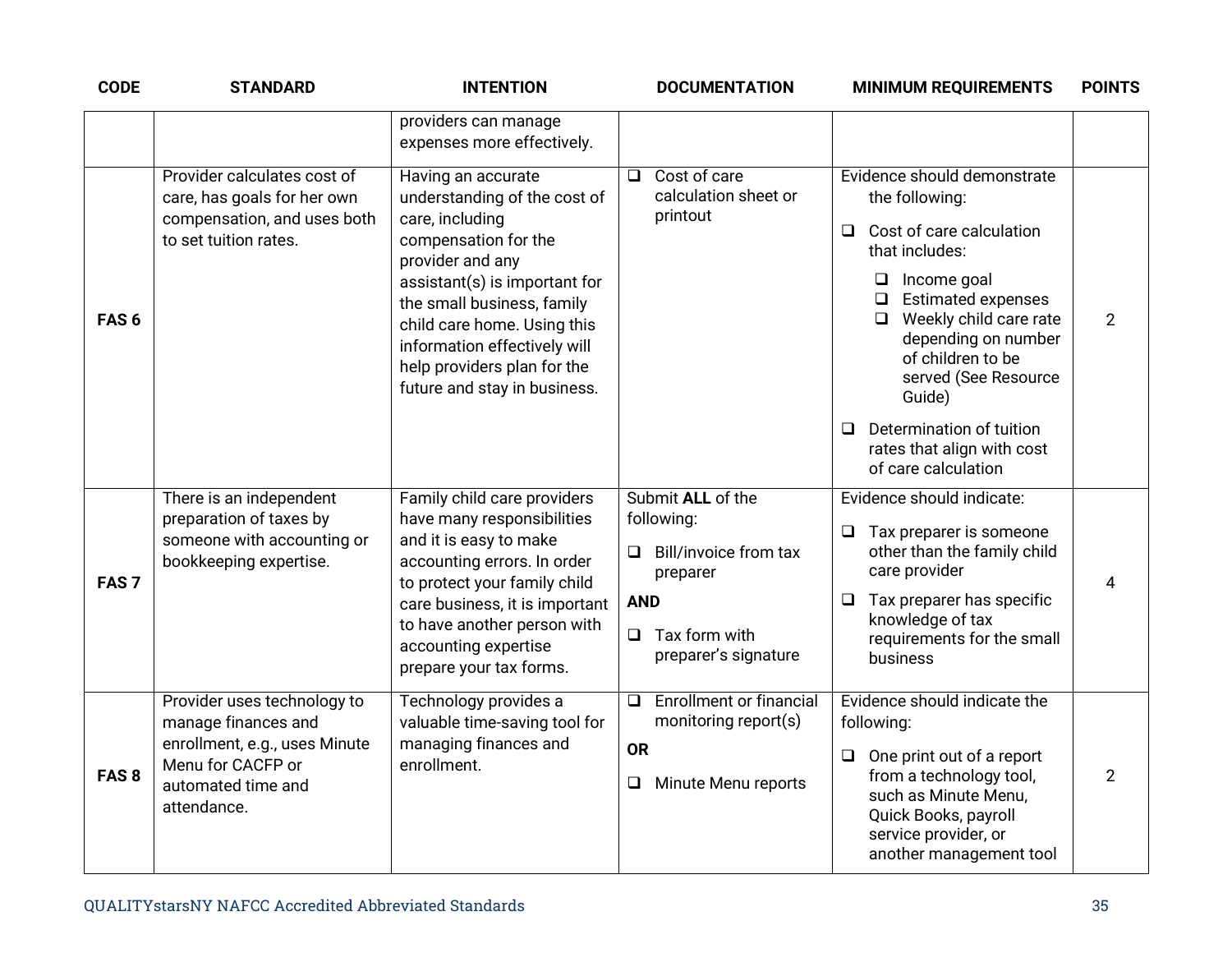| <b>CODE</b>      | <b>STANDARD</b>                                                                             | <b>INTENTION</b>                                                                                                                                             | <b>DOCUMENTATION</b>                                                                                                                                                                                                                                                                                           | <b>MINIMUM REQUIREMENTS</b>                                                                                                                                                                                                                                                                                                                                                                                        | <b>POINTS</b> |
|------------------|---------------------------------------------------------------------------------------------|--------------------------------------------------------------------------------------------------------------------------------------------------------------|----------------------------------------------------------------------------------------------------------------------------------------------------------------------------------------------------------------------------------------------------------------------------------------------------------------|--------------------------------------------------------------------------------------------------------------------------------------------------------------------------------------------------------------------------------------------------------------------------------------------------------------------------------------------------------------------------------------------------------------------|---------------|
| FAS <sub>9</sub> | Provider has established<br>procedures to market and fill<br>open child care seats (slots). | Provider should have a plan<br>in place to market open<br>slots, so they can fill<br>vacancies as soon as<br>possible and have a steady<br>source of income. | Submit ALL of the<br>following:<br>One copy of written<br>⊔<br>procedures used to<br>market and fill open<br>child care seats/slots<br>(i.e. program<br>letterhead/logo is<br>clearly visible or it is<br>clear that it is part of a<br>manual/handbook)<br><b>AND</b><br>One copy of a<br>❏<br>marketing tool | Evidence must include ALL of<br>the following:<br>Procedures discussing the<br>$\Box$<br>marketing and filling of<br>open child care<br>seats/slots (i.e. program<br>letterhead/logo is clearly<br>visible or it is clear that it<br>is part of a<br>manual/handbook)<br><b>AND</b><br>Examples of acceptable<br>❏<br>marketing tools include<br>bulletins, billboard signs,<br>advertising, and business<br>cards | 4             |

# Policies and Procedures (PP) - 27 points

| <b>CODE</b>     | <b>STANDARD</b>                                                                                                                                                                                      | <b>INTENTION</b>                                                                                                                                                                                                                                                            |   | <b>DOCUMENTATION</b>                                                                                                                    | <b>MINIMUM REQUIREMENTS</b>                                                                                                                                                                            | <b>POINTS</b> |
|-----------------|------------------------------------------------------------------------------------------------------------------------------------------------------------------------------------------------------|-----------------------------------------------------------------------------------------------------------------------------------------------------------------------------------------------------------------------------------------------------------------------------|---|-----------------------------------------------------------------------------------------------------------------------------------------|--------------------------------------------------------------------------------------------------------------------------------------------------------------------------------------------------------|---------------|
| PP <sub>1</sub> | Provider uses substitutes no<br>more than 20% of the time (e.g.,<br>no more than one day per<br>week).                                                                                               | It is important for family<br>child care homes to maintain<br>as much consistency among<br>the adults who care for the<br>children, so that providers<br>can ensure the safety and<br>well-being of children at all<br>times and that children can<br>feel safe and secure. | ш | Policy statement<br>noting use of<br>substitutes that<br>indicates that provider<br>uses substitutes no<br>more than 20% of the<br>time | Evidence must include the<br>following:<br><b>Policy statement</b><br>O<br>describing when<br>substitutes are used that<br>indicates that provider<br>uses substitutes no more<br>than 20% of the time | $\mathbf{Q}$  |
| PP <sub>2</sub> | <b>Provider maintains</b><br>confidentiality regarding<br>children and family information<br>and communicates this<br>confidentiality policy to any<br>family members, employees<br>and substitutes. | Providers have a<br>responsibility to respect and<br>maintain confidentiality<br>regarding children, their<br>families, and staff.                                                                                                                                          | u | Confidentiality policy                                                                                                                  | Evidence must show:<br>Confidentiality policy that<br>references how employees<br>maintain confidentiality for<br><b>ALL</b> of the following;<br>Children<br>O.                                       | 6             |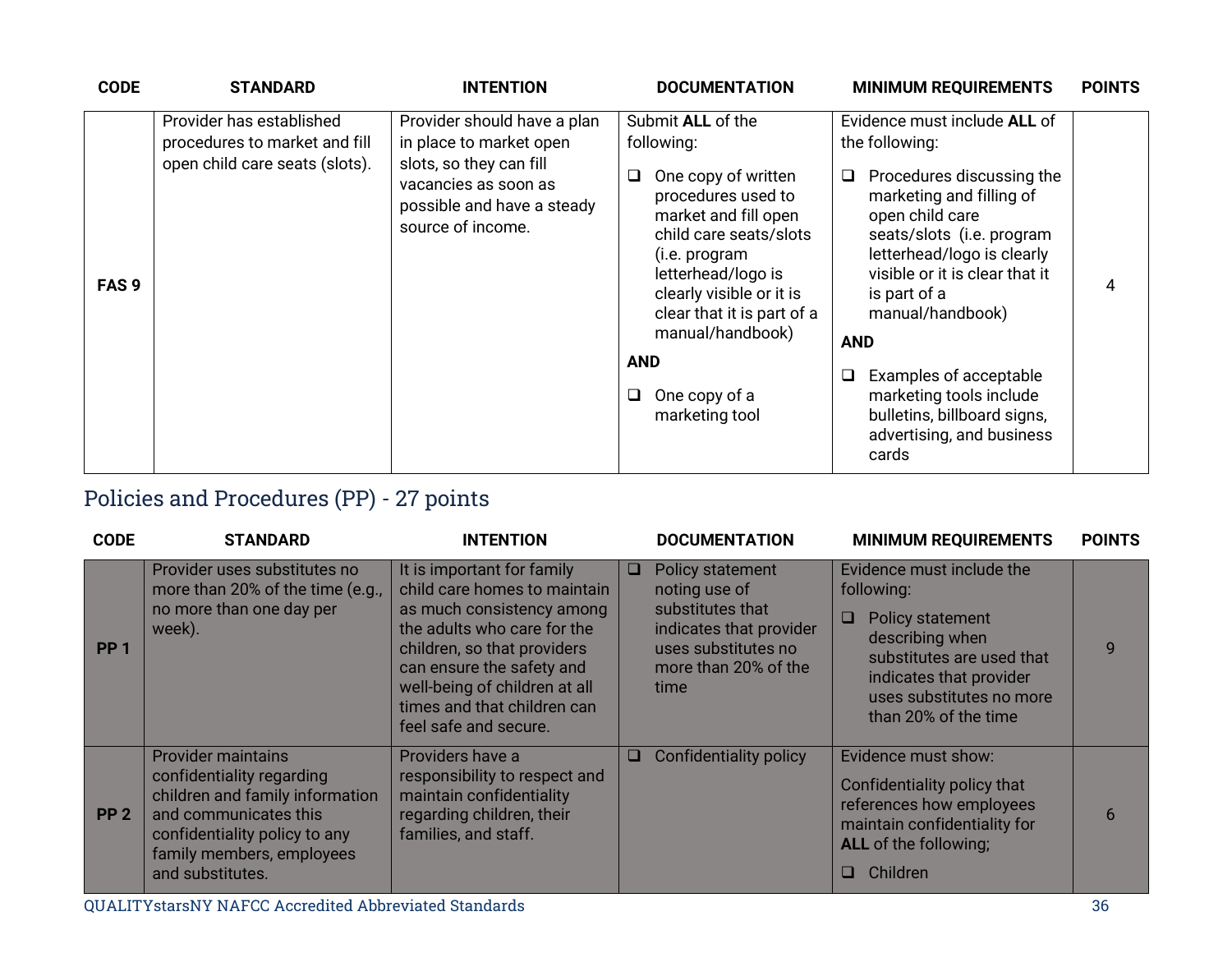| <b>CODE</b>     | <b>STANDARD</b>                                                                                                                                                                                                                      | <b>INTENTION</b>                                                                                                                                                                                                                                                                                                                                                                                                                                                                                                                                                                                                                                                                                                                                                                                                                        | <b>DOCUMENTATION</b>                                                                                                                                                                                                                                                                                                                                                                                                                                                                                                                                                                       | <b>MINIMUM REQUIREMENTS</b>                                                                                                                                                                                                                                                                                                                                                                                                                                                                                                                                                                                                                                                                                                                                            | <b>POINTS</b> |
|-----------------|--------------------------------------------------------------------------------------------------------------------------------------------------------------------------------------------------------------------------------------|-----------------------------------------------------------------------------------------------------------------------------------------------------------------------------------------------------------------------------------------------------------------------------------------------------------------------------------------------------------------------------------------------------------------------------------------------------------------------------------------------------------------------------------------------------------------------------------------------------------------------------------------------------------------------------------------------------------------------------------------------------------------------------------------------------------------------------------------|--------------------------------------------------------------------------------------------------------------------------------------------------------------------------------------------------------------------------------------------------------------------------------------------------------------------------------------------------------------------------------------------------------------------------------------------------------------------------------------------------------------------------------------------------------------------------------------------|------------------------------------------------------------------------------------------------------------------------------------------------------------------------------------------------------------------------------------------------------------------------------------------------------------------------------------------------------------------------------------------------------------------------------------------------------------------------------------------------------------------------------------------------------------------------------------------------------------------------------------------------------------------------------------------------------------------------------------------------------------------------|---------------|
|                 |                                                                                                                                                                                                                                      |                                                                                                                                                                                                                                                                                                                                                                                                                                                                                                                                                                                                                                                                                                                                                                                                                                         |                                                                                                                                                                                                                                                                                                                                                                                                                                                                                                                                                                                            | Families<br>□                                                                                                                                                                                                                                                                                                                                                                                                                                                                                                                                                                                                                                                                                                                                                          |               |
|                 |                                                                                                                                                                                                                                      |                                                                                                                                                                                                                                                                                                                                                                                                                                                                                                                                                                                                                                                                                                                                                                                                                                         |                                                                                                                                                                                                                                                                                                                                                                                                                                                                                                                                                                                            | $\Box$<br>Employees                                                                                                                                                                                                                                                                                                                                                                                                                                                                                                                                                                                                                                                                                                                                                    |               |
| PP <sub>3</sub> | The provider and any paid<br>employees have professional<br>development plans that match<br>the Core Body of Knowledge:<br>New York State's Core<br><b>Competencies for Early</b><br><b>Childhood Educators</b><br>competency areas. | Every provider and assistant<br>will benefit personally and<br>professionally from having<br>an individual, written plan for<br>professional development in<br>order to gain the necessary<br>knowledge and improve<br>skills on all topics related to<br>early childhood education.<br>The Core Body of Knowledge<br>(CBK) outlines<br>recommended practices for<br>professionals who work<br>directly with young children.<br>These practices offer a road<br>map for building meaningful<br>relationships with children,<br>families and colleagues; for<br>creating nurturing,<br>stimulating environments;<br>and for developing oneself<br>as a professional in an<br>incredibly important field.<br>The CBK is structured to<br>consider all areas<br>established by NYS as being<br>essential for early childhood<br>educators. | Submit one of the<br>following for provider and<br>any current assistance,<br>dated within the 15<br>months prior to Standards<br>Inventory submission:<br>$\Box$ One copy of CBK<br>Professional<br><b>Development Planning</b><br><b>Tool Plan</b><br><b>OR</b><br>One copy of a Paula<br>$\Box$<br>Jorde Bloom Staff<br><b>Development Action</b><br>Plan<br><b>OR</b><br>One copy of:<br>$\Box$<br>$\Box$ Another<br>professional<br>development plan<br><b>AND</b><br>Written statement<br>◻<br>referencing how<br>plan(s) refer to at<br>least two of the<br><b>CBK</b> competencies | Evidence must reference all of<br>the following:<br>Completed copy of one of<br>Q<br>the following for provider<br>and any current assistants:<br><b>CBK Professional</b><br>$\Box$<br>Development<br>Planning Tool Plan<br>Paula Jorde Bloom<br>$\Box$<br><b>Staff Development</b><br>Action Plan,<br>Other plan AND<br>$\Box$<br>statement of how the<br>plan refers to at least<br>2 CBK areas<br>Dated within the 15<br>$\Box$<br>months prior to Standards<br>Inventory submission<br><b>CBK COMPETENCY AREAS:</b><br>1. Child Growth and<br>Development;<br>2. Family and Community<br>Partnerships;<br>3. Observation and<br>Assessment;<br>4. Environment and<br>Curriculum;<br>5. Health, Safety, and Nutrition;<br>6. Professionalism and<br>Leadership; and | 12            |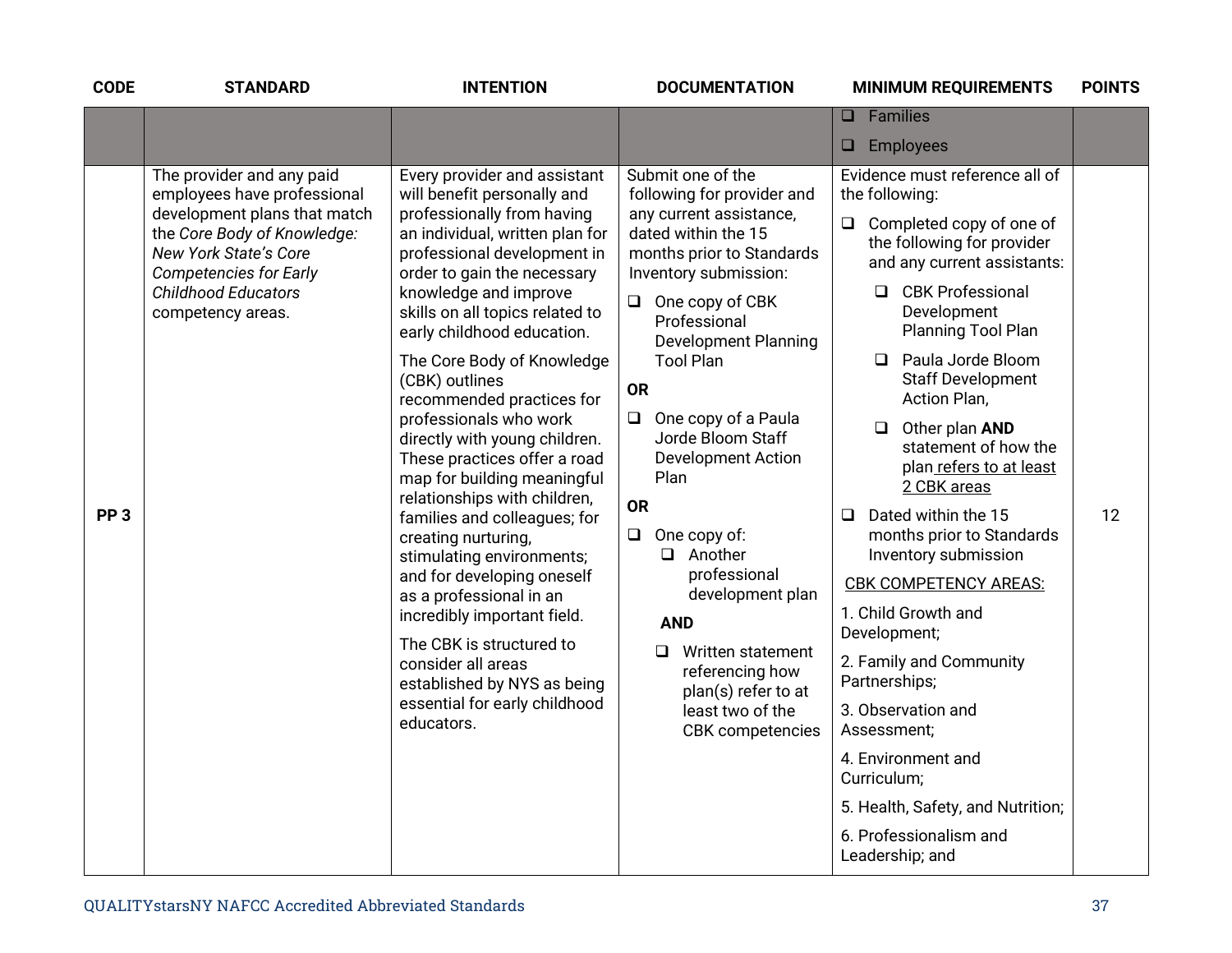| <b>CODE</b> | <b>STANDARD</b> | <b>INTENTION</b> | <b>DOCUMENTATION</b> | <b>MINIMUM REQUIREMENTS</b>         | <b>POINTS</b> |
|-------------|-----------------|------------------|----------------------|-------------------------------------|---------------|
|             |                 |                  |                      | . Administration and<br>Management. |               |

# Compensation and Benefits (CB) - 13 points

| <b>CODE</b>     | <b>STANDARD</b>                                                                            | <b>INTENTION</b>                                                                                             | <b>DOCUMENTATION</b>                                                                                 | <b>MINIMUM REQUIREMENTS</b>                                                                                                                                                                                                                                                                       | <b>POINTS</b> |
|-----------------|--------------------------------------------------------------------------------------------|--------------------------------------------------------------------------------------------------------------|------------------------------------------------------------------------------------------------------|---------------------------------------------------------------------------------------------------------------------------------------------------------------------------------------------------------------------------------------------------------------------------------------------------|---------------|
|                 | Provider offers for self and<br>any paid, full-time<br>employees:<br>(3 POINTS PER BENEFIT | Staff is provided with a<br>comprehensive benefits<br>package to support personal<br>and professional needs. | Evidence of benefit<br>options program offers for<br>self and any paid, full-time<br>employees.      | Evidence program provides<br>one or more of the following<br>benefits must reference self<br>and all full-time staff, if<br>applicable. (Program earns 3<br>points for each benefit offered<br>for a potential total of 9<br>points)<br>5 days of time off (sick<br>$\Box$<br>and/or personal) (3 | $3-9$         |
|                 | OPTION, UP TO 9 POINTS<br>MAXIMUM)                                                         |                                                                                                              | Acceptable types of<br>evidence include:                                                             |                                                                                                                                                                                                                                                                                                   |               |
| CB <sub>1</sub> | 5 days of time off (sick<br>and/or personal)                                               |                                                                                                              | Employee handbook<br>❏<br>detailing benefits                                                         |                                                                                                                                                                                                                                                                                                   |               |
|                 | Holidays<br>⊔                                                                              |                                                                                                              | <b>OR</b>                                                                                            |                                                                                                                                                                                                                                                                                                   |               |
|                 | Professional<br>⊔<br>development days                                                      |                                                                                                              | Compensation<br>u<br>package                                                                         | points);<br>Holidays (3 points);<br>□                                                                                                                                                                                                                                                             |               |
|                 |                                                                                            |                                                                                                              | <b>OR</b>                                                                                            | Professional development<br>$\Box$<br>days (3 points)                                                                                                                                                                                                                                             |               |
|                 |                                                                                            |                                                                                                              | Employee policy<br>❏                                                                                 |                                                                                                                                                                                                                                                                                                   |               |
|                 | Provider and any paid, full-<br>time employees have health<br>insurance.                   | Staff is provided with a<br>comprehensive benefits<br>package to support personal<br>and professional needs. | Evidence of providing<br>health insurance for<br>provider and any full time<br>staff (if applicable) | Evidence must include one<br>proof of insurance for each<br>position:                                                                                                                                                                                                                             |               |
|                 |                                                                                            |                                                                                                              |                                                                                                      | For provider<br>$\Box$                                                                                                                                                                                                                                                                            |               |
|                 |                                                                                            |                                                                                                              | Acceptable types of<br>evidence include:                                                             | <b>AND</b>                                                                                                                                                                                                                                                                                        |               |
| CB <sub>2</sub> |                                                                                            |                                                                                                              | Health insurance card<br>□                                                                           | For any paid, full-time<br>❏<br>assistant(s), if applicable                                                                                                                                                                                                                                       | 4             |
|                 |                                                                                            |                                                                                                              | <b>OR</b>                                                                                            |                                                                                                                                                                                                                                                                                                   |               |
|                 |                                                                                            |                                                                                                              | <b>Health insurance</b><br>$\Box$<br>policy                                                          |                                                                                                                                                                                                                                                                                                   |               |
|                 |                                                                                            |                                                                                                              | <b>OR</b>                                                                                            |                                                                                                                                                                                                                                                                                                   |               |
|                 |                                                                                            |                                                                                                              | Health care bill<br>$\Box$                                                                           |                                                                                                                                                                                                                                                                                                   |               |